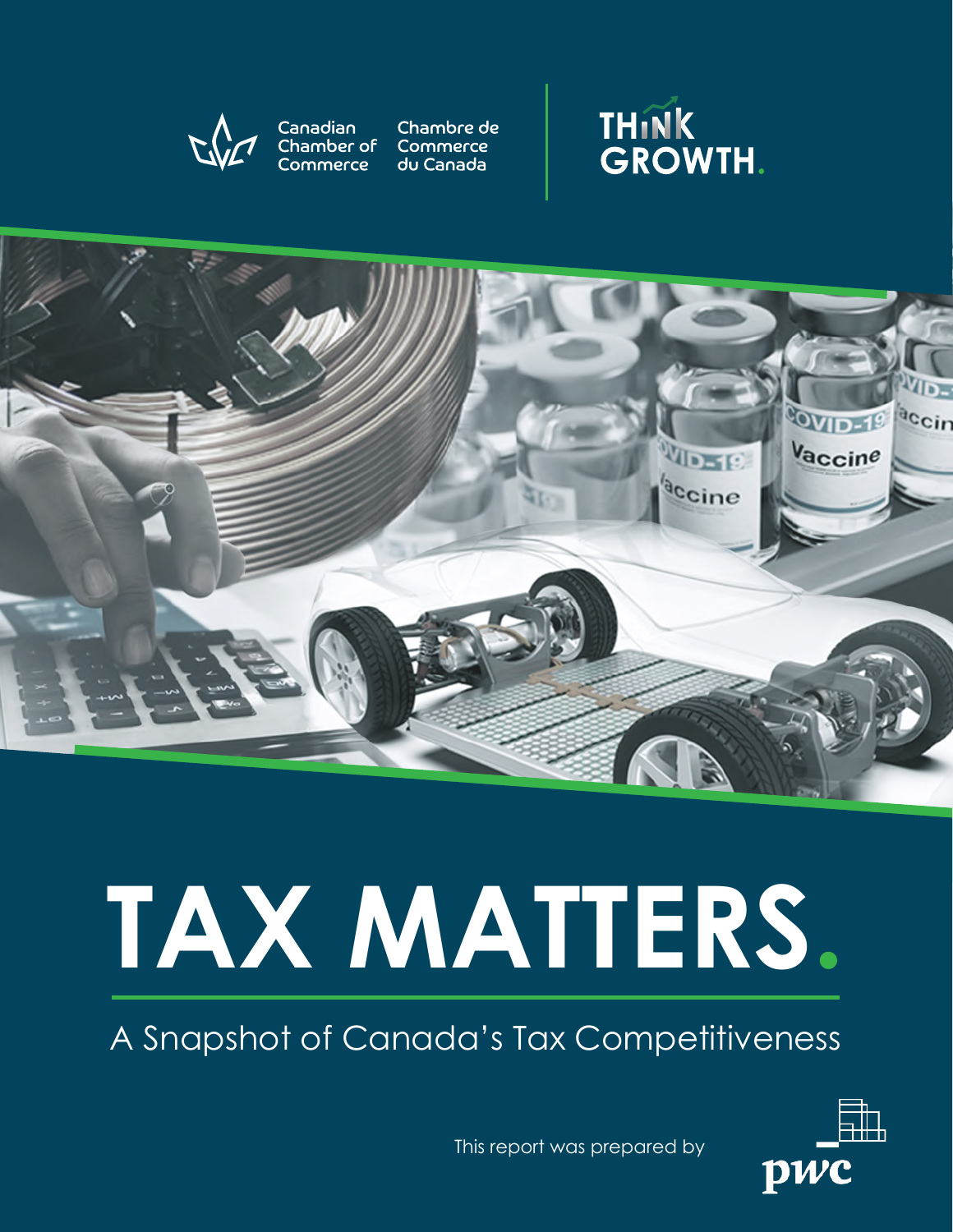# Acknowledgements

This report was prepared by PricewaterhouseCoopers, LLP (PwC) at the request of the Canadian Chamber of Commerce (the Canadian Chamber). The Canadian Chamber hopes that this report will further advance a national discussion on tax competitiveness and economic growth.

The Canadian Chamber acknowledges the significant work of the PwC Team, including: Michael Dobner, Olga Lotkin, Kevin Chan, Joseph Lee, Linh Lam and others at PwC for their authorship of the report.

The Canadian Chamber also recognizes the important input received from its Think Growth Advisory Council and Economic & Taxation Committee.

This report and its research were overseen by Patrick Gill of the Canadian Chamber.

Graphic design is by Amy Orfanakos, Graham Scott and Samantha Mathie.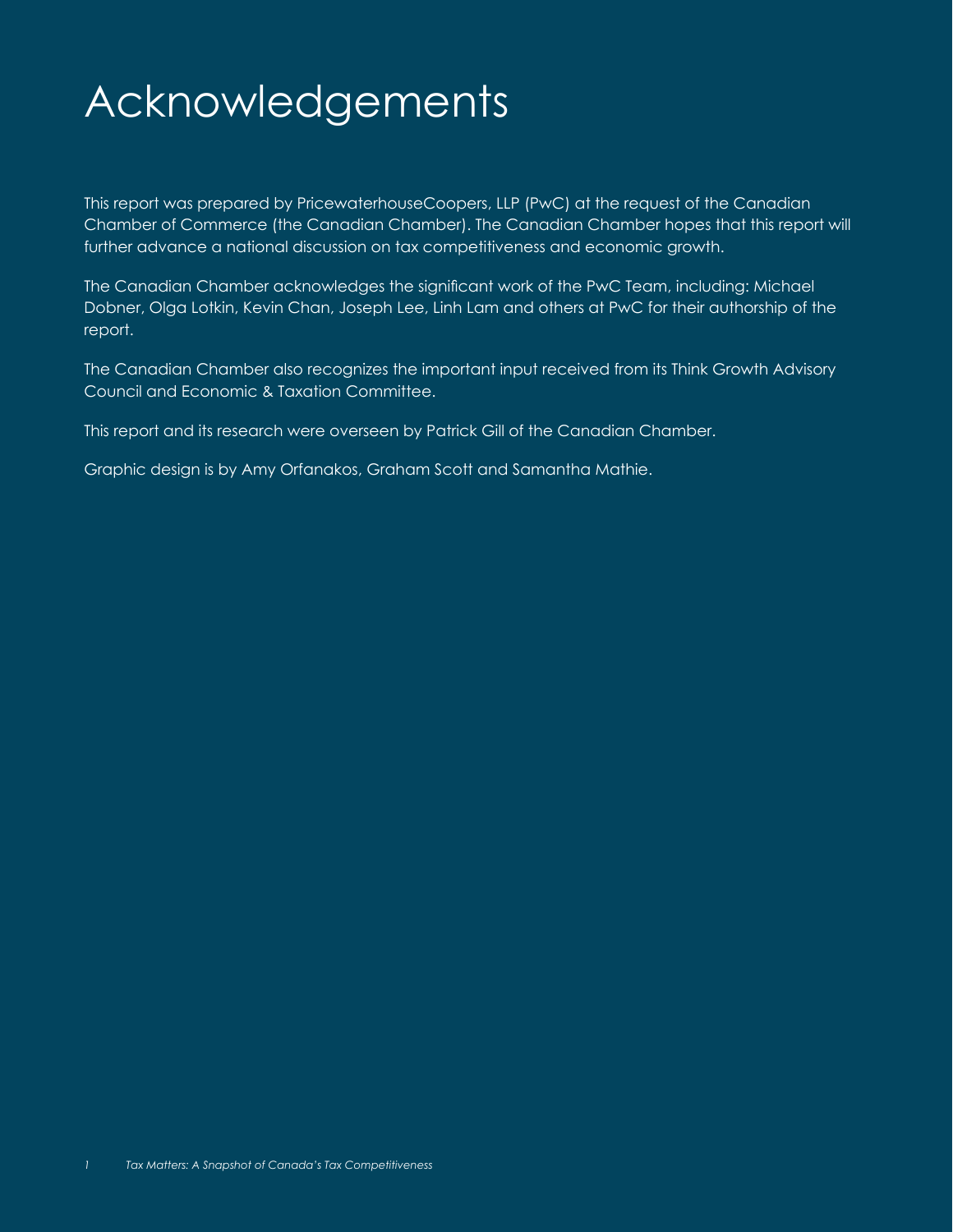# About the Canadian Chamber of **Commerce**

The Canadian Chamber helps build businesses that support Canadian families and communities. It does this by influencing government policy, providing services and tools that help Canadian businesses grow and connecting opportunities through a national network of chambers of commerce and boards of trade. The Canadian Chamber brings together a vast network of over 450 chambers of commerce and boards of trade, representing over 200,000 businesses from all regions of the country and sectors of the economy. Securing comprehensive tax reform remains a key policy priority for the Canadian Chamber's network.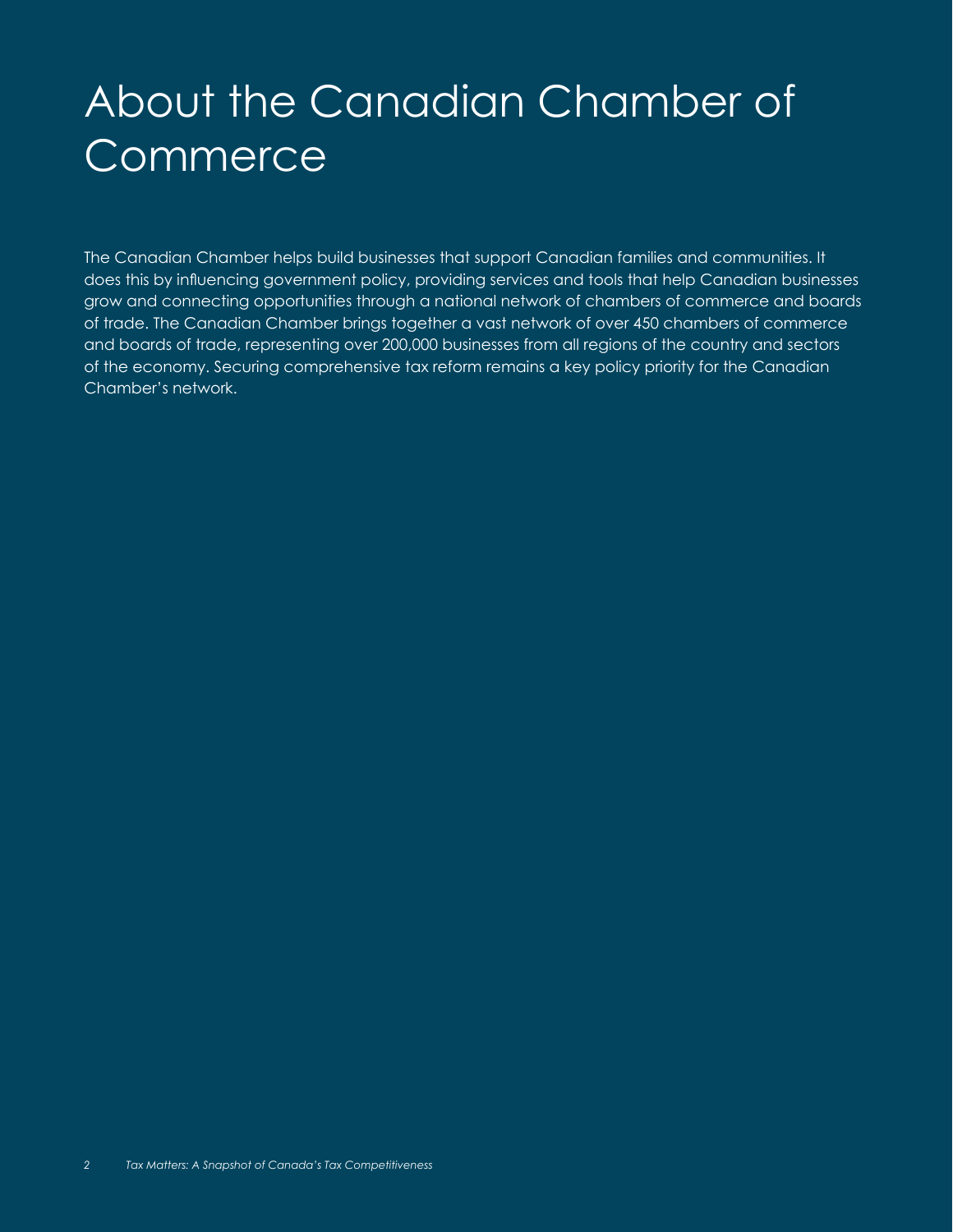# Canadian Chamber Foreword<sup>1</sup>

The Canadian Chamber believes that a growing economy means increased tax revenue to support the public services that Canadians use and to pay down debt that has been run up during a time of crisis. As we start to focus on how to pay these bills, we need to ensure that we choose the right solution. Economic growth, not increasing tax burden, is by far the best way to build a stronger future.

In Canada, we've expressed a desire to "build back better"; however, we forget that our global economic peers have said the same. We're now competing against other countries in the global economic reset of our generation. That competition to attract investment, win global market share and create better, more prosperous lives for Canadians will be fierce.

Economic recovery has begun, but a number of obstacles still stand in the way. We urgently need a plan to tackle these challenges and improve the fundamentals of Canada's business climate.

To help us grow from where we are to where we need to be, we must do things differently, including reforming Canada's tax system. In the context of this report, tax reform means making adjustments to spur private sector investments. Canada must do better to make our tax system competitive enough to win the competition for global investment.

Over the past two years, the Canadian Chamber has worked to identify needed changes and innovations to Canada's tax system through its Think Growth project—a review of Canada's tax system powered by Canadian businesses and tax practitioners. We hope this report highlights why we must urgently get the basic business fundamentals right, and why our outdated and inefficient tax system needs to be reformed.

<sup>1</sup> This reflects the Canadian Chamber point of view. PwC did not contribute to this element of the report.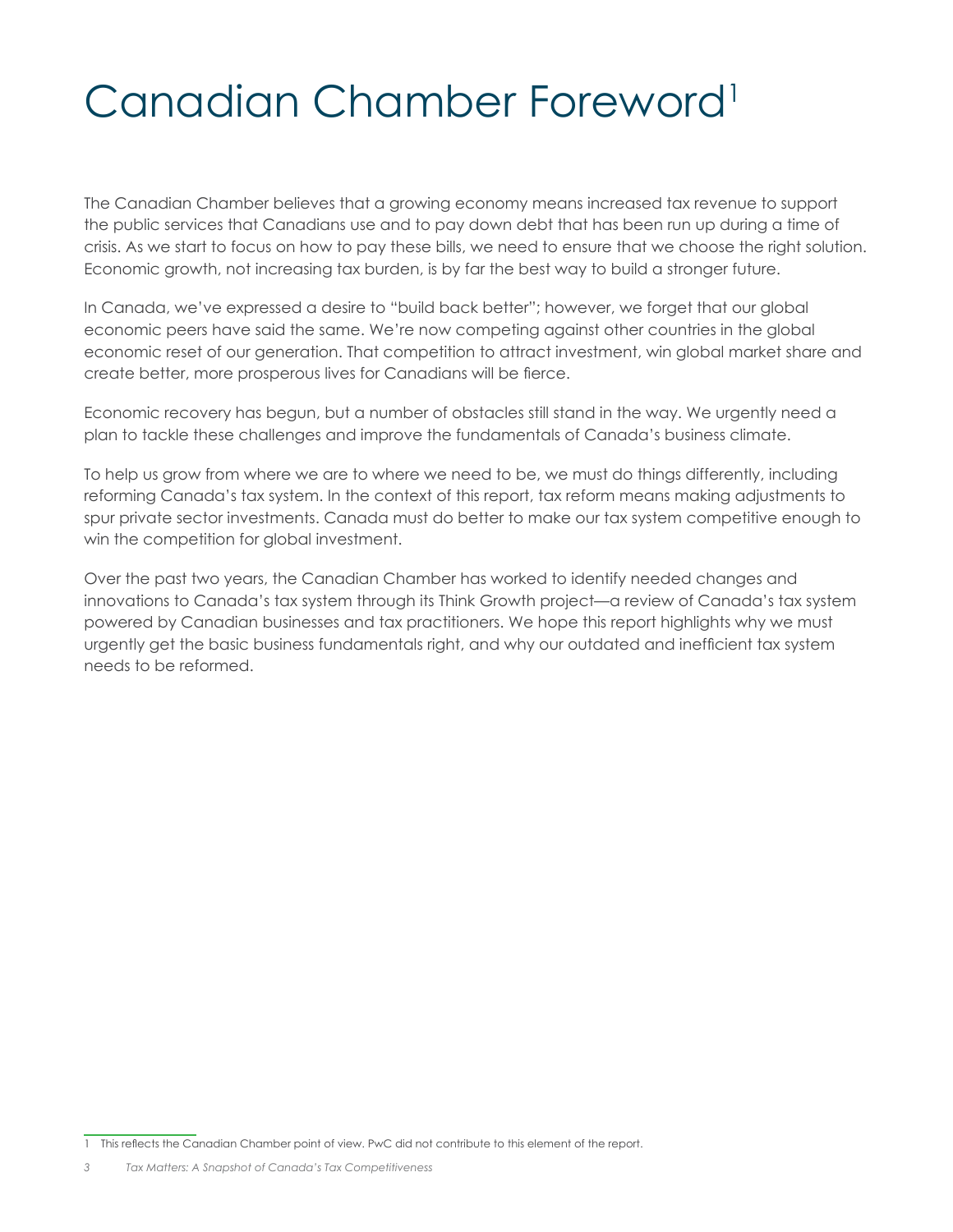# Executive summary

### Background

PricewaterhouseCoopers, LLP (PwC, we, or us) was engaged by the Canadian Chamber of Commerce (the Canadian Chamber) to perform a comparative analysis of tax competitiveness between the US and Canada in three sectors that are a priority for the Canadian Government: advanced manufacturing, health and biosciences and natural resources.2 To this end, we modeled the tax burden on an illustrative project for each sector in assumed potential locations in the US and Canada. These projects were selected on the basis of the following criteria:

- high priority for the Government of Canada;
- areas of high potential growth; and
- activities where the US and Canada are competing to attract investment for such projects.

#### **Table 1: Representative projects and jurisdictions**

|                                          | <b>Advanced manufacturing</b>                                                                                                                                                                                | <b>Health and biosciences</b>                                                                                                                                                                        | <b>Natural resources</b>                                                                                                                                                                                                               |
|------------------------------------------|--------------------------------------------------------------------------------------------------------------------------------------------------------------------------------------------------------------|------------------------------------------------------------------------------------------------------------------------------------------------------------------------------------------------------|----------------------------------------------------------------------------------------------------------------------------------------------------------------------------------------------------------------------------------------|
| Project and<br>rationale                 | Electric vehicle (EV)<br>battery production plant.<br>EV production is expected<br>to grow significantly thanks<br>to increasing focus on<br>reducing carbon emissions<br>in Canada, the US and<br>globally. | Vaccine production plant.<br>COVID-19 has highlighted<br>the importance of<br>domestic production of<br>critical products such<br>as vaccines, resulting in<br>increased investment in<br>this area. | Greenfield investment in<br>a copper mine. Canada<br>and the US are major<br>copper producers, and<br>are expected to benefit<br>from increased demand<br>due to copper's role in<br>construction and many<br>low-carbon technologies. |
| Potential<br>Canadian<br><i>location</i> | Windsor, Ontario                                                                                                                                                                                             | Laval, Quebec                                                                                                                                                                                        | Spences Bridge <sup>3</sup> , British<br>Columbia                                                                                                                                                                                      |
| Potential US<br>location                 | Detroit, Michigan                                                                                                                                                                                            | Durham County, North<br>Carolina                                                                                                                                                                     | Mitchell Peak, Greenlee<br>County, Arizona                                                                                                                                                                                             |

We created a financial model for each project from the perspective of an investor making a new investment. For the purpose of this study, we have assumed that the capital requirements, costs and revenues for each jurisdiction are identical, so the only differences between the two locations are due to taxes. In this regard, we note that while not addressed in this report, competitiveness (of which tax is only one aspect) between Canada and the US is an increasing economic concern, as current US federal policy includes strong "Buy American" provisions.

<sup>2</sup> This report is subject to the disclaimer and limitations set forth in Appendices D and E.

Ce rapport est assujetti aux clauses de non-responsabilités et aux limitations présentées aux Annexes D et E.

<sup>3</sup> This area is rich in copper with several potential locations appropriate for the development of a copper mine. We note that a change in location would have only a minor impact on the results of our analysis.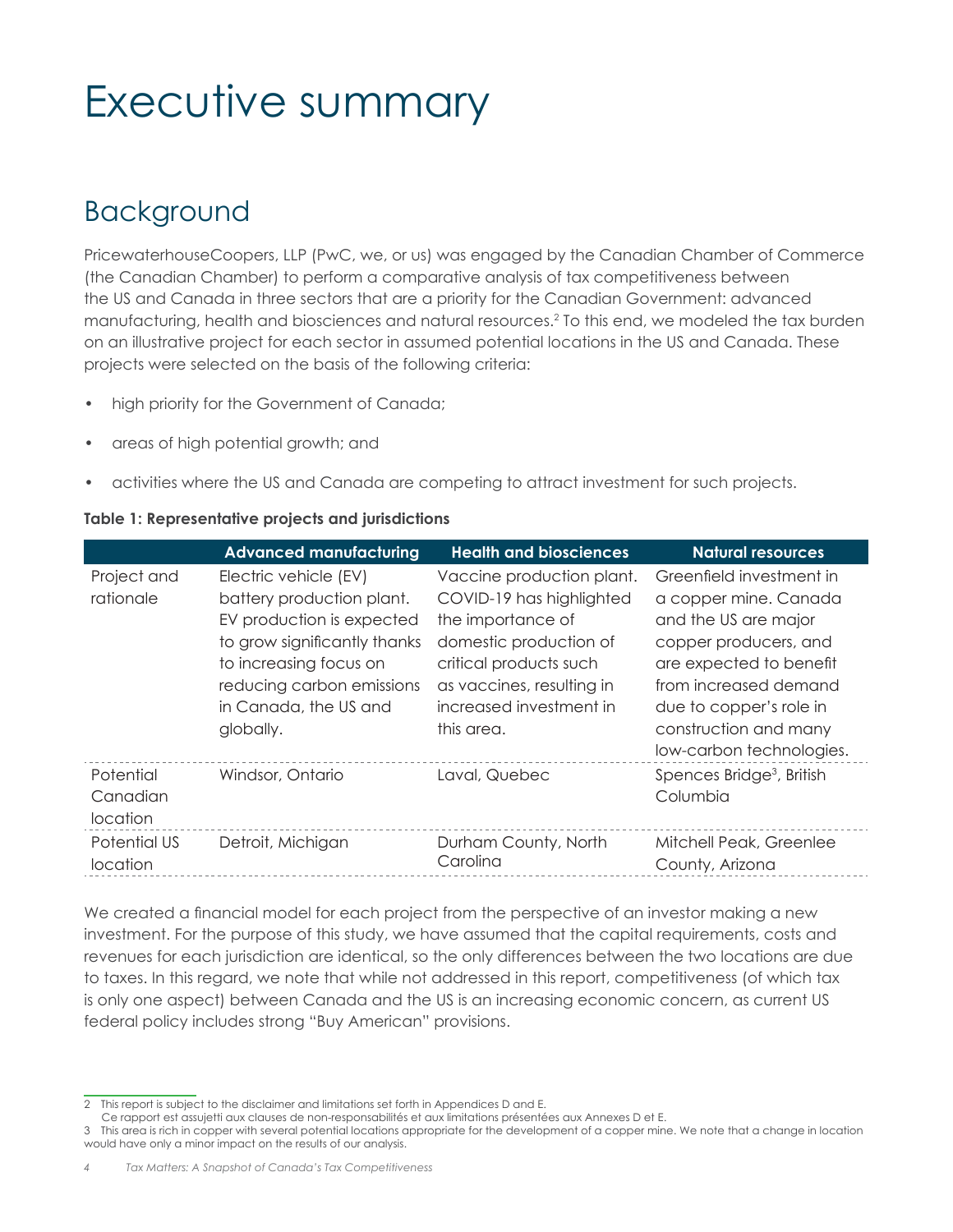# Methodology

To carry out the study, we took the following steps:

- 1. Developed cash flow models, annual balance sheets and income statements for each project and each selected location using assumptions that reflect a typical project size over the full life cycle of the project (i.e. from the development phase through the assumed lifespan of the operation).
- 2. Calculated the taxes associated with each project in each selected location, arriving at the metrics of Marginal Effective Tax Rate (METR)<sup>4</sup> and the ratio of net present value of taxes over the project assumed lifespan (the Tax NPV Ratio). Our tax calculations included all applicable taxes and levies, which are: federal corporate income tax, provincial/state corporate income tax, municipal tax and other levies and carbon tax and tax credits where applicable.
- 3. For each project, we also calculated the change in the Canadian federal tax rate that would be required to equalize the tax burden between the US and Canada (Break-Even Point).

### Major assumptions

Below is a list of the major assumptions underpinning our analysis:<sup>5</sup>

- 1. **Cost structure**  for the purposes of this study, we assume that, except for tax and other government levies, all other elements of the selected projects' costs structure are identical between the respective two selected jurisdictions for each project.
- 2. **R&D tax credits/grants** we excluded R&D tax credits because our research suggests there are not significant differences in the level of support between Canada and the US.<sup>6</sup>
- 3. **Carbon taxes**  we have included the impacts of carbon pricing, where relevant, in the selected jurisdictions.
- 4. **Tax reduction in Canada for zero-emitting technologies** we assumed the Government of Canada's future commitment to reduce federal corporate tax rates by 50% for manufacturers of zeroemissions technologies will come into effect on January 1, 2022.
- 5. **Stringency factor**  we took into account Ontario's carbon tax regulations, which imply the EV battery manufacturing plant would pay carbon taxes on 6% and 8% of its total emissions for the years 2021 and 2022, respectively (referred to as the stringency limits). Since there are no clear guidelines regarding future years, we assumed for the purposes of our study that an EV battery manufacturer in Ontario will pay carbon taxes on only 10% of emissions from 2023 onward.
- 6. **Accelerated depreciation**  we included the temporary accelerated depreciation available on some US assets and the temporary enhanced allowance for manufacturing and processing equipment in Canada, taking into account the currently known planned phase-out timelines for both.

<sup>4</sup> Brûlé, A., Mansour, M., McKenzie, K.J. May 1998. "The Calculation of Marginal Effective Tax Rates".; Department of Finance Canada. 2005. "Tax Expenditures and Evaluations".

<sup>5</sup> To see a full list of the assumptions used in our analysis, please see Appendix B.

<sup>6</sup> OECD data - R&D policy support for business R&D. https://www.oecd.org/sti/rd-tax-stats.htm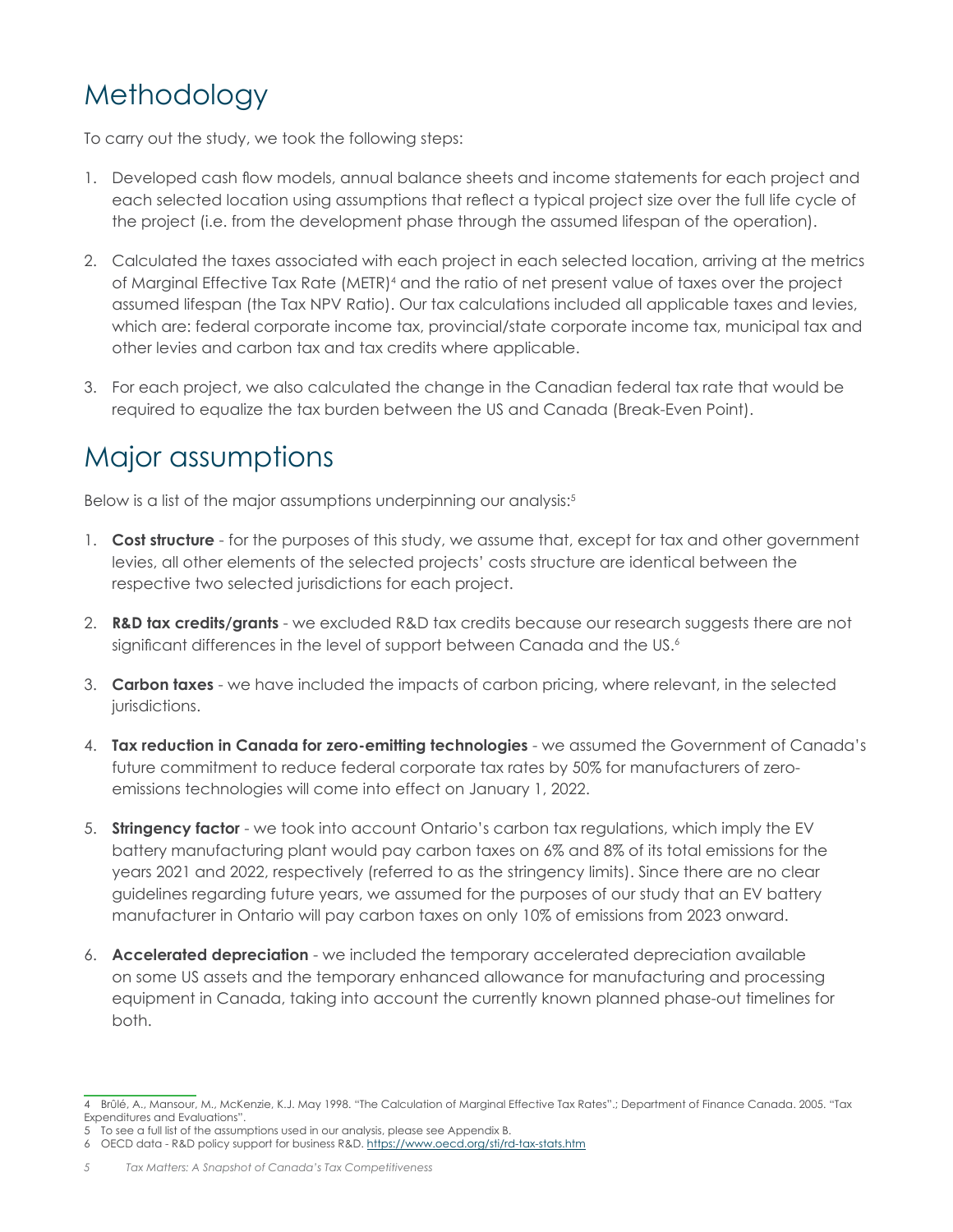7. **Carry-forward losses** - we assumed any carry-forward losses would be used to offset taxes for the same investment rather than transferred to other related corporations. We also assumed the net operating loss would be offset at the rate of 80% of taxable income in the US.7

# Summary of findings

Our analysis suggests that Canada has a small tax advantage in EV battery manufacturing and vaccine manufacturing and a large tax disadvantage in the copper project. The table below presents the main findings of our study, including METR, the Tax NPV Ratio and Break-Even Point.

|                           |                        | <b>METR</b> comparison | <b>TAX NPV Ratio<sup>8</sup></b>         | <b>Break-Even Point</b>                                                                          |
|---------------------------|------------------------|------------------------|------------------------------------------|--------------------------------------------------------------------------------------------------|
|                           | <b>METR-</b><br>Canada | <b>METR - US</b>       | <b>NPV CAN Tax/</b><br><b>NPV US Tax</b> | <b>Required increase</b><br>(decrease) in Canadian<br>federal tax rate<br>(in percentage points) |
| Advanced<br>manufacturing | 19.9%                  | 20.5%                  | 0.99                                     | 0.25%                                                                                            |
| Health and<br>biosciences | 16.2%                  | 21.4%                  | 0.94                                     | 1.40%                                                                                            |
| Natural<br>resources      | 29.2%                  | 22.0%                  | 1.52                                     | $-15.0\%$                                                                                        |

#### **Table 2: Summary of tax competitiveness results**

In the EV battery manufacturing project, the Canadian tax advantage is immaterial, despite inclusion of the planned tax rate cut for zero-emitting technologies in Canada and our assumption that carbon taxes will effectively apply to only a relatively small portion of emissions. As noted above, any change in the stringency limits and other tax policies would affect these results.

In the vaccine production project, Canada has a higher combined federal/provincial tax rate, which is offset by a longer phase-out of the temporary capital cost allowances and accelerated depreciation. A tax holiday for large investment projects provided by Quebec's government further reduces the tax burden for the Canadian operation. Overall, this gives Canada a small tax advantage compared to the US. However, this tax advantage incorporates a tax holiday in Quebec and excludes potential tax incentives in North Carolina, which are provided on a case-by-case basis.

Canada's large tax disadvantage in the natural resources sector is driven mainly by high mining taxes in Canada (approximately 3% in Arizona compared to approximately 13% in British Columbia) and higher combined provincial/state corporate income tax rates (4.9% and 12% for Arizona and British Columbia, respectively).

The Internal Revenue Service. https://www.irs.gov/newsroom/net-operating-losses.

<sup>8</sup> NPV of total tax payments by the Canadian project divided by the NPV of total tax payments made by the project in the US.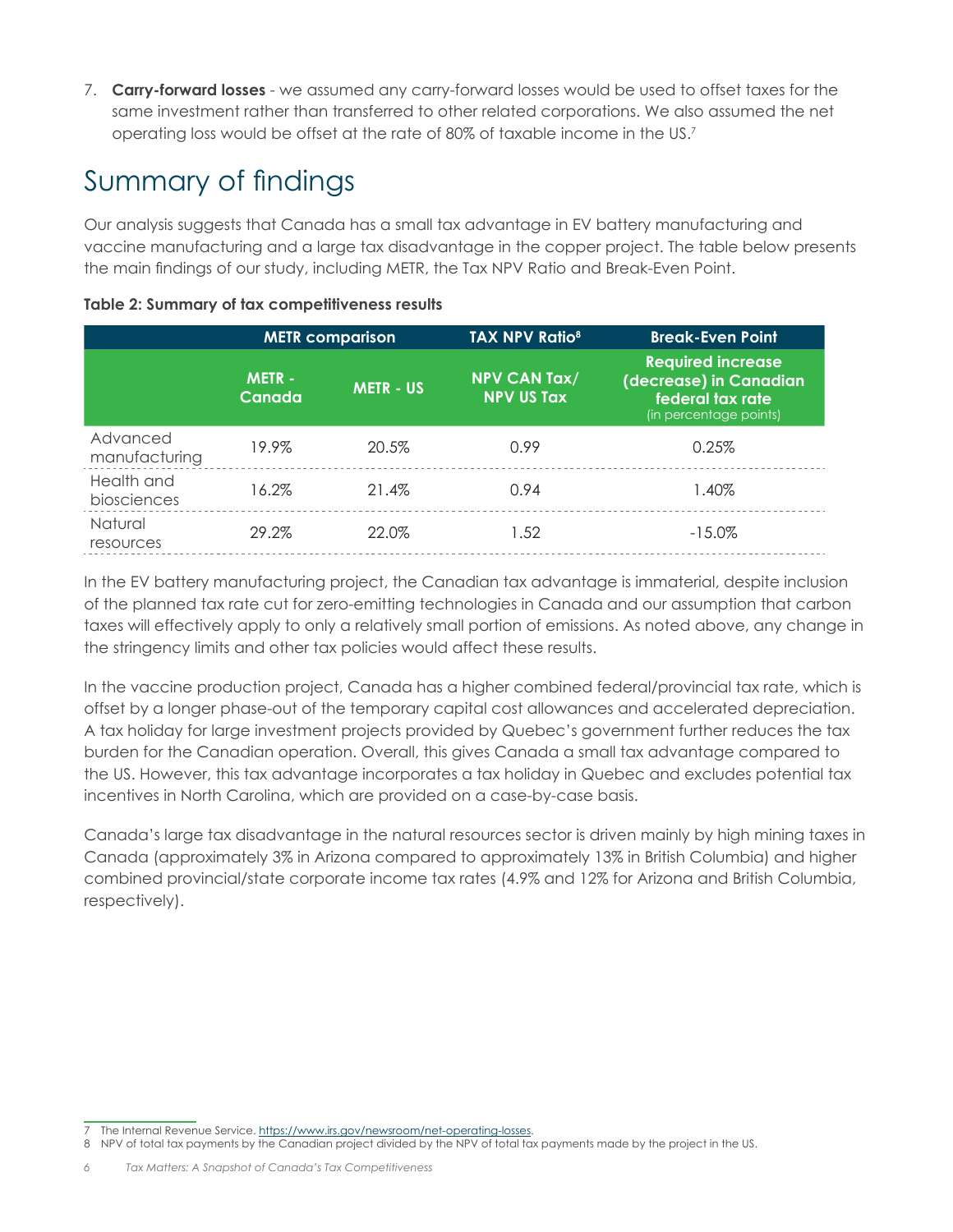The chart below shows the results of our analysis, including the decomposition of each location's METR.





Our analysis suggests that if the federal government wishes to maintain its small tax advantage in the EV battery manufacturing and vaccine production projects, it does not have significant room for corporate tax increases. Our analysis also suggests that copper production in Canada is at a significant tax disadvantage compared to the US.

We note that for the Canadian projects our calculations assumed all revenue and expenses would be earned and incurred in Canada by Canadian corporations with no international operations. Accordingly, the proposed global minimum tax (GLoBE)<sup>9</sup> and the global intangible low-taxed income (GILTI) provisions in the US did not have an impact on the calculations. Similarly, our calculations for the US projects assumed the operations are carried on by US-resident corporations owned by USresident shareholders with no operations or sales outside of the US. As such, the US GILTI rules and the Organisation for Economic Co-operation and Development (OECD) Pillar One (expanded jurisdictional taxing rights) and Pillar Two (global minimum tax) regimes did not have an impact on the calculations.

<sup>9</sup> In October 2021, OECD and G20 members released details of a two-pillar solution that, among others, sets a global minimum corporate tax at a rate of 15% to ensure that Multinational Enterprises (MNEs) pay fair taxes regardless of the place of operations. OECD, October 2021. "Two-Pillar Solution to Address the Tax Challenges Arising from the Digitalisation of the Economy".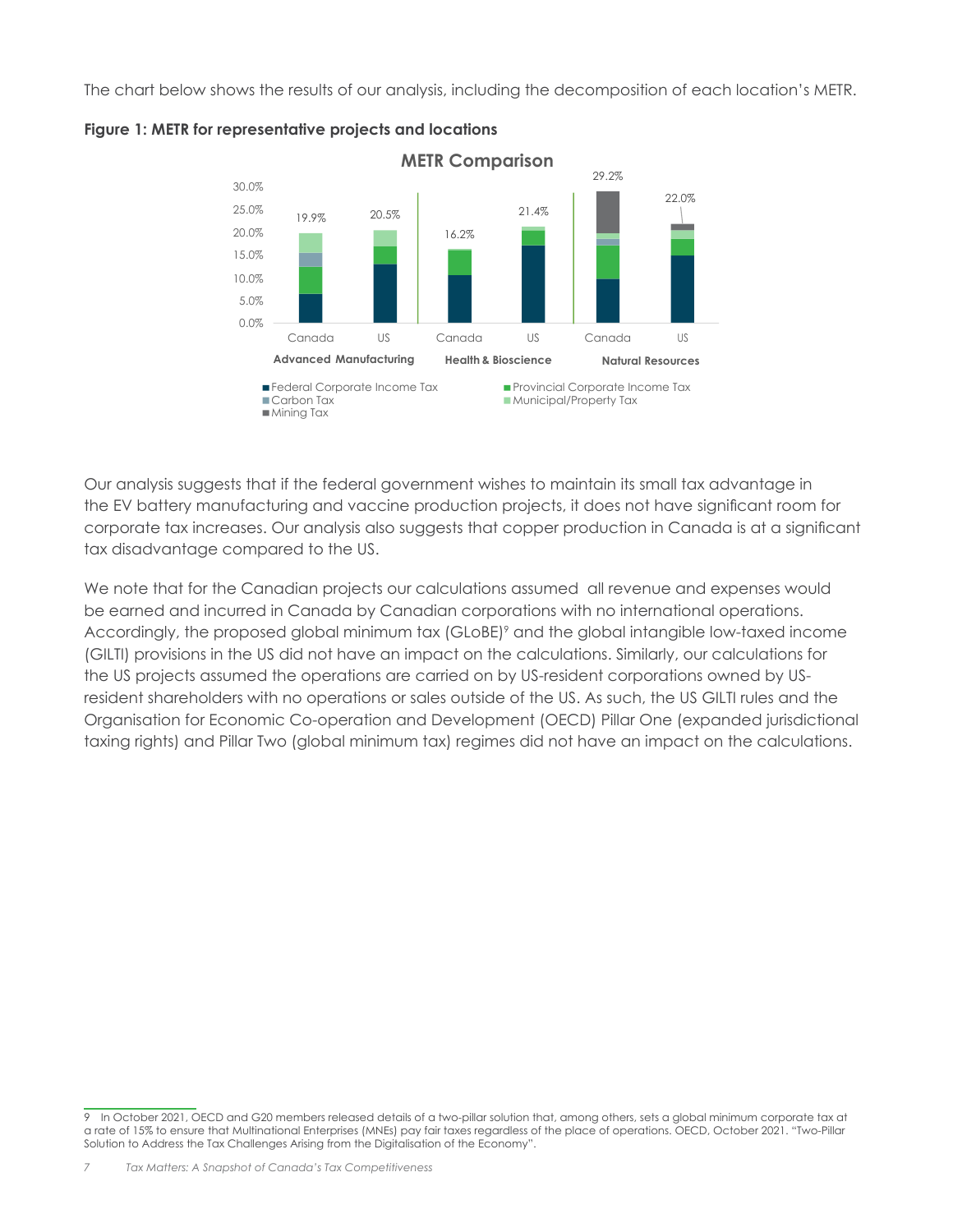# **Contents**

| Acknowledgements                                                     |                |
|----------------------------------------------------------------------|----------------|
| About the Canadian Chamber                                           | $\overline{2}$ |
| Canadian Chamber Foreword                                            | 3              |
| Executive summary                                                    | $\overline{4}$ |
| Introduction                                                         | 9              |
| Advanced manufacturing: electric vehicle battery manufacturing plant | 11             |
| Health and biosciences: vaccine production plant                     | 15             |
| Natural resources: copper mines                                      | 19             |
| Summary of findings                                                  | 22             |
| Appendix A: Tax burden calculations                                  | 25             |
| Appendix B: Main assumptions and tax environment                     | 28             |
| Appendix C: References / Sources                                     | 41             |
| Appendix D: Disclaimer                                               | 45             |
| Appendix E: Limitations                                              | 46             |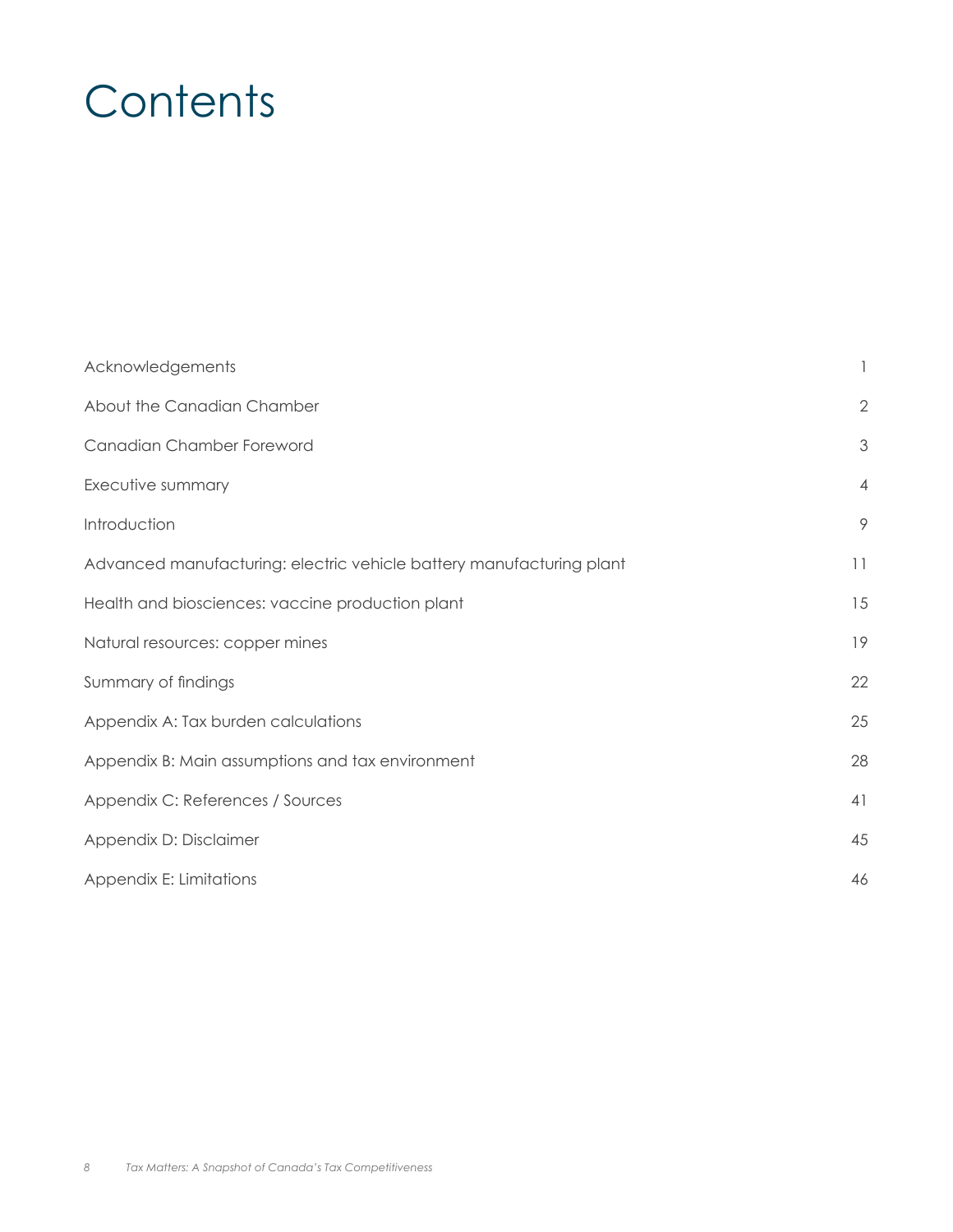# Introduction

PricewaterhouseCoopers, LLP (PwC, we, or us) was engaged by the Canadian Chamber of Commerce (the Canadian Chamber) to perform a comparative analysis of tax competitiveness between the US and Canada in three priority business sectors for the Canadian Government: advanced manufacturing, health and biosciences and natural resources. To this end, we model the tax burden on an illustrative project for each sector in assumed potential locations in the US and Canada. These projects were selected on the basis of the following criteria:

- high priority for the Government of Canada;
- areas of high potential growth; and
- activities where the US and Canada are competing to attract investment for such projects.

Table 3 summarizes the representative projects selected for each sector.

| Table 3: Representative projects and jurisdictions |  |  |
|----------------------------------------------------|--|--|
|----------------------------------------------------|--|--|

|                                   | <b>Advanced manufacturing</b>                                                                                                                                                                                | <b>Health and biosciences</b>                                                                                                                                                                        | <b>Natural resources</b>                                                                                                                                                                                                               |
|-----------------------------------|--------------------------------------------------------------------------------------------------------------------------------------------------------------------------------------------------------------|------------------------------------------------------------------------------------------------------------------------------------------------------------------------------------------------------|----------------------------------------------------------------------------------------------------------------------------------------------------------------------------------------------------------------------------------------|
| Project and<br>rationale          | Electric vehicle (EV)<br>battery production plant.<br>EV production is expected<br>to grow significantly thanks<br>to increasing focus on<br>reducing carbon emissions<br>in Canada, the US and<br>globally. | Vaccine production plant.<br>COVID-19 has highlighted<br>the importance of<br>domestic production of<br>critical products such<br>as vaccines, resulting in<br>increased investment in<br>this area. | Greenfield investment in<br>a copper mine. Canada<br>and the US are major<br>copper producers, and<br>are expected to benefit<br>from increased demand<br>due to copper's role in<br>construction and many<br>low-carbon technologies. |
| Potential<br>Canadian<br>location | Windsor, Ontario                                                                                                                                                                                             | Laval, Quebec                                                                                                                                                                                        | Spences Bridge, <sup>10</sup> British<br>Columbia                                                                                                                                                                                      |
| Potential US<br>location          | Detroit, Michigan                                                                                                                                                                                            | Durham County, North<br>Carolina                                                                                                                                                                     | Mitchell Peak, Greenlee<br>County, Arizona                                                                                                                                                                                             |

### Our approach

We created a financial model for each project from the perspective of an investor making a new investment. We have assumed that the capital requirements, costs and revenues for each jurisdiction are identical, so the only differences between the two locations are due to taxes. In this regard, we note that, while not addressed in this report, competitiveness (of which tax is only one aspect) between Canada and the US is an increasing economic concern, as current US federal policy includes strong "Buy American" provisions.

<sup>10</sup> This area is rich in copper with several potential locations appropriate for the development of a copper mine. We note that a change in location would have only a minor impact on the results of our analysis.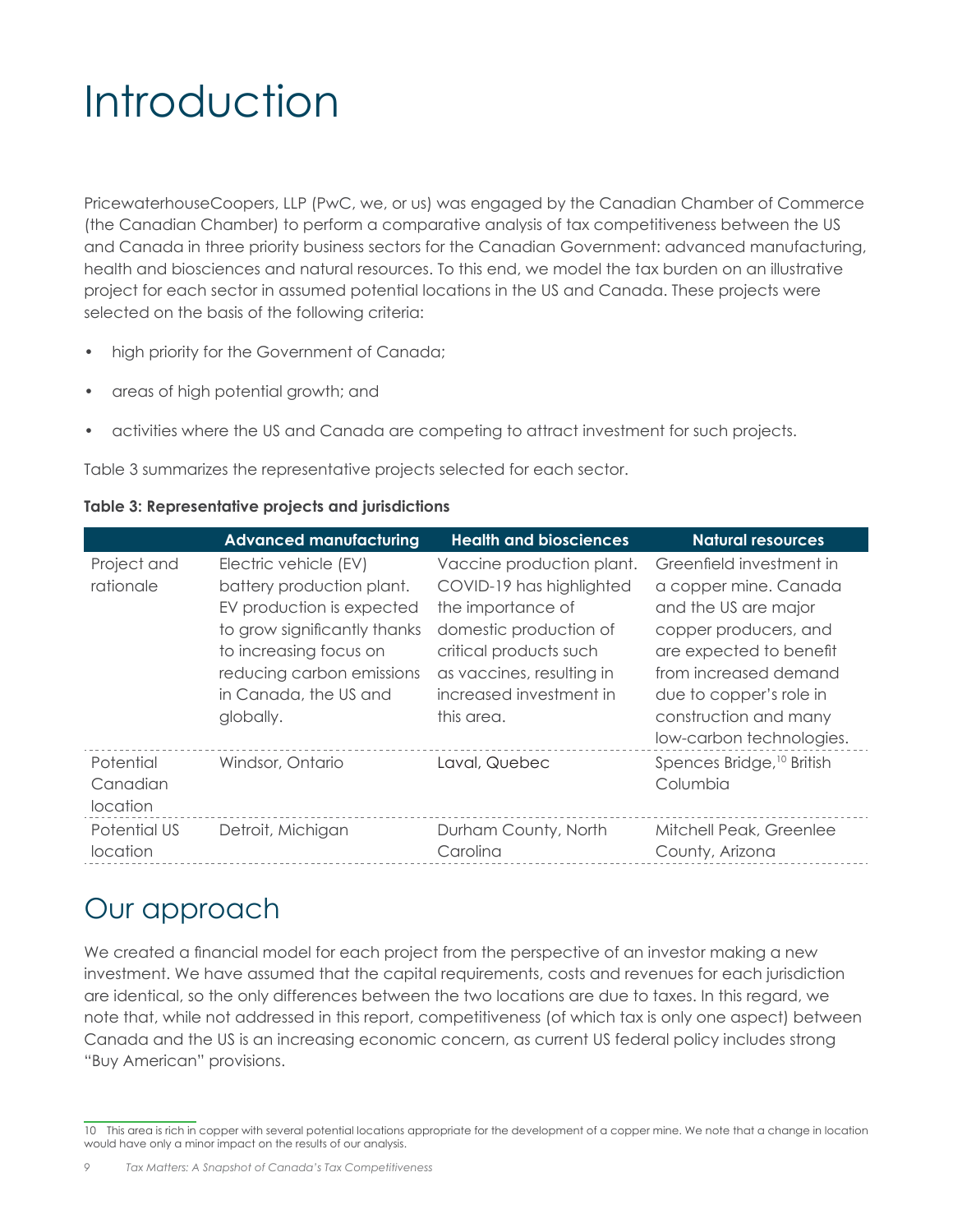Our methodology included the following steps:

- 1. Developed cash flow models, annual balance sheets and income statements for each project using assumptions that reflect a typical project size over the full life cycle of the project (i.e. from the development phase through the assumed lifespan of the operation).
- 2. Calculated the taxes associated with the project, arriving at the metrics of Marginal Effective Tax Rate (METR)<sup>11</sup> and the ratio of tax to net present value of taxes to profits over the project (the Tax NPV Ratio). METR includes federal corporate income tax, provincial/state corporate income tax, and carbon tax where applicable.
- 3. We also calculated the change in the Canadian federal tax rate that would be required to equalize the tax burden between the US and Canada (Break-Even Point).

Unless otherwise specified, dollar values are in Canadian dollars.

### Scope of review

In conducting this study, we have reviewed and, where appropriate, relied on external information including the following:

- METR literature including, but not limited to, the studies prepared by the Canadian Department of Finance (DoF);
- financial information of publicly traded companies;
- Statistics Canada;
- consultation with specialists in the PwC network; and
- academic research and other relevant sources.

A full list of sources and articles used for the purpose of this assessment is available in Appendix C: References.

### Key authors

- Michael Dobner, National Leader, Economics and Policy Practice, PwC Canada
- Kevin Chan, National Mining Leader and Tax Partner, PwC Canada
- Joseph Lee, US Tax Partner, PwC Canada
- Olga Lotkin, Project Manager, Economics and Policy Practice, PwC Canada
- Linh Lam, Senior Tax Manager, PwC Canada
- Trisha Tamrakar, Tax Manager, PwC Canada
- Atit Ingnam, Tax Manager, PwC Canada

<sup>11</sup> Brûlé, A., Mansour, M., McKenzie, K.J. May 1998. "The Calculation of Marginal Effective Tax Rates".; Department of Finance Canada. 2005. "Tax Expenditures and Evaluations".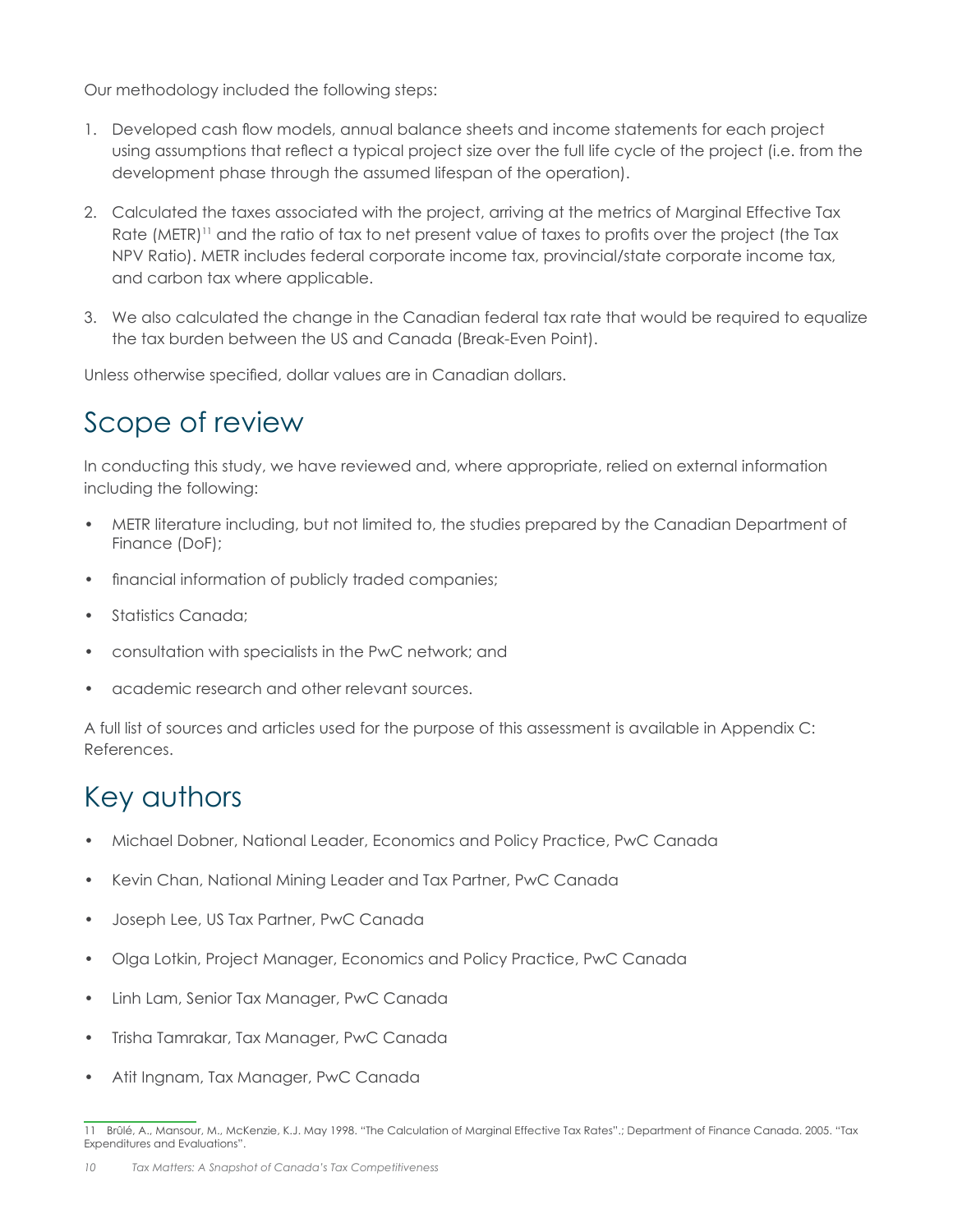# Advanced manufacturing: electric vehicle battery manufacturing plant

#### The advanced manufacturing sector is growing rapidly in Canada, but faces disruption from constantly-evolving technology

Advanced manufacturing (AM) applies technological innovations in robotics, additive manufacturing and big data analytics to reach new levels of efficiency in manufacturing. The Canadian manufacturing sector employs approximately 9.3% of Canadian workers<sup>12</sup> and contributes \$178 billion to GDP in 2020.13 The Government of Canada, as part of its ongoing Innovation Superclusters Initiative, has committed \$230 million to AM by 2023<sup>14</sup> to support rapidly changing technologies and bolster technology diffusion through the industry. This investment reflects the significance of AM's competitiveness and technological progress to Canada's economy as firms adopt artificial intelligence (AI), machine learning and automation and clean technologies.

Increasing use of additive manufacturing processes is one factor that is expected to drive future AM growth, as the world additive manufacturing market is forecasted to grow at approximately 20% yearover-year into 2024, due in part to lower barriers to innovation and reduced technology costs.15

#### Governments are supporting EV demand and supply as part of the fight against climate change

Transportation equipment manufacturing is the second largest subsector of the Canadian manufacturing sector, accounting for approximately 12.4% of manufacturing GDP,<sup>16</sup> and is mostly concentrated in Ontario.17 This subsector is expected to undergo a significant transformation with the shift towards EVs. EVs currently account for around 1% of cars globally, but their market share is growing quickly.18 In 2020, global EV sales increased by 43% compared to 2019, driven by battery electric vehicles (BEVs).<sup>19</sup> In the first half of 2021, global EV sales increased by more than 150% compared to the same period in 2020.<sup>20</sup> Reasons for the surge in global EV demand include:

- decreased cost of production, and consequently prices;
- government incentives to encourage EV purchases in order to reduce greenhouse gas emissions. In 2020, governments worldwide spent approximately US\$14 billion on direct purchase incentives and tax deductions;<sup>21</sup> and

17 https://www.international.gc.ca/investors-investisseurs/assets/pdfs/download/vp-automotive.pdf

<sup>12</sup> Statistics Canada, Table 14-10-0023-01 Labour force characteristics by industry, annual, https://www150.statcan.gc.ca/t1/tbl1/en/tv.action?pid=1410002301

<sup>13</sup> Statistics Canada, Table 36-10-0434-06 Gross domestic product (GDP) at basic prices, by industry, annual average, industry detail, https:// www150.statcan.gc.ca/t1/tbl1/en/tv.action?pid=3610043401

<sup>14</sup> https://www.ic.gc.ca/eic/site/093.nsf/eng/00016.html

<sup>15</sup> Just Press "Print": Canada's Additive Manufacturing Ecosystem, https://medium.com/digitalthinktankictc/overview-just-press-print-df9019cb5073 16 Ibid.

<sup>18</sup> https://www.iea.org/reports/global-ev-outlook-2021/trends-and-developments-in-electric-vehicle-markets

<sup>19</sup> There are four types of electric cars: Battery Electric Vehicle; Hybrid Electric Vehicle; Plug-in Hybrid Electric Vehicle; Fuel Cell Electric Vehicle 20 https://www.bloomberg.com/news/articles/2021-08-19/surging-lithium-demand-outstrips-forecast-of-major-producer-sqm

<sup>21</sup> https://www.iea.org/reports/global-ev-outlook-2021/trends-and-developments-in-electric-vehicle-markets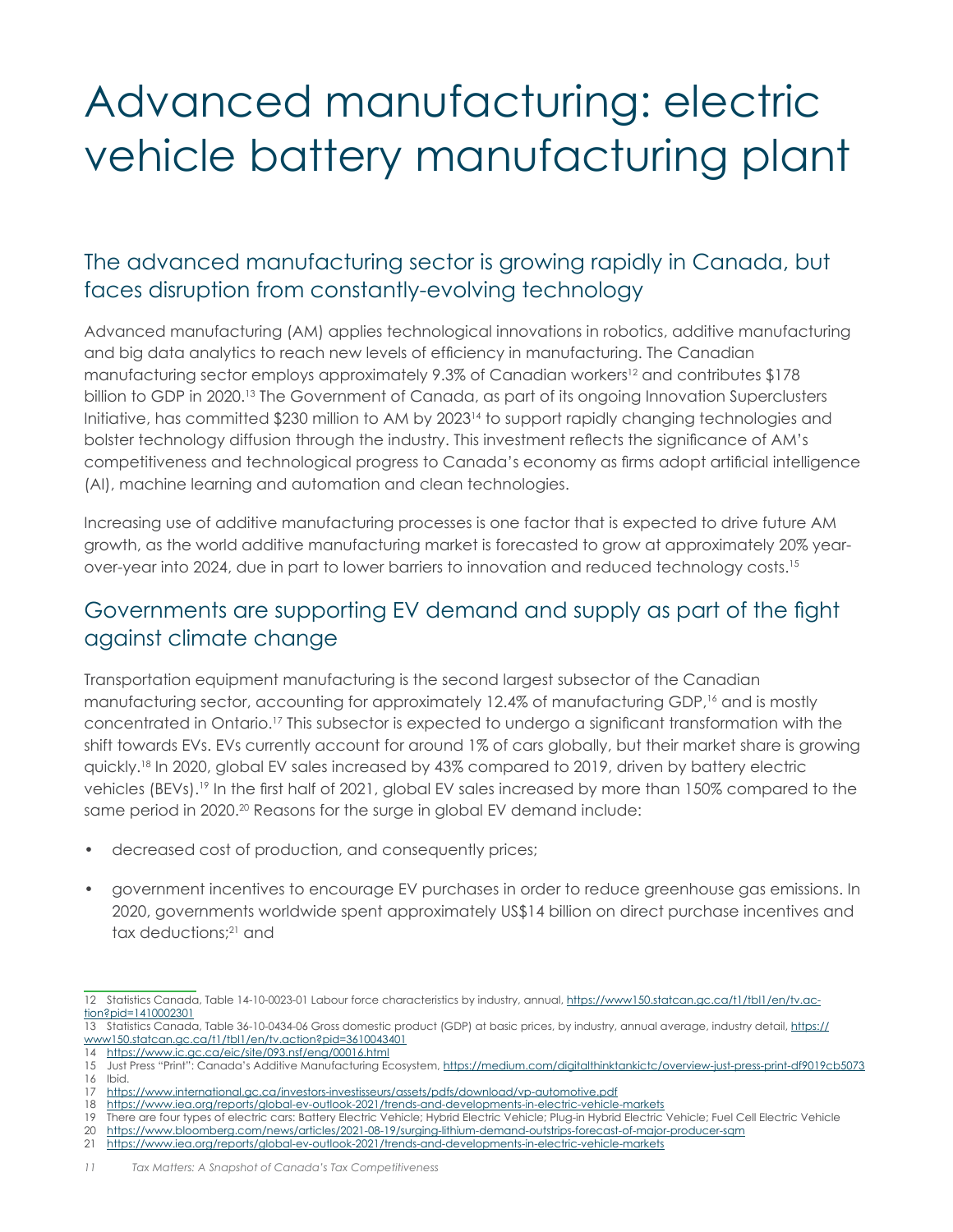• net-zero emission commitment - for example, requiring Canadian car and passenger truck sales to be 100% zero-emission by 2035.<sup>22</sup>

To date, Canada has remained competitive in the EV sector due to a strong automotive industry, well-established supply chains (e.g. availability of battery metals) and easy access to trade with the rest of the North American market through the Canadian-United States-Mexico Agreement.<sup>23</sup> Leading automakers have committed billions to invest in EV production capabilities in Ontario.24,25

Currently, Canada is the 11th largest vehicle producer in the world,<sup>26</sup> but its continued success in automotive manufacturing will depend on its ability to pivot to EV production along the entire supply chain. This transition is also important to Canada's ability to meet its net-zero emissions commitment.27 The transport sector accounts for the second-highest level of greenhouse gas emissions in Canada, behind oil and gas.28

EV manufacturing is a growing priority for US and Canadian governments, with both jurisdictions imposing policy targets relating to EV sales. The Government of Canada has recently moved its target year for having 100% of new vehicle sales to be electric forward to 2035, five years earlier than the original policy target set out in 2019.29 Meanwhile, the US Government has committed to a target of 50% of all vehicle sales being electric by 2030.30 The US is also using EV subsidies, such as the recently passed infrastructure bill, which includes tax credits for US-produced EVs, to incentivize purchases of Americanmade vehicles.31

#### Canada has a small tax advantage in EV battery production thanks to upcoming tax breaks for zero-emissions manufacturing

To compare tax competitiveness between Canada and the US, we analyzed a potential investment in greenfield construction of a new EV battery manufacturing plant. This project was selected due to the significance of EV batteries in the EV supply chain and Canada's goal to play a role throughout the entire EV supply chain, from the minerals needed for the EV battery to the final assembly of BEVs. The locations selected for comparison were Windsor, Ontario and Detroit, Michigan. These locations were chosen because of their proximity to major Original Equipment Manufacturers (OEMs) manufacturing plants, presence of tier 1 & 2 suppliers and access to skilled labour.

<sup>22</sup> https://liberal.ca/climate/100-zero-emissions-car-sales-by-2035/

<sup>23</sup> https://www.international.gc.ca/trade-commerce/trade-agreements-accords-commerciaux/agr-acc/cusma-aceum/motor-vehicles-ve-

hicules-moteur.aspx?lang=eng

<sup>24</sup> https://media.gm.com/media/us/en/gm/news.detail.html/content/Pages/news/us/en/2021/jan/0114-cami.html,

<sup>25</sup> https://media.ford.com/content/fordmedia/fna/ca/en/news/2020/09/28/ford-commits-to-investing-1-8-billion.html#:~:text=OAKVILLE%2C%20

Ont.%2C%20 Sep.,a%20C%241.8%2Dbillion%20investment.

<sup>26</sup> https://www.cvma.ca/industry/facts/

<sup>27</sup> https://www.canada.ca/en/services/environment/weather/climatechange/climate-plan/net-zero-emissions-2050.html

<sup>28</sup> https://www.canada.ca/en/environment-climate-change/services/climate-change/greenhouse-gas-emissions/sources-sinks-executive-summary-2021.html

<sup>29</sup> https://www.canada.ca/en/transport-canada/news/2021/06/building-a-green-economy-government-of-canada-to-require-100-of-car-andpassenger-truck-sales-be-zero-emission-by-2035-in-canada.html

<sup>30</sup> https://www.whitehouse.gov/briefing-room/statements-releases/2021/08/05/fact-sheet-president-biden-announces-steps-to-drive-americanleadership-forward-on-clean-cars-and-trucks/

<sup>31</sup> https://financialpost.com/news/economy/trudeau-biden-three-amigos-ev-tax-credit-what-happens-now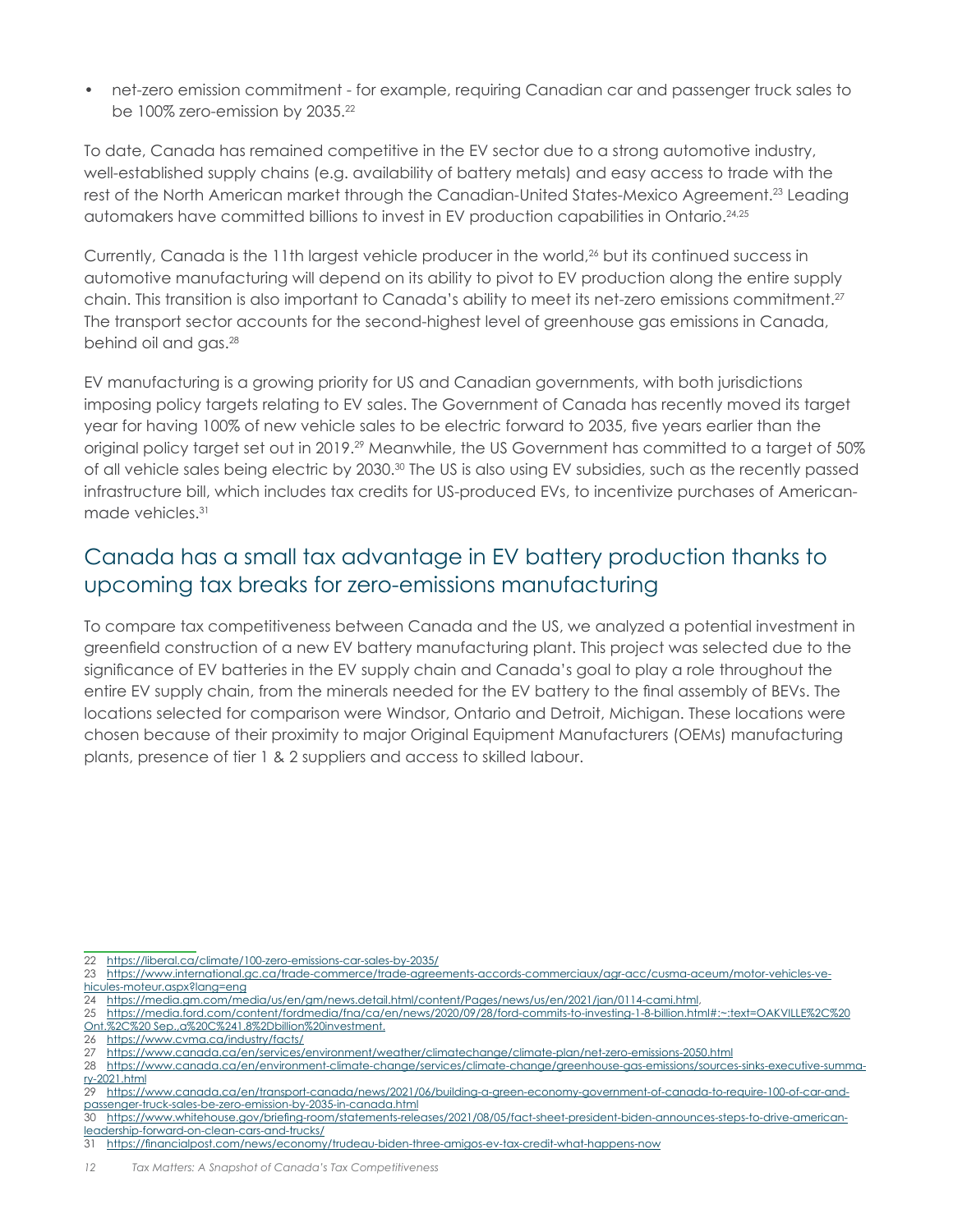The charts below show each location's METRs and decomposition by tax component.



#### **Figure 2: Tax competitiveness results for EV battery manufacturing**





The results of our METR analysis show a minor tax advantage for Canada, driven mainly by the difference in the federal corporate income tax rates, which range from 7.5% to 15% in Canada (see further details below) compared to 21%<sup>32</sup> in the US.

In its 2021 budget, the Government of Canada proposed reducing the federal corporate tax rates by 50% for manufacturers of zero-emissions technologies, starting January 1, 2022,33 and in May 2021, the Parliamentary Budget Officer released a legislative costing note<sup>34</sup> confirming the tax rate reduction for ten subsectors.35 EV battery manufacturing is eligible for this reduction, so we assumed the Canadian applicable federal corporate tax rate will be 7.5% for the years 2022-2028, and then will increase to 9.375% in 2029, 11.25% in 2030, 13.125% in 2031 and 15% in 2032 onwards, in line with the government

32 https://www.irs.gov/publications/p542

<sup>33</sup> https://www.budget.gc.ca/2021/report-rapport/p2-en.html#chap5

<sup>34</sup> https://distribution-a617274656661637473.pbo-dpb.ca/00bdabc6558bde29d3a29feebef100230fa9954a50985128ba9bb20222622b88

<sup>35</sup> These subsectors include manufacturing of: solar, wind or water energy conversion equipment; geothermal energy equipment; equipment for a ground source heat pump system; electrical energy storage equipment used for storage of renewable energy; zero-emission vehicles; batteries and fuel cells for zero-emission vehicles; EV charging systems and hydrogen refuelling stations for vehicles; equipment used for the production of hydrogen by electrolysis of water; production of hydrogen by electrolysis of water; and production of solid, liquid or gaseous fuel from either carbon dioxide or specified waste material.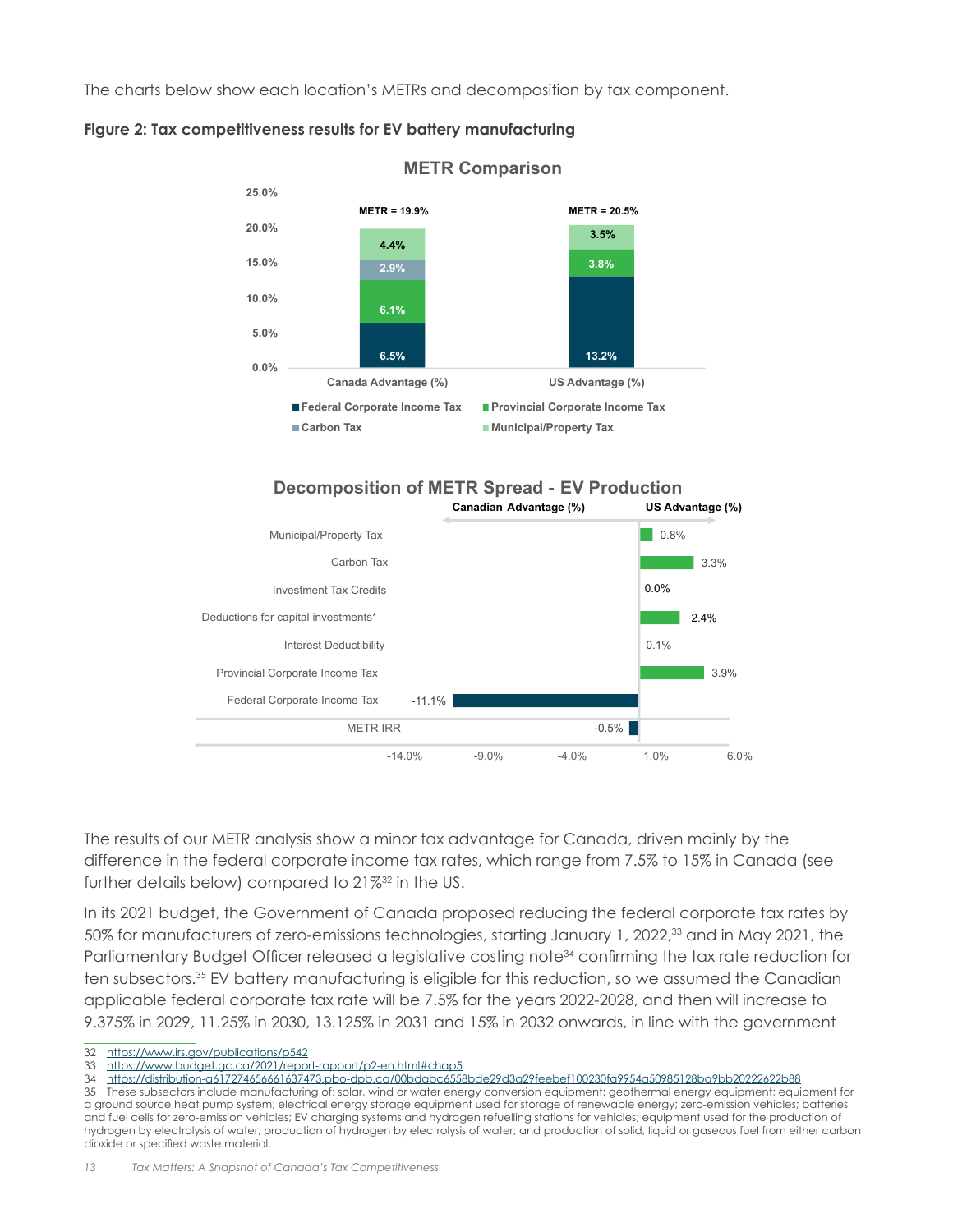announcement.36 This corporate income tax reduction played a significant role in increasing Canada's tax competitiveness in this subsector. We note that in the absence of this reduction, the US METR would have been significantly lower than the Canadian one.

Relative corporate income taxes at the provincial and state level decrease Canada's tax advantage at 6%37 and 10% for Michigan and Ontario,38 respectively. We note that we assumed the manufacturing and processing (M&P) rate of 10% would apply to EV battery manufacturing in Ontario.<sup>39</sup>

The Tax NPV Ratio, representing the relative tax burden an investor in each country is facing, is 0.99, meaning that, over the life of the project, taxes for the project in Canada would be 99% of those in the US on an NPV basis. The Break-Even Point is 0.25 percentage points, meaning if Canada increased its federal corporate income tax rate by 0.25 percentage points or more, it would lose its tax advantage to the US.

#### **Table 4: Tax NPV Ratio and Break-Even Point for EV battery manufacturing**

|                           | <b>TAX NPV ratio</b> | <b>Break-Even Point</b> |  |
|---------------------------|----------------------|-------------------------|--|
| Advanced<br>manufacturing | 0.99                 | 0.25%                   |  |

<sup>36</sup> https://distribution-a617274656661637473.pbo-dpb.ca/00bdabc6558bde29d3a29feebef100230fa9954a50985128ba9bb20222622b88; https:// www.budget.gc.ca/2021/report-rapport/p2-en.html#chap5

<sup>37</sup> https://www.michiganbusiness.org/4a8165/globalassets/documents/reports/fact-sheets/mi-cit.pdf

<sup>38</sup> https://www.canada.ca/en/revenue-agency/services/tax/businesses/topics/corporations/provincial-territorial-corporation-tax/ontario-provincial-corporation-tax/ontario-tax-credit-manufacturing-processing.html

<sup>39</sup> https://www.fin.gov.on.ca/en/tax/cit/index.html

*<sup>14</sup> Tax Matters: A Snapshot of Canada's Tax Competitiveness*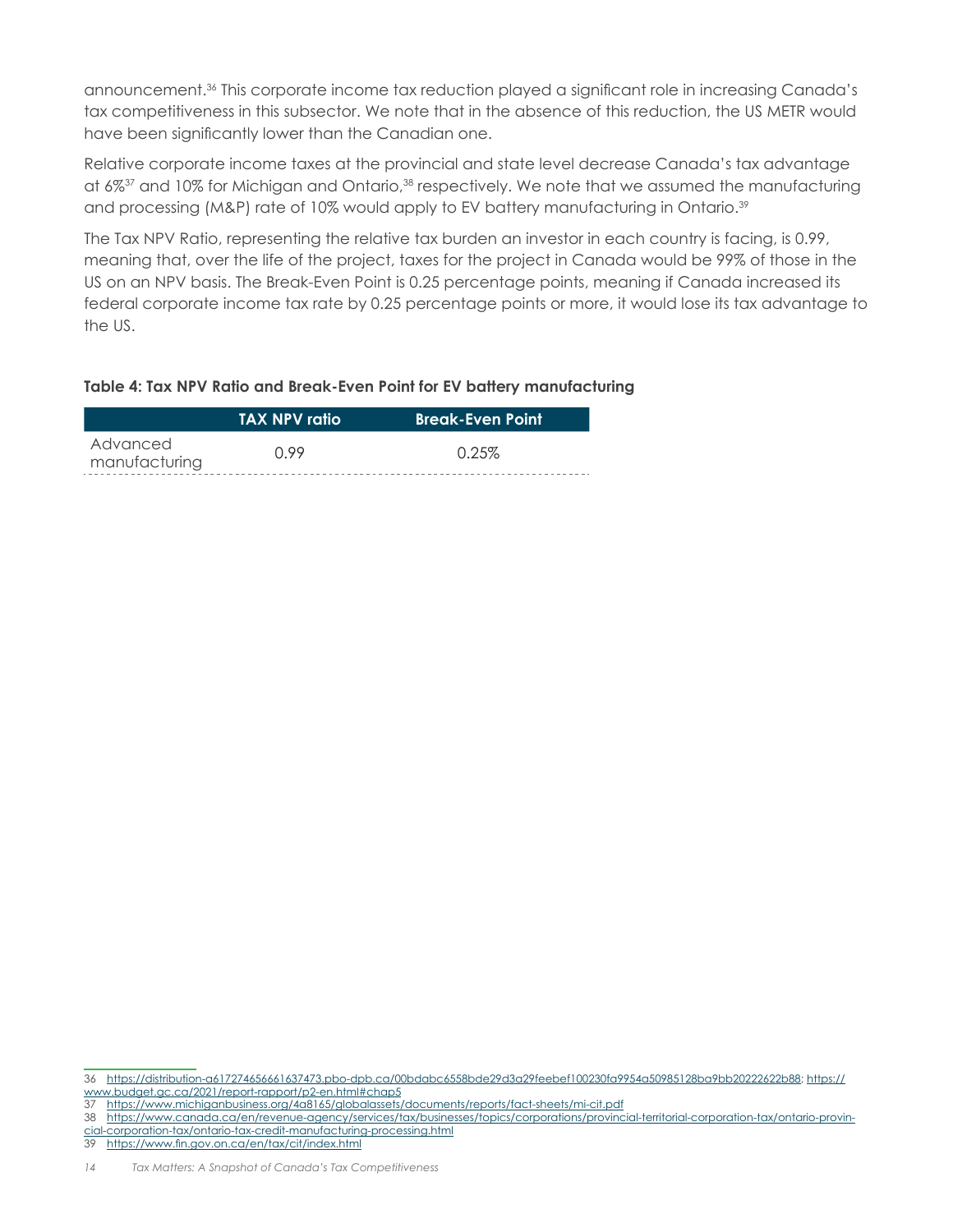# Health and biosciences: vaccine production plant

#### Canada has ambitions to grow its health and bioscience sector amid increasing global demand

Canada's health and biosciences sector currently ranks fourth globally, behind the US, the UK and Germany. This sector has become a priority for the federal government as part of the Innovation, Science and Economic Development (ISED) Strategy Tables.40 This sector is growing rapidly, with Canadian GDP in medical equipment and pharmaceutical manufacturing growing at cumulative rates of 26.4% and 12.5%, respectively, from 2016 to 2020.<sup>41</sup> Further, medical device manufacturing, together with generic and name-brand pharmaceutical manufacturing, represents an approximate \$19 billion market in Canada in 2020.42 The sector is expected to continue to grow, and ISED has set goals for 2025of doubling sector exports to \$26 billion and increasing the number of firms to 1,800 in the same year by fostering technological advancements and retaining capital and high-skilled workers.43

Growth in the Canadian health and biosciences sector can also be attributed to the entry of innovative players in the digital health space and producers of other emerging technologies such as artificial intelligence, data analytics, 3D printing, robotics and nanotechnologies.<sup>44</sup>

#### The pandemic has highlighted limitations in domestic vaccine production capacity

The emergence of COVID-19 demonstrated that globally the life sciences sector was vulnerable to supply chain disruptions. For many governments, the pandemic also emphasized the need for domestic production of pharmaceuticals and vaccines as a means to secure reliable supplies.45 In particular, Canada was reliant on imports for its supply of COVID-19 vaccines, with domestic production expected to begin in 2022.46 This situation has led the Government of Canada to invest in domestic facilities for pharmaceutical and vaccine production in order to improve Canada's preparedness for future health crises. Notably, the Government of Canada has invested \$1.2 billion to revamp Canada's vaccine and biomanufacturing capacity.47 This investment includes \$126 million to enhance pandemic preparedness, which enabled the National Research Council (NRC) of Canada to develop the Biologics Manufacturing Centre in Montréal. This facility will act as the new headquarters of Novavax, which will produce Canadian-manufactured COVID-19 vaccines.<sup>48</sup> In addition, \$105.2 million was provided to the University of Saskatchewan's Vaccine and Infectious Disease Organization to bolster its biomanufacturing capacity.<sup>49</sup> The Government of Canada also, as part of the 2021 budget,

40 https://www.ic.gc.ca/eic/site/098.nsf/eng/h\_00020.html

- 41 https://www.investcanada.ca/industries/life-sciences
- 42 PwC Analysis, IBISWorld Industry Reports

- 45 https://www2.deloitte.com/global/en/pages/life-sciences-and-healthcare/articles/global-life-sciences-sector-outlook.html<br>46 https://www.canada.ca/en/public-services-procurement/services/procuring-vaccines-covid19 html
- 46 https://www.canada.ca/en/public-services-procurement/services/procuring-vaccines-covid19.html

- 48 https://www.ic.gc.ca/eic/site/151.nsf/eng/00019.html
- 49 Ibid.

<sup>43</sup> https://www.ic.gc.ca/eic/site/098.nsf/vwapj/ISEDC\_HealthBioscience.pdf/\$file/ISEDC\_HealthBioscience.pdf

<sup>44</sup> https://www.canada.ca/en/health-canada/corporate/about-health-canada/legislation-guidelines/acts-regulations/targeted-regulatory-reviews/health-biosciences-sector-regulatory-review/roadmap.html

<sup>47</sup> https://www.canada.ca/en/innovation-science-economic-development/news/2021/07/the-government-of-canada-announces-biomanufacturing-and-life-sciences-strategy.html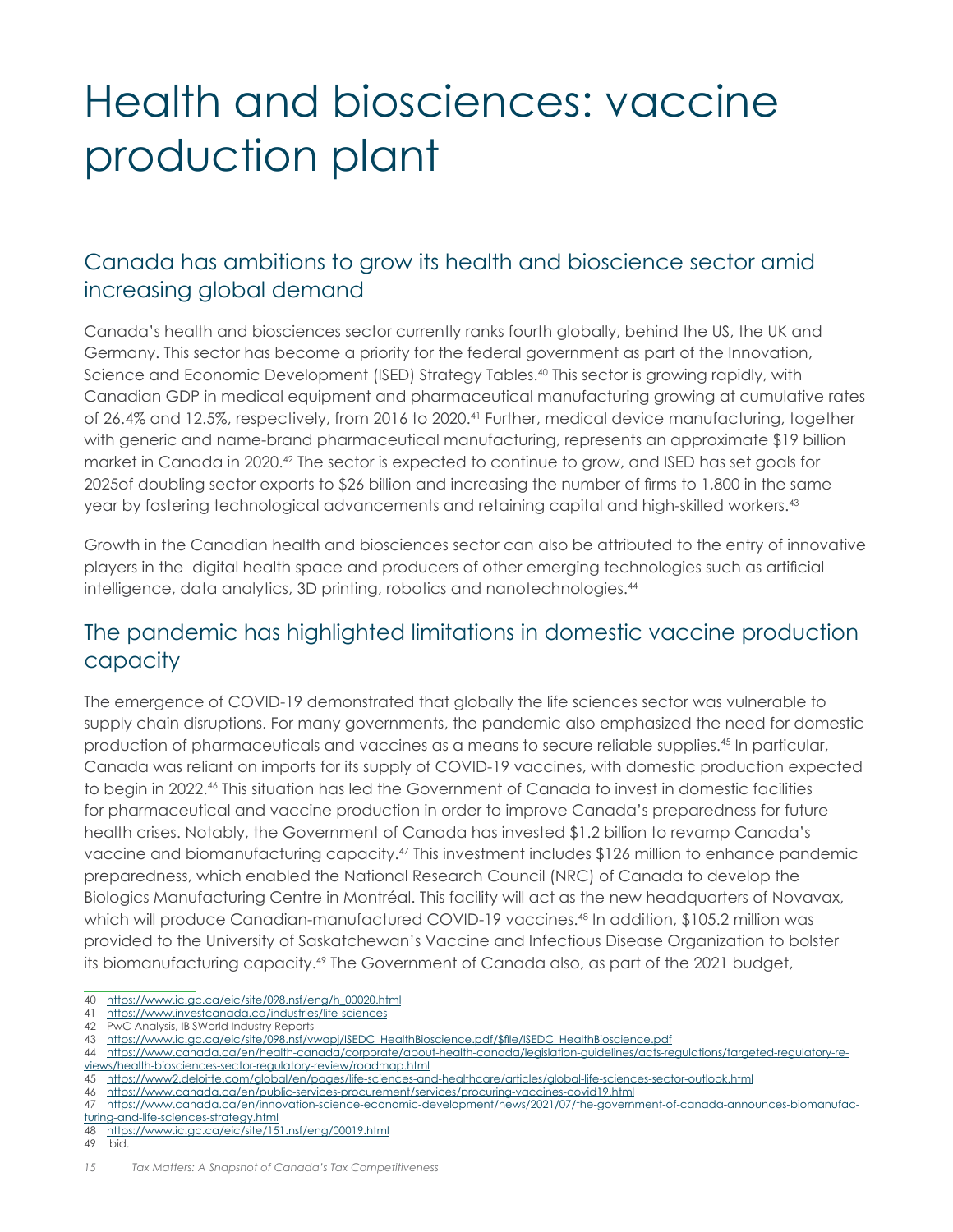introduced the biomanufacturing and life sciences strategy. This plan consists of a \$2.2 billion investment over seven years to strengthen the competitiveness of the Canadian life sciences sector, improve biomanufacturing capabilities and build secure pandemic infrastructure.<sup>50</sup>

By comparison, US facilities manufactured several of the major vaccines. Near the onset of the COVID-19 pandemic, the US Government recognized the importance of shoring up supply chain vulnerabilities with respect to pharmaceuticals, and commissioned a supply chain study as part of the Coronavirus Aid, Relief, and Economic Security (CARES) Act to assess dependence on non-domestically produced pharmaceuticals.51 Further to this, the US Government has committed US\$60 million as part of a public-private sector plan to bolster onshoring of critical medicines and active pharmaceutical ingredients and limit reliance on international supply chains.<sup>52</sup>

#### Canada has a small tax advantage in vaccine manufacturing despite higher provincial taxes

We selected a vaccine production plant as an illustrative project for the health and biosciences sector due to its high priority for the Canadian Government. The jurisdictions selected for the project were Laval, Quebec (in light of the recent investment and construction of a vaccine production plant in the area),<sup>53</sup> and Durham County, North Carolina (the "Research Triangle" is well-known as a hub of biomedical and technological research in the US).<sup>54</sup>

The charts below show the results of our analysis, including each country's METR decomposition and relative advantage by main components.



#### **Figure 3: Tax competitiveness results for vaccine production**

52 https://www.whitehouse.gov/briefing-room/statements-releases/2021/06/08/fact-sheet-biden-harris-administration-announces-supply-chain-disruptions-task-force-to-address-short-term-supply-chain-discontinuities/

54 https://www.researchtriangle.org/counties/rtp/

<sup>50</sup> https://www.canada.ca/en/innovation-science-economic-development/news/2021/07/the-government-of-canada-announces-biomanufacturing-and-life-sciences-strategy.html

https://www.pharmamanufacturing.com/articles/2020/the-growing-benefits-to-reshoring-pharma-operations/

<sup>53</sup> https://nationalpost.com/news/politics/construction-finished-on-126m-vaccine-plant-in-montreal-but-production-still-months-away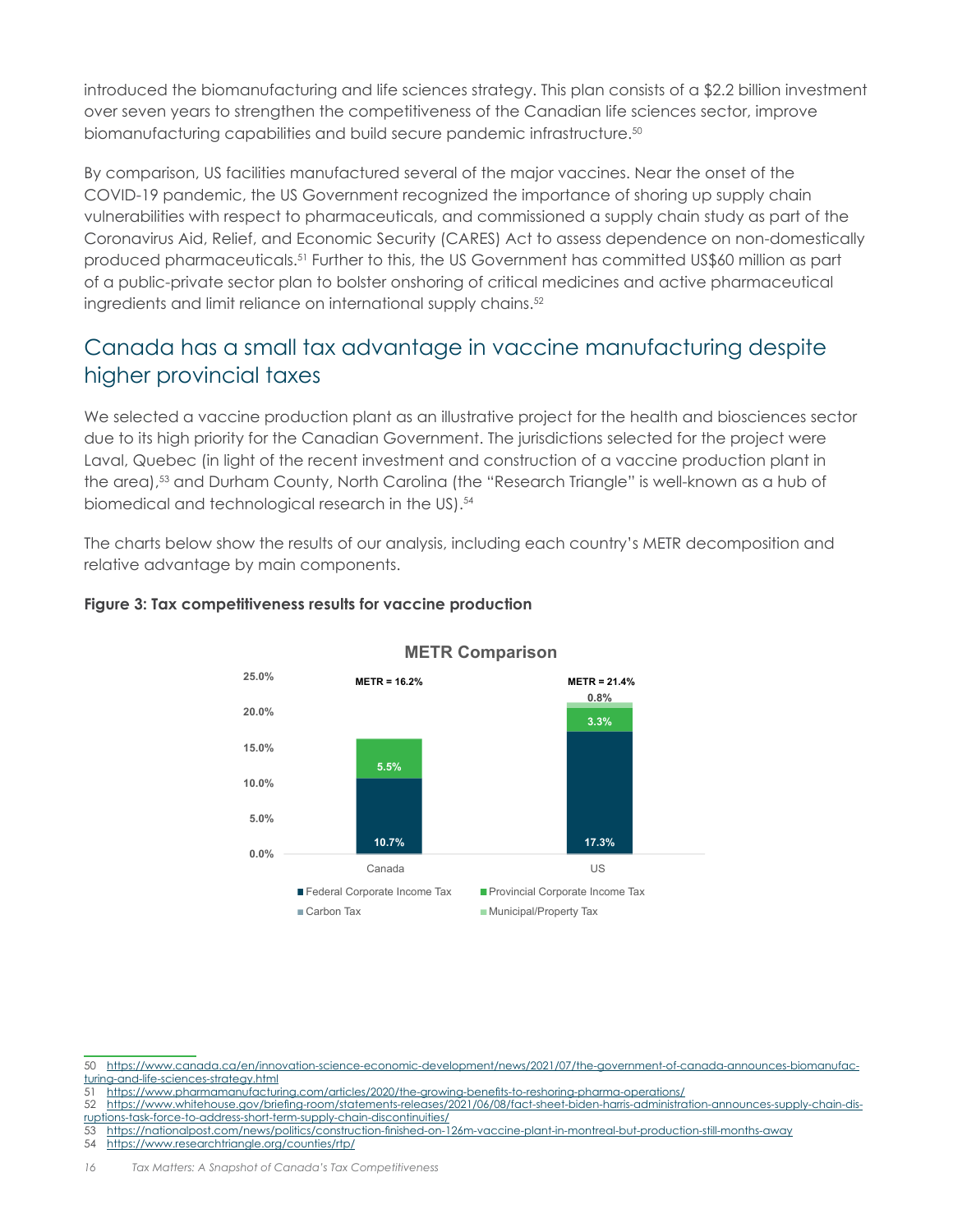

For the vaccine production project, the Canadian federal income headline tax rate advantage (15% vs. 21% for Canada and the US, respectively) is reversed by high provincial income headline tax rates: the provincial/state corporate income tax rate is 11.5% in Quebec and approximately 3% in North Carolina (a 2.5% state tax rate plus franchise tax),<sup>55</sup> resulting in total combined corporate tax rates of 26.5% for Canada and 24% for the US.

Despite the higher combined federal/provincial tax rate in Canada, the currently more favourable accelerated depreciation provisions, as they apply to vaccine manufacturing, act to reduce the overall tax burden for Canada compared to the US.

The major capital investment in vaccine manufacturing relates to buildings and equipment and machinery. In Canada, both buildings and equipment and machinery are eligible for the Accelerated Investment Incentive, resulting in accelerated capital cost allowance (CCA) in the year the asset is available for use. A phase-out period begins for property that becomes available for use after 2023 and ends by 2028. Furthermore, equipment and machinery that is used primarily for manufacturing and processing and becomes available for use before 2028 is eligible for an enhanced allowance. The enhanced allowance initially provides a 100% deduction of CCA for additions in the year, with a phaseout for property that becomes available for use after 2023 (75% deduction for 2024 and 2025; 55% deduction for 2026 and 2027).

In contrast to Canada, in the US buildings are not eligible for accelerated (bonus) depreciation, and the bonus depreciation for other property, plant and equipment starts to phase-out after December 31, 2022 and will be completely eliminated after December 31, 2026.<sup>56</sup>

Additionally, in Canada, interest expenses are fully deductible for income tax purposes (assuming they were incurred domestically with a third party); however, in the US interest expenses are deductible only up to 30% of adjusted taxable income (ATI) and interest income. For taxable years beginning after 2021, deductions for depreciation, depletion or amortization are not taken into account in calculating ATI, which increases the US METR.

<sup>55</sup> Franchise tax at \$1.50 per \$1,000 of the corporation's net worth, \$200 minimum. https://www.ncleg.gov/EnactedLegislation/Statutes/PDF/BySection/Chapter\_105/GS\_105-130.3.pdf; https://www.ncleg.gov/EnactedLegislation/Statutes/PDF/BySection/Chapter\_105/GS\_105-122.pdf 56 https://www.law.cornell.edu/uscode/text/26/168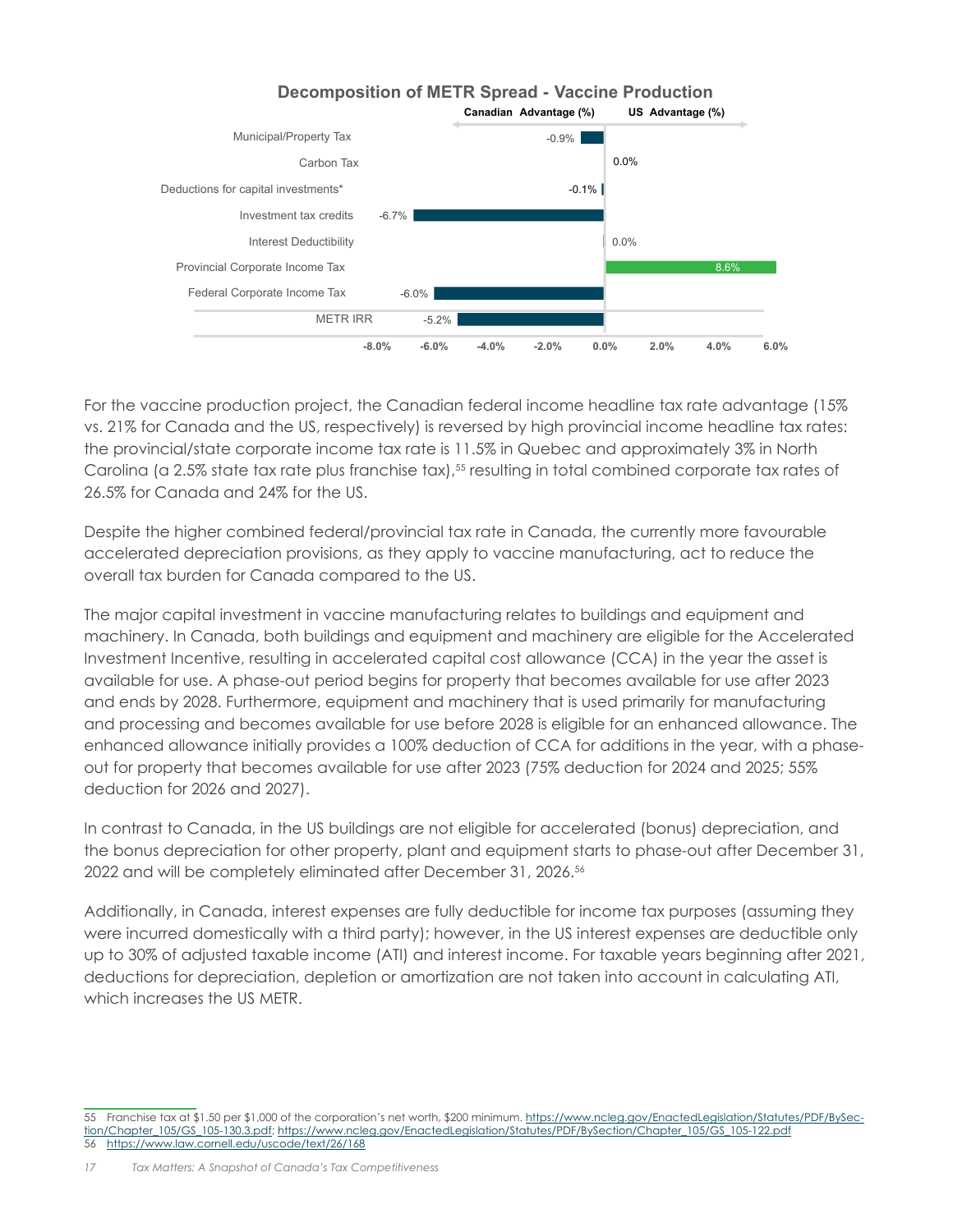In Quebec, income earned in this project was assumed to be eligible for the tax holiday for large investment projects. In North Carolina, incentives are generally negotiated with the government on a case-by-case basis, and hence were not taken into account in our analysis. Therefore, our analysis may overestimate the US taxes in this scenario.

The Tax NPV Ratio in the vaccine production project indicates that NPV of taxes in Canada is 94% of NPV of taxes in the US over the project lifetime. The Break-Even Point means that an increase in the federal corporate income tax rate of 1.4 percentage points or more would eliminate Canada's tax advantage for this project.

#### **Table 5: Tax NPV Ratio and Break-Even Point for vaccine production**

|             | \TAX NPV ratio <i>`</i> | <b>Break-Even Point</b> |
|-------------|-------------------------|-------------------------|
| Health and  | O 94                    | 1.40%                   |
| biosciences |                         |                         |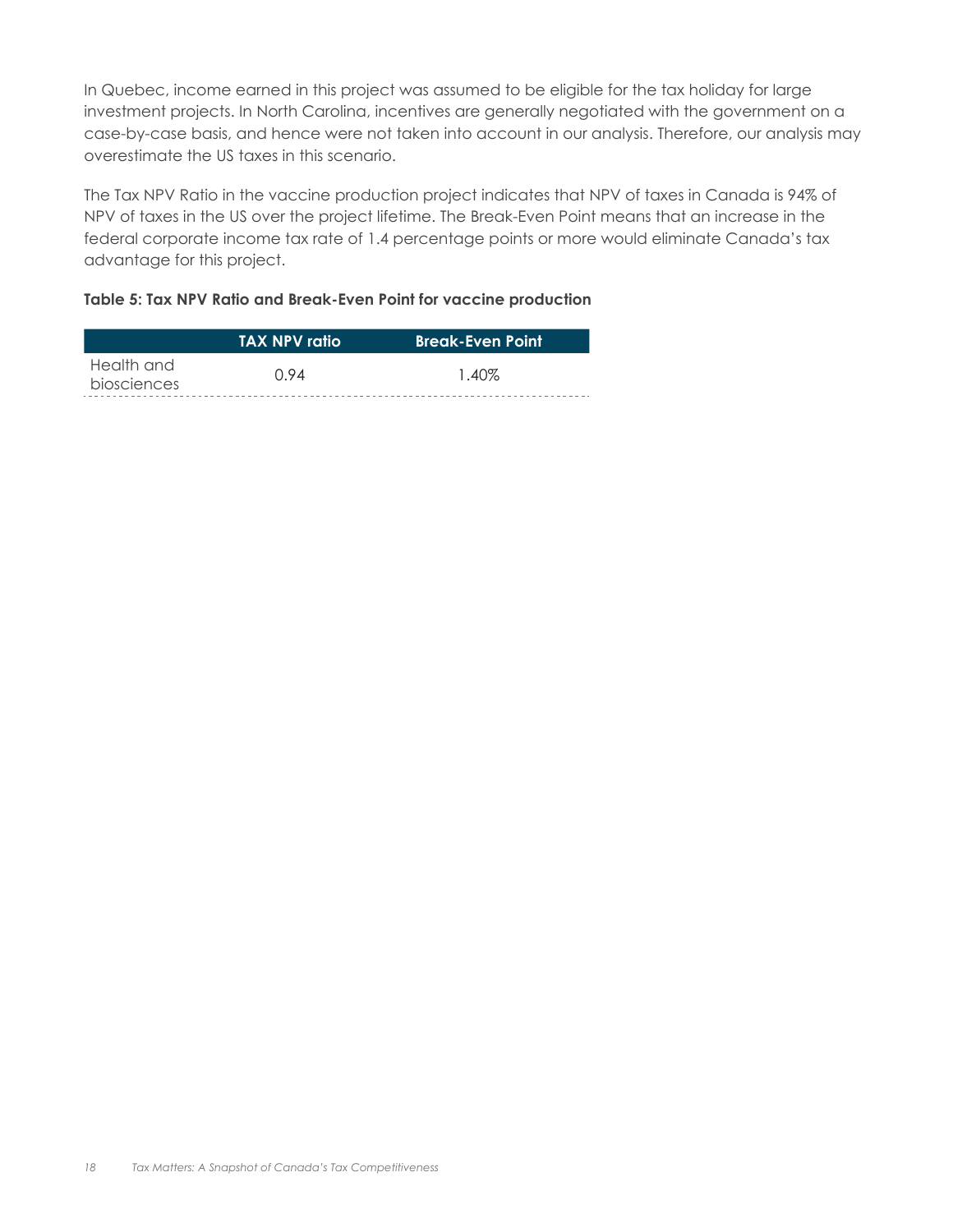# Natural resources: copper mines

#### Global demand for copper is expected to increase due to uses in construction and low-emissions technologies

Canada has the world's fourth-largest natural resource base, and is the world's tenth-largest producer of copper.57 As a result, the mining sector plays a significant role in Canada's economy, contributing \$33.2 billion to total direct GDP in 2020.58 Further, the sector provides approximately 392,000 direct jobs and supports downstream activities such as refining and manufacturing, facilitating an additional 328,000 jobs.<sup>59</sup> Producing over 60 different metals and minerals, Canada is a key player in the supply chains of clean technologies such as solar cells, high density batteries and wind turbines.<sup>60</sup> It is expected that by 2022, the global clean technologies market will be worth approximately \$2.5 trillion<sup>61</sup> and ISED has set targets for Canada to triple clean technology exports to \$20 billion and become one of the top five exporters of clean technology by 2025.<sup>62</sup> ISED also highlights the role of Canada's natural resources in the global shift towards a low-carbon economy, and has set an overall target to increase natural resource exports to \$350 billion by 2025, a 40% increase from 2017 levels.<sup>63</sup>

Recognizing the importance of the mining sector, the Government of Canada has developed the Canadian Minerals and Metals Plan (CMMP) to bolster sector competitiveness and position Canada as a global leader in mining.64 As part of the CMMP, Natural Resources Canada has published a list of 31 metals and minerals that are considered critical for the transition to a low-carbon and digitized economy.<sup>65</sup>

In 2020, as part of the CMMP, the Government of Canada invested \$100 million to renew significant geoscience programs, including the Geological Survey of Canada, the Geo-Mapping for Energy and Minerals program and the Targeted Geoscience Initiative. These programs support exploration and opportunity identification of currently untapped resources in Northern Canada as well as deep mineral deposits across the country.<sup>66</sup>

Additional investments include a commitment of \$40 million to an initiative to develop the Mining Innovation Commercialization Accelerator Network, intended to spur development, commercialization and the adoption of new technologies that enhance productivity and sustainability of the mining and metals sector.<sup>67</sup>

Similar to Canada, the US Government has developed a Critical Minerals and Materials Strategy, which details the government's plan to strengthen supply chains of critical minerals and materials, foster innovation and ensure long-term sustainability of the sector over the next 10 years.<sup>68</sup> Part of this strategy

57 ic.gc.ca/eic/site/098.nsf/eng/00026.html

62 https://www.ic.gc.ca/eic/site/098.nsf/eng/00023.html

65 Ibid.

- 67 https://www.canada.ca/en/innovation-science-economic-development/news/2021/07/government-invests-to-helpaccelerate-innova-
- tion-in-canadas-mining-industry.htm

<sup>58</sup> Statistics Canada, Table 36-10-0434-06, Gross domestic product (GDP) at basic prices, by industry, annual average, industry detail; https:// www150.statcan.gc.ca/t1/tbl1/en/tv.action?pid=3610043403

<sup>59</sup> https://mining.ca/documents/facts-figures-2020/

<sup>60</sup> https://www.nrcan.gc.ca/our-natural-resources/minerals-mining/minerals-metals-facts/minerals-and-the-economy/20529

https://www.smartprosperity.ca/content/308

<sup>63</sup> https://www.ic.gc.ca/eic/site/098.nsf/eng/00026.html

<sup>64</sup> https://www.nrcan.gc.ca/our-natural-resources/minerals-mining/critical-minerals/23414

<sup>66</sup> https://www.nrcan.gc.ca/earth-sciences/earth-sciences-resources/earth-sciences-federal-programs/targeted-geoscience-initiative-tgi/10907; https://www.nrcan.gc.ca/earth-sciences/resources/federal-programs/geomapping-energy-minerals/18215

<sup>68</sup> https://www.energy.gov/downloads/critical-minerals-and-materials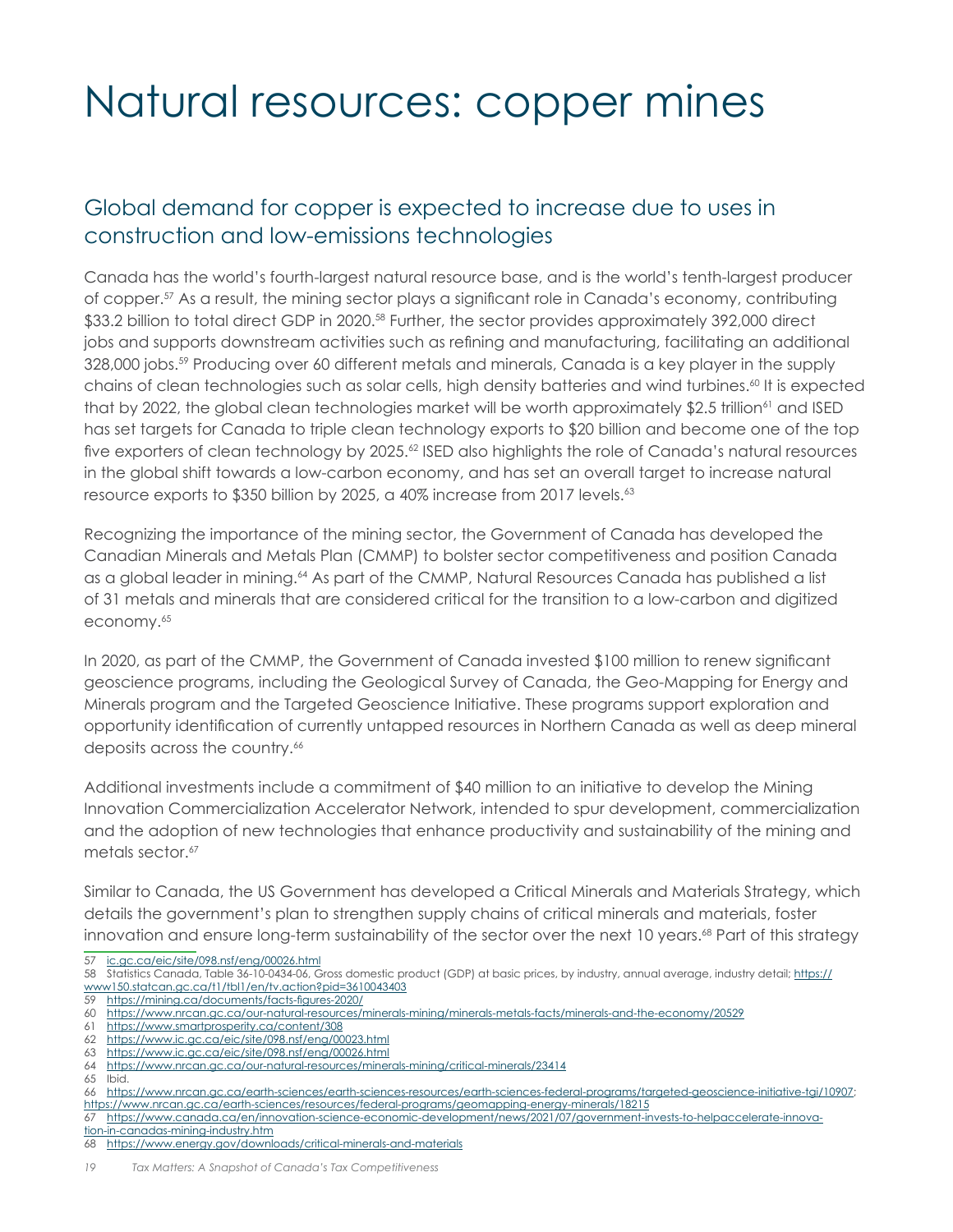includes US\$122 million in funding made available by the US Department of Energy (DOE) for the Carbon Ore, Rare Earth and Critical Minerals Initiative to provide support for regional innovation centres and focus on geological, geographical and policy issues relating to the extraction of rare earth metals from US basins.<sup>69</sup> Further, the DOE has invested US\$19 million to support 13 projects relating to rare earth metal production,<sup>70</sup> and US\$20 million to support scientific research focusing on efficient and sustainable extraction of rare earth metals.<sup>71</sup>

#### Lower mining and sales taxes contribute to US tax advantage in copper mining

We selected a copper mine as an illustrative project due to growing global demand and substantial production volumes in both Canada and the US. Copper plays a significant role in contributing to overall mining output due to clean technologies, smelting copper alloys, wiring and other intermediate construction goods. Copper represents 9% and 27% of the value of total mining production in Canada and the US, respectively.<sup>72</sup> As a result of improving global economic conditions, demand for copper is expected to rise, driven by the construction and manufacturing sectors. Construction demand is expected to grow as emerging markets continue to urbanize and construction projects continue across North America.<sup>73</sup> Increased production of clean technologies will also contribute to an increase in the demand for copper.74

For the purpose of this study, we compared Spences Bridge, British Columbia, with Mitchell Peak, Arizona, because of significant viable copper deposits in these areas.

The charts below show each location's METRs and decomposition by tax component:



#### **Figure 4: Tax competitiveness results for copper mining**

69 https://www.energy.gov/articles/department-energy-announces-122-million-regional-initiative-produce-rare-earth-elements-and

#### 70 https://www.energy.gov/articles/doe-awards-19-million-initiatives-produce-rare-earth-elements-and-critical-minerals

https://www.energy.gov/articles/doe-awards-20-million-research-rare-earth-elements

72 https://pubs.er.usgs.gov/publication/mcs2021

74 World Bank Commodity Markets Outlook, October 2021; https://www.worldbank.org/en/research/commodity-markets

<sup>73</sup> IbisWorld Industry Reports: Copper, Nickel, Lead & Zinc Mining in Canada; Copper, Nickel, Lead & Zinc Mining in the US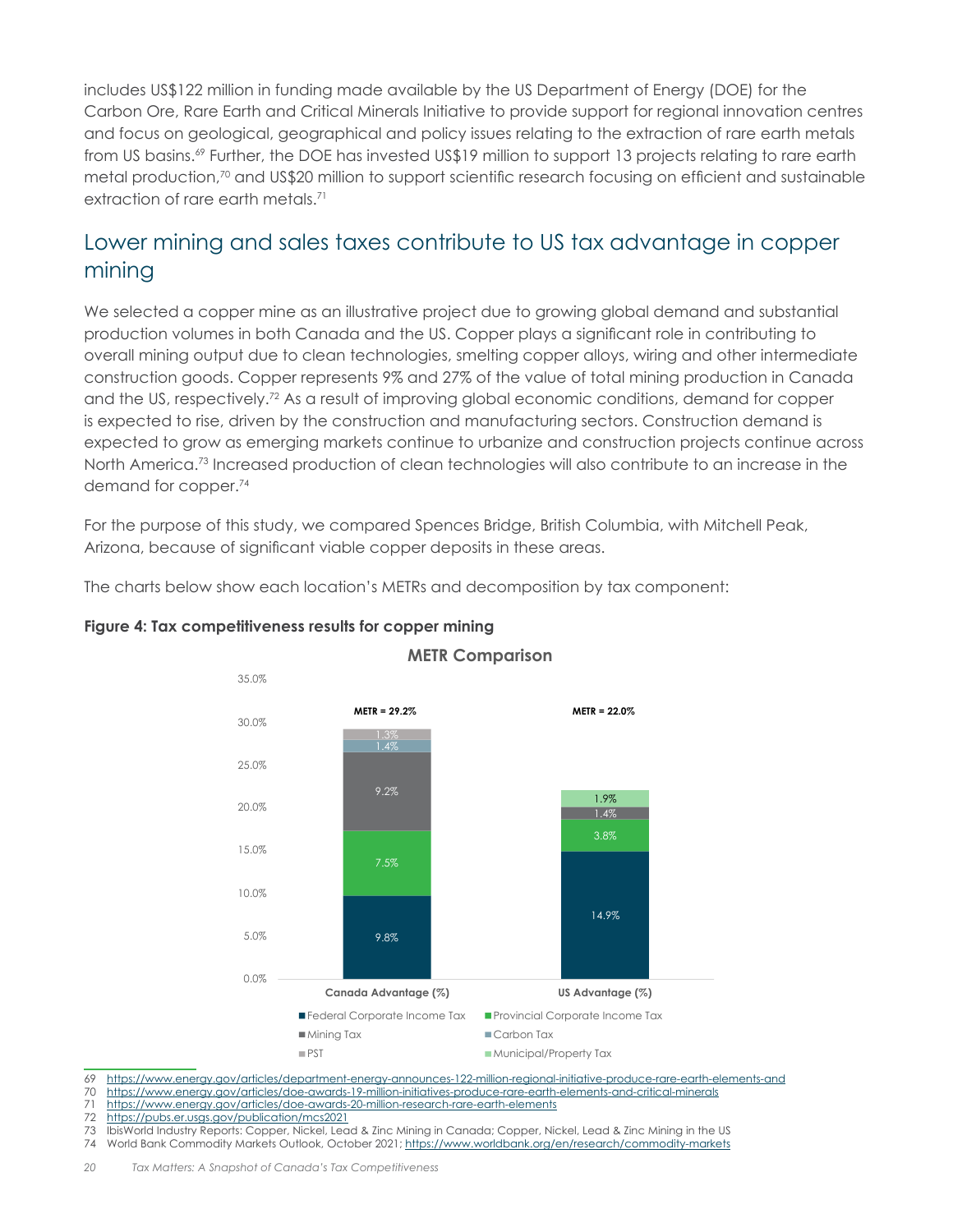

#### **Decomposition of METR Spread - Copper Production**

For this mining project, the US was found to have a significant tax advantage, driven by a large gap in mining taxes (approximately 3% in Arizona compared to approximately 13% in British Columbia).

Lower provincial/state corporate income tax rates also contribute to the US METR advantage (4.9% and 12% for Arizona and British Columbia, respectively). The gap between the countries' METRs is further widened by provincial sales taxes (PST) that are not recoverable in British Columbia, unlike in the US and other Canadian provinces (i.e. Ontario and Quebec). In addition, British Columbia has imposed a carbon tax, while Arizona did not.

The US tax advantage is somewhat offset by the property taxes in Arizona that are paid on the assessed value of the real property (in this case a processing plant), as well as taxes on mineral properties (i.e. site infrastructure, construction indirect, owner and contingency costs that are assumed to be related to the mineral properties). Assessed value of the real property is the full cash value or net limited value of the property multiplied by the assessed ratio for real property (in this case ratio for class 1 property).

The Tax NPV Ratio for the copper mine project is 1.52, indicating a substantial tax advantage for the US in terms of the project NPV.

#### **Table 6: Tax NPV Ratio and Break-Even Point for copper mining**

|           | <b>TAX NPV ratio</b> | <b>Break-Even Point</b> |
|-----------|----------------------|-------------------------|
| Natural   | 1.52                 | $-15.0\%$               |
| resources |                      |                         |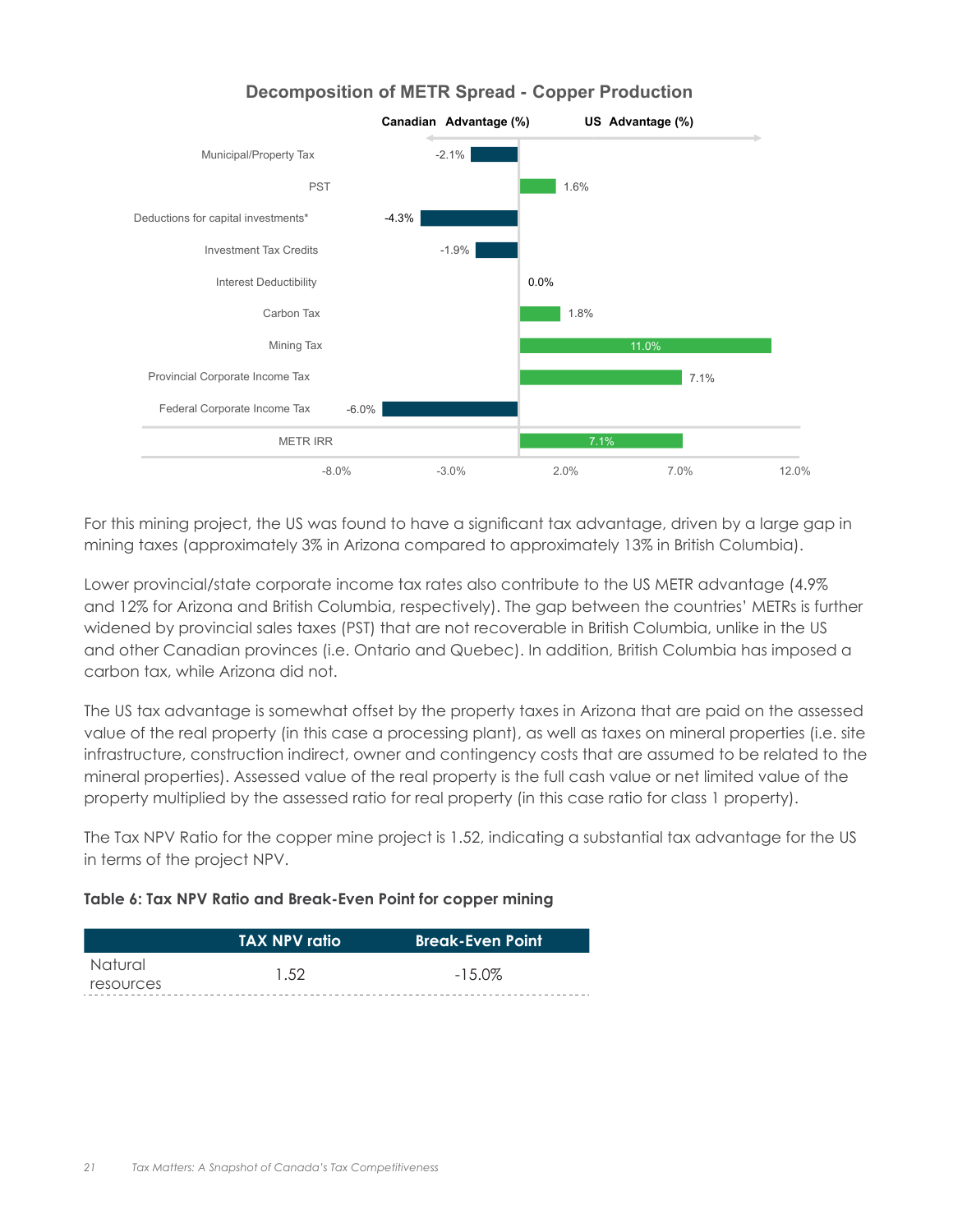# Summary of findings

Our analysis shows that Canada has a small tax advantage in the EV battery manufacturing and vaccine manufacturing projects and a large tax disadvantage in the copper project. Key metrics are presented in the table below.

#### **Table 7: Summary of tax competitiveness results**

|                           |                        | <b>METR</b> comparison | TAX NPV Ratio <sup>75</sup>              | <b>Break-Even Point</b>                                                                          |
|---------------------------|------------------------|------------------------|------------------------------------------|--------------------------------------------------------------------------------------------------|
|                           | <b>METR-</b><br>Canada | <b>METR - US</b>       | <b>NPV CAN Tax/</b><br><b>NPV US Tax</b> | <b>Required increase</b><br>(decrease) in Canadian<br>federal tax rate<br>(in percentage points) |
| Advanced<br>manufacturing | 19.9%                  | 20.5%                  | 0.99                                     | 0.25%                                                                                            |
| Health and<br>biosciences | 16.2%                  | 21.4%                  | 0.94                                     | l.40%                                                                                            |
| Natural<br>resources      | 29.2%                  | 22.0%                  | 1.52                                     | $-15.0\%$                                                                                        |

In the EV battery manufacturing project, the Canadian tax advantage is immaterial, despite inclusion of the planned tax rate cut for zero-emission technologies in Canada and the fact that carbon taxes apply to only a small portion of emissions. As noted above, any change in the stringency limits and other tax policies would affect these results.

In the vaccine production project, Canada has a higher combined federal/provincial tax rate, which is offset by favourable capital cost allowances and accelerated depreciation. Accelerated depreciation also phases out later in Canada than in the US. A tax holiday for large investment projects provided by Quebec's government further reduces the tax burden for the Canadian operation. Overall, this gives Canada a small tax advantage compared to the US; however, as indicated earlier, this tax advantage incorporates a tax holiday in Quebec and excludes potential tax incentives in North Carolina, which are provided on a case-by-case basis.

Canada's large tax disadvantage in the natural resources sector is driven mainly by high mining taxes in Canada (approximately 13% in British Columbia compared to approximately 3% in Arizona) and higher combined provincial/state corporate income tax rates (12% and 4.9% for British Columbia and Arizona, respectively).

<sup>75</sup> NPV of total tax payments by the Canadian project divided by the NPV of total tax payments made by the project in the US.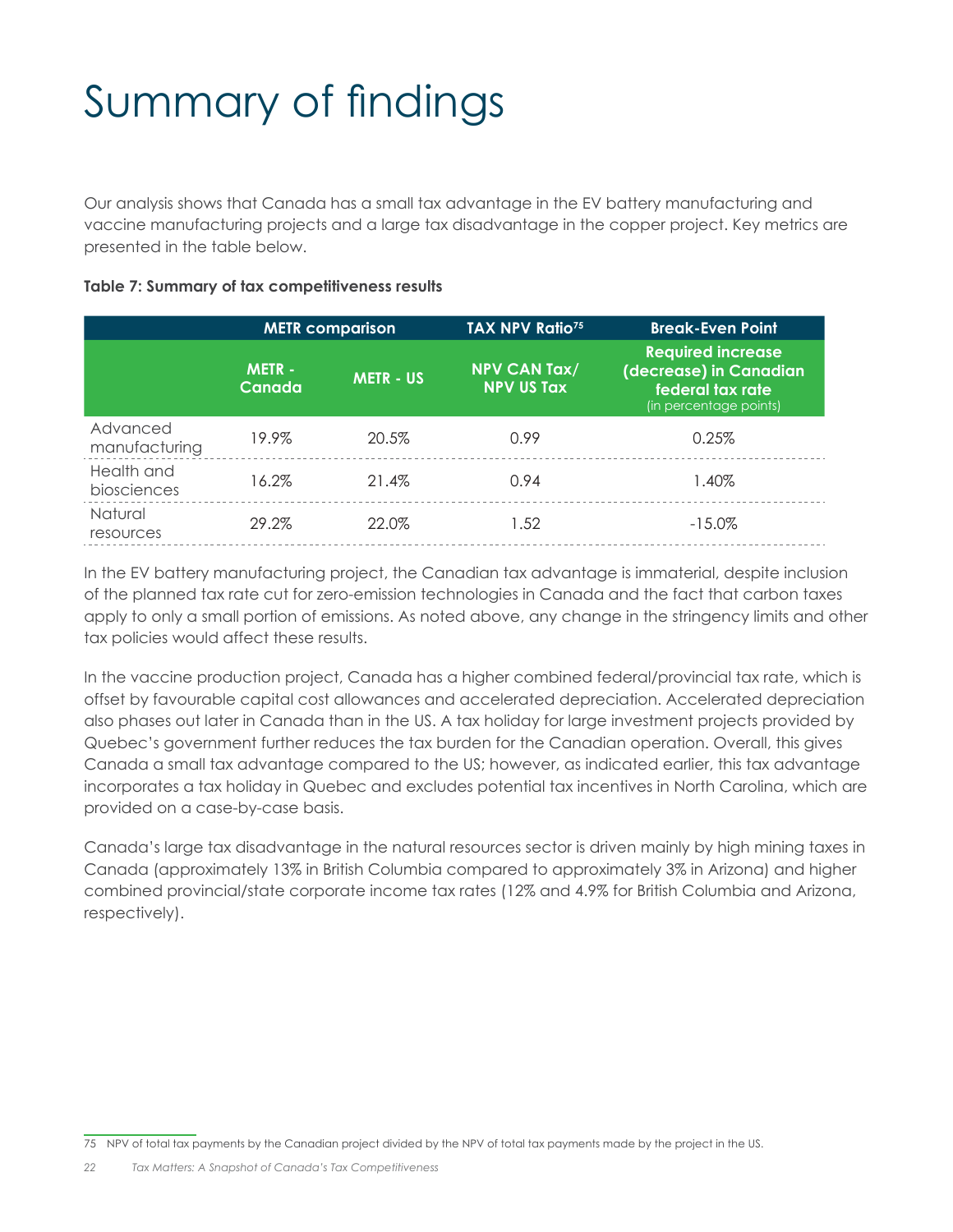The charts below show each location's METRs and decomposition by tax component for each sector.





Our analysis suggests that the federal government does not have significant room for corporate tax increases if it wishes to maintain its small tax advantage in the EV battery manufacturing and vaccine production subsectors. Our analysis also suggests that copper production in Canada is at a significant tax disadvantage compared to the US.

## Potential impact of global tax reforms

In October 2021, OECD and G20 members released details of a two-pillar solution that, among other initiatives, sets a global minimum corporate tax at a rate of 15% to ensure that MNEs pay fair taxes regardless of the place of operations.76 The introduction of a minimum corporate tax rate could affect the countries' competitiveness, especially in sectors where the METR is expected to be below the proposed floor tax rate.

For the Canadian projects used in this study, we assumed that all revenue and expenses would be earned and incurred in Canada by Canadian corporations with no international operations. Accordingly, the proposed GLoBE and the GILTI provisions in the US would not have had an impact on the results of our study. Similarly, our calculations for the US projects assumed the operations are carried

76 OECD, October 2021. "Two-Pillar Solution to Address the Tax Challenges Arising from the Digitalisation of the Economy".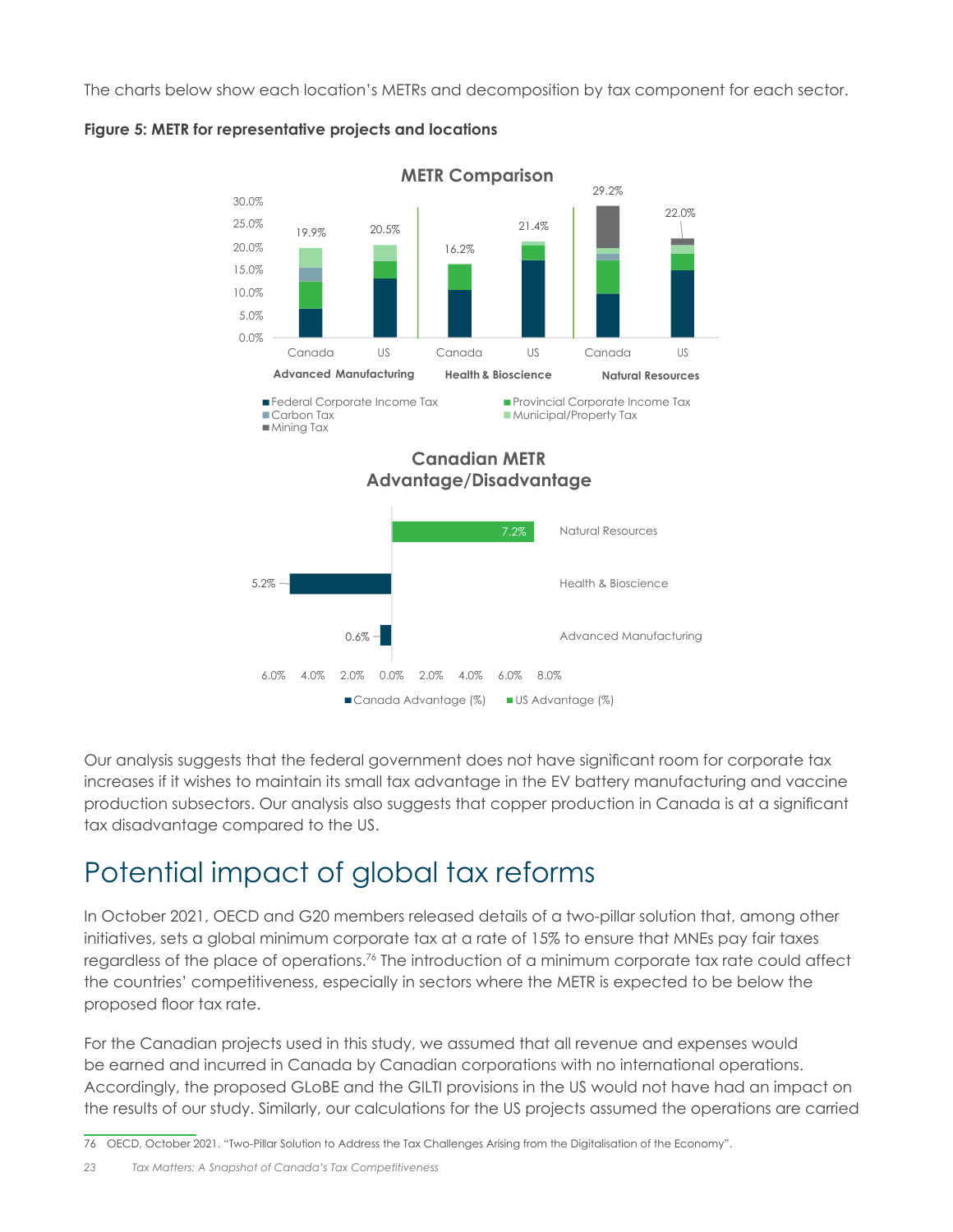on by US-resident corporations owned by US-resident shareholders with no operations or sales outside of the US. As such, inclusion of the US GILTI rules, and the OECD Pillar One (expanded jurisdictional taxing rights) and Pillar Two (global minimum tax) regimes would not have had an impact on our calculations.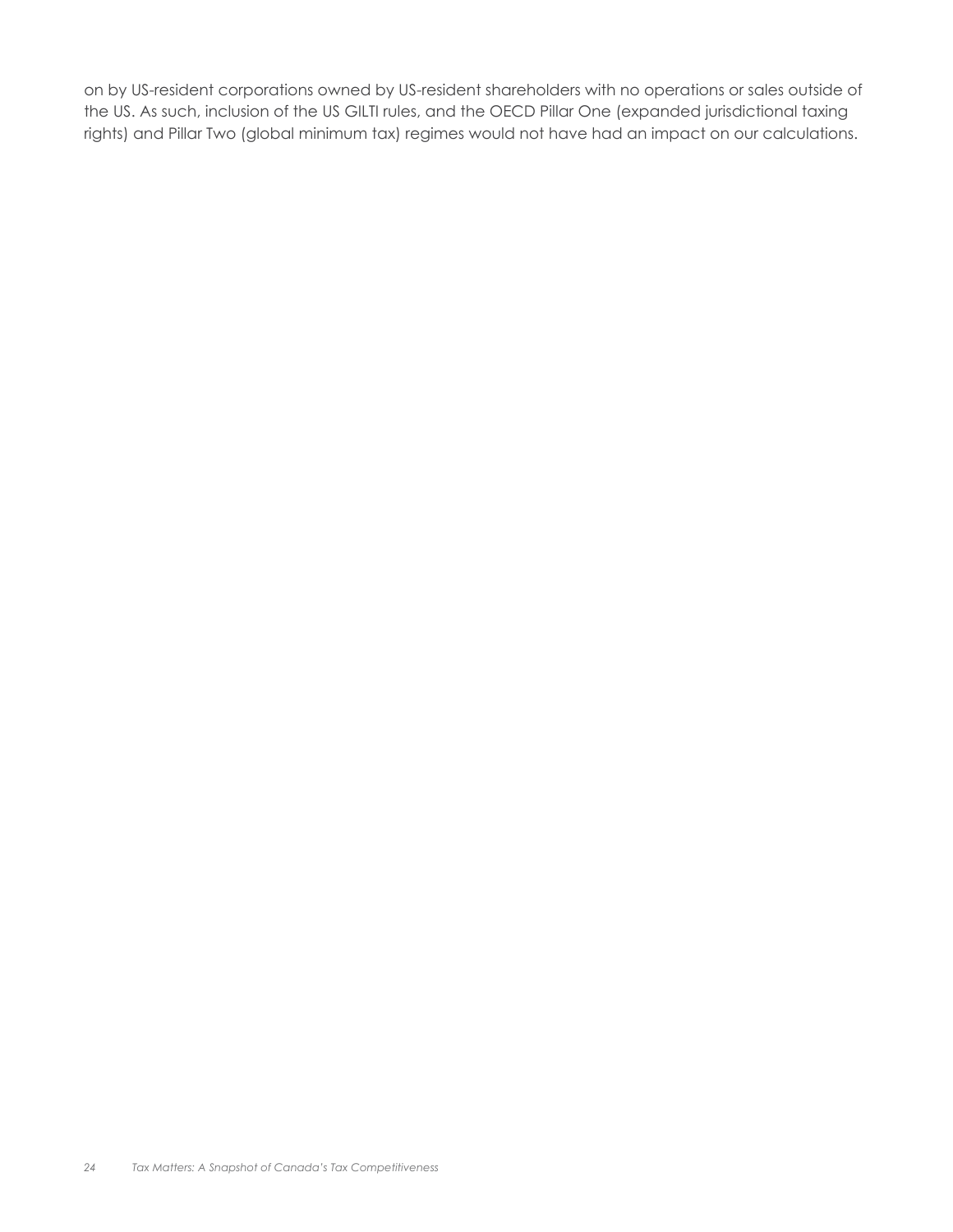# Appendix A: Tax burden calculations

### METR calculation

In calculating the METR, we attempted to emulate the methodology used by the Canadian Department of Finance (DoF) to estimate and compare the Canadian and the US METRs, as described in the 2019 Backgrounder and the competitiveness studies published in the years 1998 and 2005.<sup>77</sup>

In general, a METR analysis provides a more realistic comparison than the statutory corporate income tax rate because the statutory rate does not capture the availability of tax incentives and other taxes that profitable corporations may have to pay (federal taxes, provincial taxes, municipal taxes, sales taxes, capital taxes, etc.).

We followed the calculation approach used by the DoF to analyse the tax competitiveness. This METR approach takes into account taxes, credits and incentives for an investment decision (including investment tax credits and deductions, such as CCAs, etc.). The METRs presented in the DoF analysis capture the following elements of the tax system:

- statutory income tax rates;
- interest deductibility;
- investment tax credits;
- CCAs;
- capital taxes:78
- inventory accounting methods;<sup>79</sup>
- retail sales taxes on capital goods.

The METR measures a gross-of-tax rate of return on the capital invested being paid to the government. METR is calculated with the following formula:

*METR = ( Rg - Rn ) / Rg*

Where:

- *• Rg* gross-of-tax return on investment
- *• Rn* net-of-tax return on investment

Carbon pricing and regional and municipal taxes are not factored into the DoF METR calculation. For the purposes of this study, PwC has expanded the METR calculations for Canada and the US by incorporating these elements.

<sup>77</sup> Brûlé, A., Mansour, M. McKenzie, K.J. May 1998. "The Calculation of Marginal Effective Tax Rates".; Department of Finance Canada. 2005. "Tax Expenditures and Evaluations"; Department of Finance. "Marginal Effective Tax Rates". 2019 Backgrounder, December, 2020. 78 Capital taxes are no longer relevant.

<sup>79</sup> The basis of our financial models was prepared under International Financial Reporting Standards, and as such the inventory accounting methodology is first-in, first-out.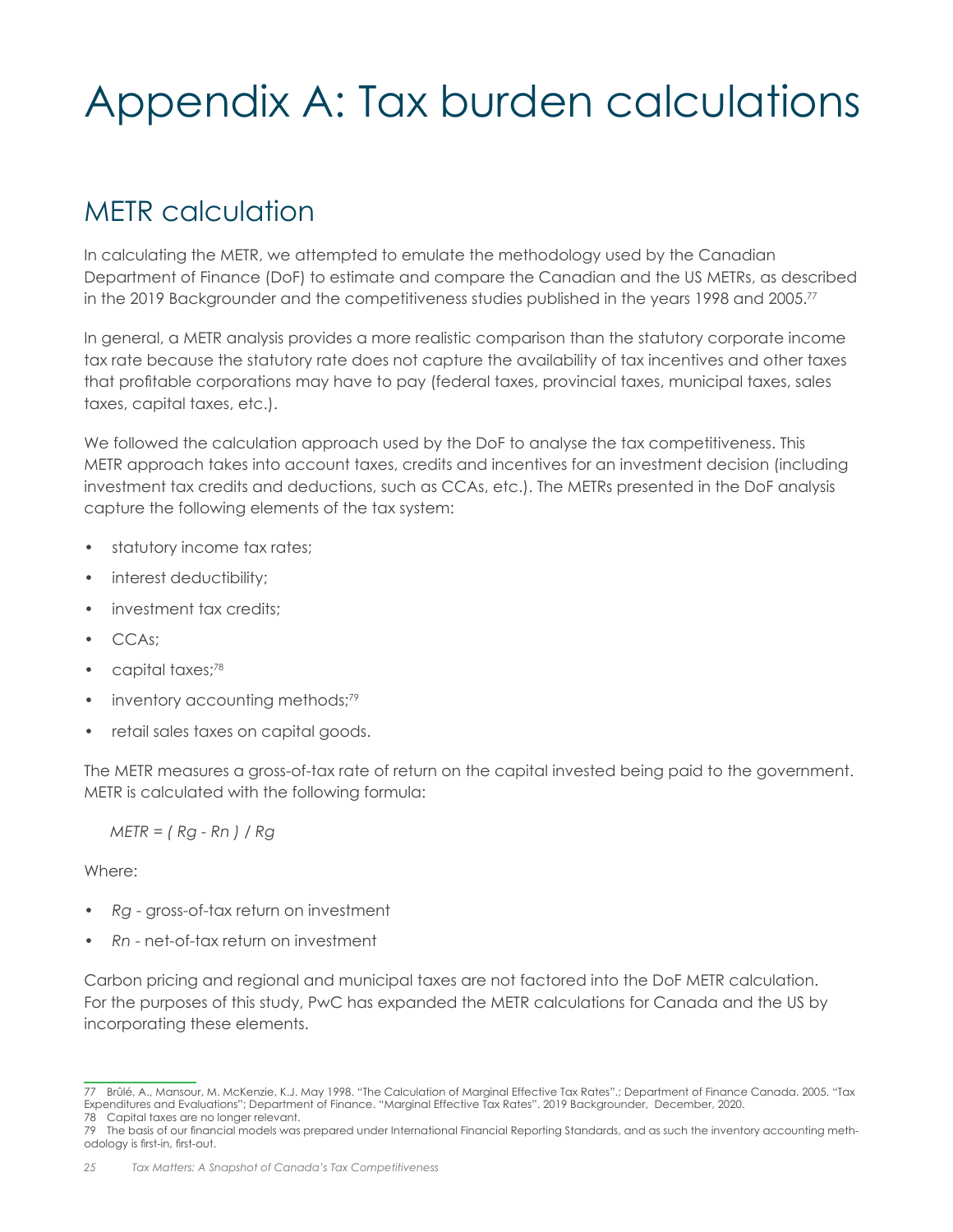We note that because our calculations were based on particular projects in particular jurisdictions, they differed from those of the DoF. The main differences are summarized below:

|                                                       | <b>DoF</b> analysis                                                                                                                                                                                                                                                                                                                               | <b>PwC</b> analysis                                                                                                                                                                                                                   |
|-------------------------------------------------------|---------------------------------------------------------------------------------------------------------------------------------------------------------------------------------------------------------------------------------------------------------------------------------------------------------------------------------------------------|---------------------------------------------------------------------------------------------------------------------------------------------------------------------------------------------------------------------------------------|
| Sector                                                | METRs estimates were done by the                                                                                                                                                                                                                                                                                                                  | Results refer to a representative project                                                                                                                                                                                             |
| composition                                           | major asset groups and sectors                                                                                                                                                                                                                                                                                                                    | in a specific jurisdiction                                                                                                                                                                                                            |
| <b>Data sources</b>                                   | Statistics Canada input-output tables<br>and corporate statistics and Revenue<br>Canada T2 and T661 databases                                                                                                                                                                                                                                     | Based on data from public companies<br>making investments similar to the<br>representative projects                                                                                                                                   |
| <b>Production inputs</b>                              | Calculated separately by DoF for<br>seven production inputs (structures,<br>machinery, land, inventories,<br>exploration and development, R&D and<br>labour) and aggregated into one METR<br>using the weights calculated separately<br>for each of them                                                                                          | Composition of the investment and<br>the inputs/assets' structure (as a<br>percentage of the total investment)<br>are based on the actual structure of<br>public companies that are active in the<br>subsector that has been selected |
| <b>Production input</b><br>weighting                  | Weights for each one of seven<br>production inputs were estimated<br>separately, using formulas presented in<br>the 1998 study                                                                                                                                                                                                                    | Analysis based on actual asset<br>structures of public companies making<br>investments similar to the representative<br>projects                                                                                                      |
| Income tax rates                                      | Income tax rates were aggregated into<br>combined federal/provincial statutory<br>income tax rates for 35 industries and<br>two firm sizes (large and small); for<br>example, the average provincial rate<br>structure was generated by weighting<br>the individual provincial rates by the<br>distribution of taxable income across<br>provinces | Estimated the income tax payments<br>using the specific tax rates in the<br>jurisdictions that were selected;<br>companies investing assumed to<br>be large based on the nature of<br>representative projects selected                |
| <b>Capital tax rates</b>                              | METR calculations reflect a weighted<br>average of firms that pay large<br>corporations tax and those that do not                                                                                                                                                                                                                                 | Capital taxes are no longer relevant                                                                                                                                                                                                  |
| <b>Treatment of</b><br>investment tax<br>credit (ITC) | Effective ITC rates were calculated for<br>each industry and CCA class by dividing<br>the ITC claim by the cost of additions to<br>CCA pools                                                                                                                                                                                                      | For each project, assets were added<br>to various classes or pools and a<br>prescribed rate was applied (generally<br>on a declining balance basis) to<br>each separate class to determine the<br>deduction available                 |
| Debt-to-equity<br>ratio                               | Assumed to be 40%/60%                                                                                                                                                                                                                                                                                                                             | Assumptions were developed based<br>on the debt-to-equity ratio of publicly<br>traded companies in the selected<br>sectors                                                                                                            |
| <b>Aggregation</b>                                    | METRs are aggregated using sector<br>weights to calculate an economy-wide<br><b>METR</b>                                                                                                                                                                                                                                                          | METRs calculated for three specific<br>projects for each jurisdiction separately                                                                                                                                                      |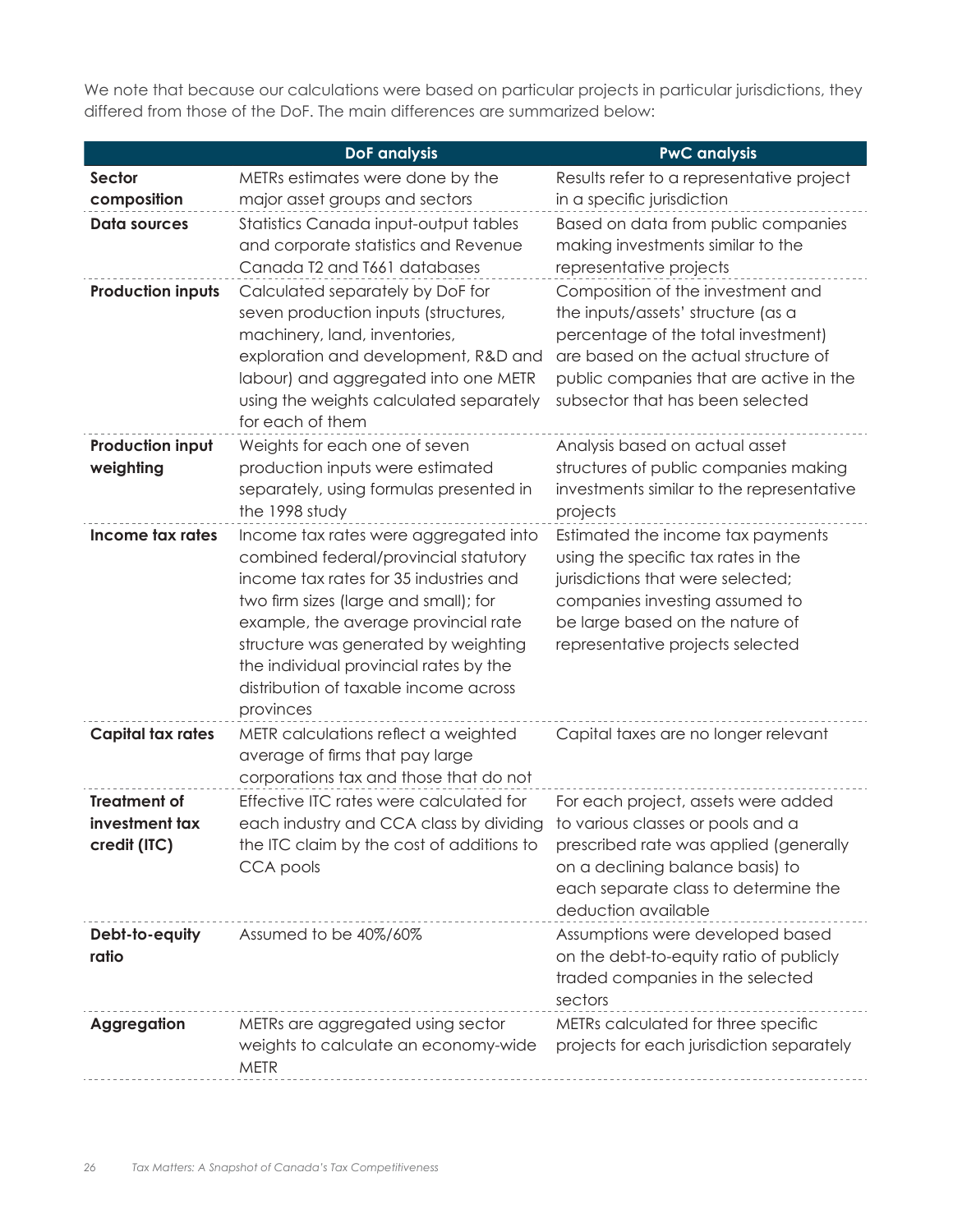To summarize, the main difference between the DoF's and our approaches is that the DoF's calculations were prepared on a sector level and therefore relied on assumptions and averages across regions, types of companies and subsectors, while our approach refers to a representative project in specific locations. As a result, the findings are not directly comparable, although the approaches are otherwise similar.

### Tax NPV ratio

Given that our tax calculations were based on a particular project in a particular jurisdiction, we were able to calculate cash flow specific to the project in the two local jurisdictions selected for each project. We are of the view that the net present value of expected taxes provides a more accurate quantification of the true tax burden than METR.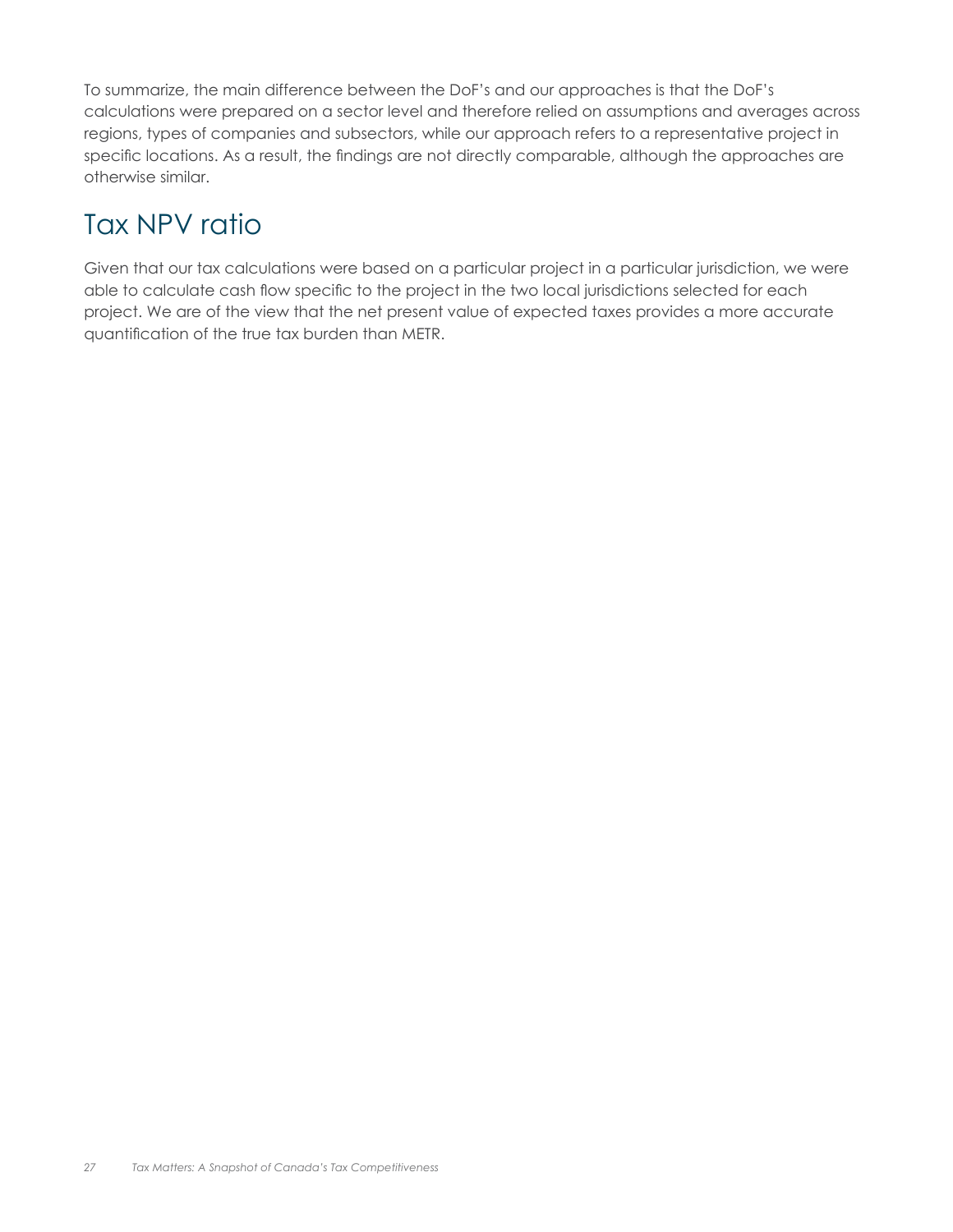# Appendix B: Main assumptions and tax environment

### General assumptions

As noted above, our report focuses only on tax competitiveness and does not take other economic considerations into account. Consequently, all the models were built in US dollars, converting, where applicable, Canadian dollars figures into US dollars using Bank of Canada's forecasted exchange rate. Conversion was made at the purchasing power parity (PPP) rate, which equalizes prices between two countries, thereby holding purchasing power constant. All costs and expenses were escalated using a forecasted inflation rate of 2%.

Our analysis relies on many assumptions; we present below those that are most critical and likely to impact our results:

- **1. Cost structure** for the purposes of this study, we assume that, except for tax, all other elements of the selected projects' costs structure are identical between the respective two selected jurisdictions for each project.
- **2. R&D tax credits/grants**  we excluded R&D tax credits because our research suggests there are not significant differences in the level of support between Canada and the US.<sup>80</sup>
- **3. Carbon taxes** we have included the impacts of carbon pricing, where relevant, in the selected jurisdictions.
- **4. Tax reduction in Canada for zero-emitting technologies**  we assumed the Government of Canada's future commitment to reduce federal corporate tax rates by 50% for manufacturers of zeroemissions technologies will come into effect on January 1, 2022.
- **5. Stringency factor** we took into account Ontario's carbon tax regulations, which imply the EV battery manufacturing plant would pay carbon taxes on 6% and 8% of its total emissions for the years 2021 and 2022, respectively (referred to as the stringency limits). Since there are no clear guidelines regarding future years, we assumed for the purpose of our study that an EV battery manufacturer in Ontario will pay carbon taxes on only 10% of emissions from 2023 onward.
- **6. Accelerated depreciation** we included the temporary accelerated depreciation available on some US assets, and the temporary enhanced allowance for manufacturing and processing equipment in Canada, taking into account the currently known planned phase-out timelines for both.
- **7. Carry-forward losses**  we assumed any carry-forward losses would be used to offset taxes for the same investment rather than transferred to other related corporations. We also assumed the net operating loss would be offset at the rate of 80% of taxable income in the US.81

<sup>80</sup> OECD data - R&D policy support for business R&D. https://www.oecd.org/sti/rd-tax-stats.htm

<sup>81</sup> https://www.irs.gov/newsroom/net-operating-losses

*<sup>28</sup> Tax Matters: A Snapshot of Canada's Tax Competitiveness*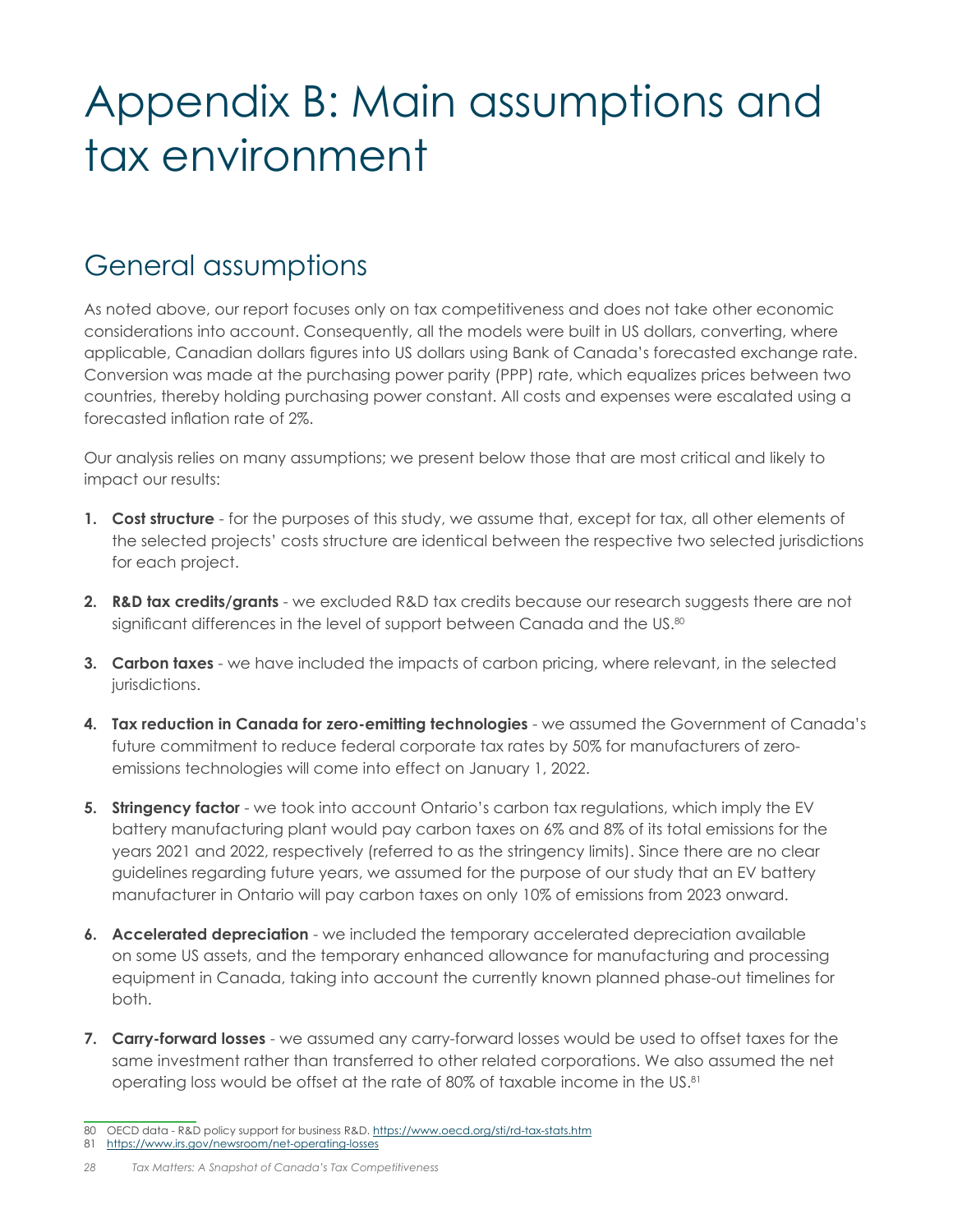# EV battery production project

To develop a financial model for the EV battery production plant, we have reviewed publicly available literature that analyzes the feasibility of EV battery production and collected information on recent investments in the subsector. Our sources are provided in Appendix C: References.

The table below presents the main assumptions used to develop the financial model for the EV battery production plant (values are in US dollars, unless otherwise stated).

| <b>Model Category</b>                     | <b>Assumptions</b>                                                                                                                                                                 | <b>Supporting Information</b>                                                                                                                                                                             |
|-------------------------------------------|------------------------------------------------------------------------------------------------------------------------------------------------------------------------------------|-----------------------------------------------------------------------------------------------------------------------------------------------------------------------------------------------------------|
| Demand                                    | EV battery demand constrained by<br>OEM production quantity                                                                                                                        | Government of Canada and global<br>goals for zero-emission new vehicle<br>sales <sup>82</sup>                                                                                                             |
| Capital<br><b>Expenditures</b><br>(CAPEX) | Approximately US\$2,500 million for the<br>plant with the production capacity of<br>800,000 batteries, which represents an<br>investment of approximately US\$60 per<br>$kwh^{83}$ | Based on recent investments and total<br>capacity needed for North American<br>market <sup>84</sup>                                                                                                       |
| <b>Production</b>                         | Maximum production of 800,000<br>batteries annually                                                                                                                                | Production follows "ramp up" schedule<br>to meet demand                                                                                                                                                   |
| <b>Battery prices</b>                     | Sales price of US\$8,000/battery for<br>initial years, which decreases to a<br>stabilized price of approximately<br>US\$4,000 in operation year 15 onward <sup>85</sup>            | Lithium-ion is the main input for<br>EV batteries and the key driver of<br>price. Lithium-ion prices have been<br>decreasing and are forecasted to<br>continue this pattern into the future <sup>86</sup> |
| <b>Operating</b>                          | Target gross and operating margins<br><b>Expenditures (OPEX)</b> when operating at full capacity <sup>87</sup>                                                                     | Industry reports and actual results of<br>public company comparables used<br>to project expected margins and<br>relevant expenses                                                                         |
| <b>PPE</b>                                | Approximately 50% of initial investment<br>and sustaining CapEx to be used for<br>machinery and equipment                                                                          | Case studies and public company<br>comparables used to allocate<br>deployed capital between assets                                                                                                        |

### Vaccine production project

To develop a financial model for the vaccine production plant, we have reviewed publicly available literature that analyzes the feasibility of vaccine production and collected information on recent investments in the subsector. Our sources are listed in Appendix C: References.

87 https://www.evspecifications.com/en/news/173d14d

<sup>82</sup> https://www.canada.ca/en/transport-canada/news/2021/06/building-a-green-economy-government-of-canada-to-require-100-of-car-andpassenger-truck-sales-be-zero-emission-by-2035-in-canada.html

<sup>83</sup> https://www.forbes.com/sites/samabuelsamid/2021/03/11/lg-chem-commits-45b-to-expand-ev-battery-production-capacity-in-us-by-70 gwh/?sh=3302ca06a026

<sup>84</sup> https://pv-magazine-usa.com/2019/12/05/gm-building-billion-dollar-electric-vehicle-battery-factory-in-michigan/

<sup>85</sup> https://theicct.org/sites/default/files/publications/EV\_cost\_2020\_2030\_20190401.pdf

<sup>86</sup> https://www.ida.org/-/media/feature/publications/l/li/lithium-ion-battery-industrial-base-in-the-us-and-abroad/d-11032.ashx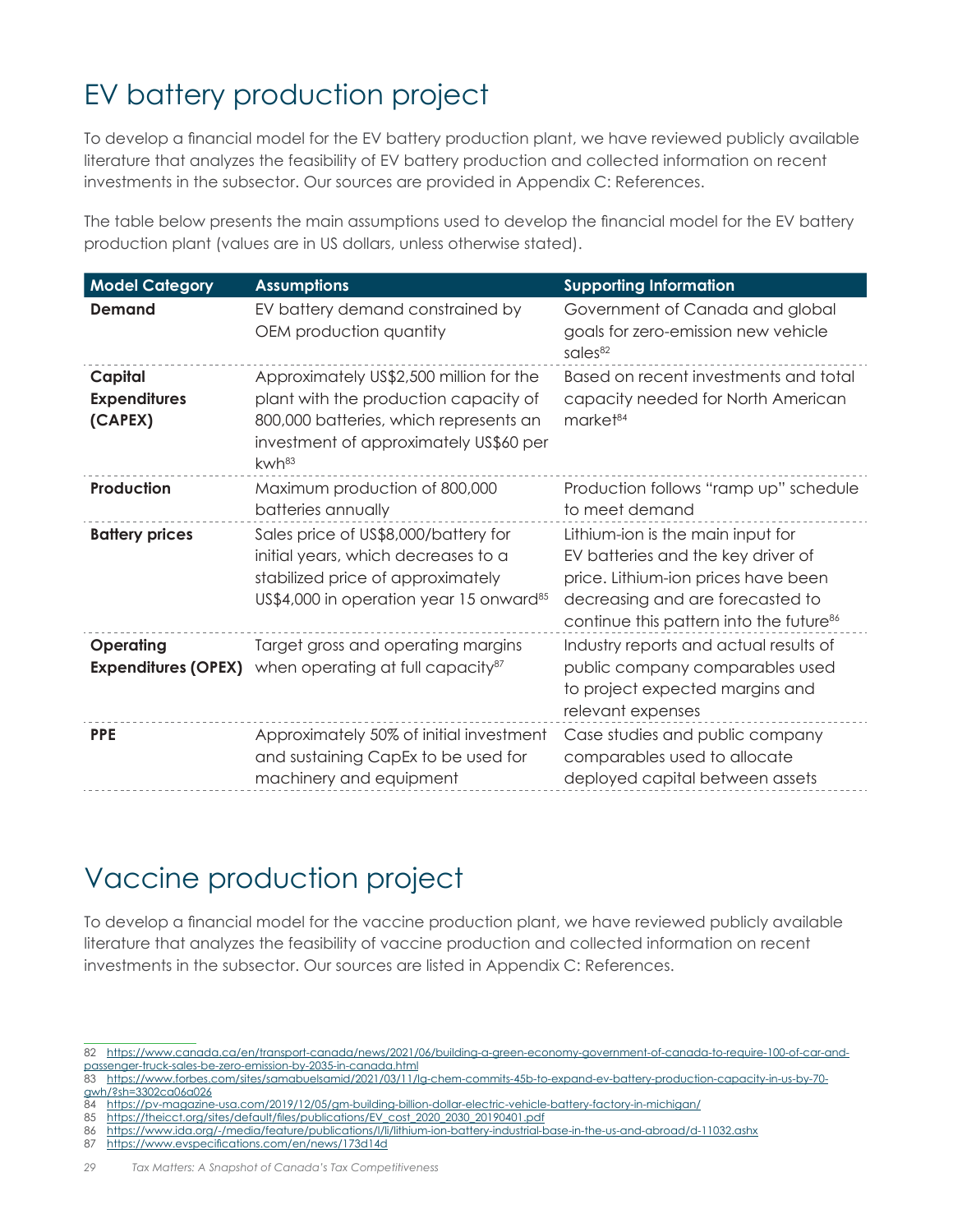The table below presents the main assumptions used to develop the financial model for the vaccine production plant (values are in US dollars, unless otherwise stated):

| <b>Model Category</b>                 | <b>Assumptions</b>                                                                                                                                                                                                                                                                                                                                                                                                | <b>Supporting Information</b>                                                                                                                                                                                                                                                                                                      |
|---------------------------------------|-------------------------------------------------------------------------------------------------------------------------------------------------------------------------------------------------------------------------------------------------------------------------------------------------------------------------------------------------------------------------------------------------------------------|------------------------------------------------------------------------------------------------------------------------------------------------------------------------------------------------------------------------------------------------------------------------------------------------------------------------------------|
| <b>Demand</b>                         | Demand will equal production<br>capacity amid COVID-19                                                                                                                                                                                                                                                                                                                                                            | 100% of production is assumed to be<br>sold at average market price                                                                                                                                                                                                                                                                |
| <b>CAPEX</b>                          | Approximately US\$500 million,<br>based on a case study of COVID-19<br>vaccine development and data on<br>new vaccine plant construction in<br>Montreal. <sup>88</sup> Capacity was assumed<br>to be 90 million vaccine doses, which<br>represents an investment of US\$5.5 per<br>1 vaccine dos                                                                                                                  | Global study used to calculate a<br>ratio of CAPEX dollars to vaccines<br>produced. The most recent<br>investments represent an investment<br>ratio of US\$5.3 - \$5.5 CAPEX dollars<br>to 1 vaccine dose. The capacity of<br>the illustrative plant was estimated<br>considering a future demand for<br>vaccines in North America |
| Production                            | Expected production of 90 million<br>vaccine doses at full capacity, based<br>on the case studies listed above and<br>actual capacity of active plants                                                                                                                                                                                                                                                            | Based on case study and comparable<br>outputs for public companies                                                                                                                                                                                                                                                                 |
| <b>Vaccine prices</b>                 | Average sales price of 63 vaccines<br>currently being produced in North<br>America. Assumed price increase of<br>2% per year going forward <sup>89</sup>                                                                                                                                                                                                                                                          | It was assumed that 80% of vaccines<br>will be sold at the public average sales<br>price of US\$40 and 20% of vaccines<br>at the private average sales price of<br>US\$60                                                                                                                                                          |
| <b>Cost of Goods Sold</b><br>and OPEX | Target margins when operating at full<br>capacity are based on comparable<br>public companies.<br>Cost of goods sold was assumed to<br>be 25% of the vaccine sale price. We<br>assumed the production plant would<br>be a "disposable" facility, leading<br>to higher consumable costs, but less<br>capital charge overtime. <sup>90</sup><br>Research and Development and<br>Selling, General and Administrative | OPEX was estimated through a<br>forecast of direct material and labour<br>inputs and overhead costs, using<br>academic research and financial<br>statements of public companies that<br>are active in the vaccine production<br>business <sup>92</sup>                                                                             |
| <b>PPE</b>                            | expenses were assumed to be 25%<br>and 30% of revenue, respectively,<br>in the initial year, and assumed an<br>annual cost inflation rate of 2% <sup>91</sup><br>Approximately 45% of initial CAPEX<br>allocated towards lab equipment and<br>machinery; approximately another 40%                                                                                                                                | Public company comparables used to<br>allocate deployed capital between<br>assets                                                                                                                                                                                                                                                  |
|                                       | to buildings and land                                                                                                                                                                                                                                                                                                                                                                                             |                                                                                                                                                                                                                                                                                                                                    |

88 https://nationalpost.com/news/politics/construction-finished-on-126m-vaccine-plant-in-montreal-but-production-still-months-away

90 https://www.who.int/influenza\_vaccines\_plan/resources/loeillot.pdf

<sup>89</sup> https://www.cdc.gov/vaccines/programs/vfc/awardees/vaccine-management/price-list/index.html

<sup>91</sup> https://www.ncbi.nlm.nih.gov/pmc/articles/PMC5518734/

<sup>92</sup> https://www.thelancet.com/journals/langlo/article/PIIS2214-109X(18)30346-2/fulltext#tables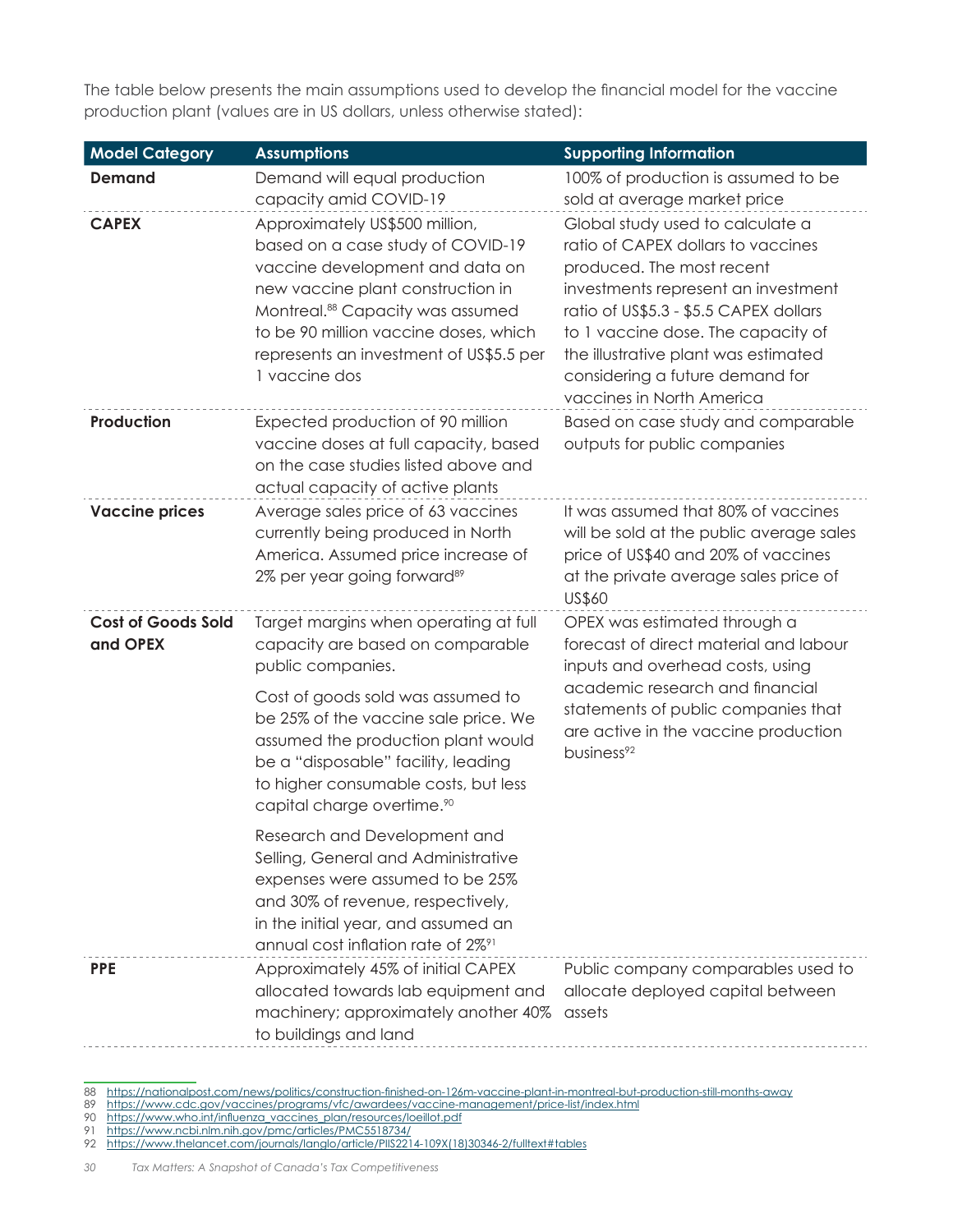# Copper mining project

To structure a financial model for the copper mine, we have reviewed technical reports for the latest investments in the copper mining industry in North America. For Arizona, this was the Florence copper project because it was an example of a greenfield investment. Our sources are listed in Appendix C: References.

The table below presents the main assumptions used to develop the financial model for the copper mining project (values are in US dollars, unless otherwise stated):

| <b>Model Category</b> | <b>Assumptions</b>                                                                                                                                                                                                                         | <b>Supporting Information</b>                                                                                                                                                                                                                                                              |
|-----------------------|--------------------------------------------------------------------------------------------------------------------------------------------------------------------------------------------------------------------------------------------|--------------------------------------------------------------------------------------------------------------------------------------------------------------------------------------------------------------------------------------------------------------------------------------------|
| Life of mine          | 26 years                                                                                                                                                                                                                                   | Based on the 43-101 report for the                                                                                                                                                                                                                                                         |
|                       |                                                                                                                                                                                                                                            | Florence copper project (Arizona) <sup>93</sup>                                                                                                                                                                                                                                            |
| <b>CAPEX</b>          | Approximately US\$216 million                                                                                                                                                                                                              | The total investment and the CAPEX<br>structure are based on the 43-101<br>report for the Florence copper<br>project (Arizona). To confirm the<br>CAPEX structure we also performed<br>a benchmarking analysis, using the<br>actual financial results of public<br>copper mining companies |
| <b>Production</b>     | 85-86 million Ibs for operation years 3-20                                                                                                                                                                                                 | Production profile was based on the<br>43-101 report for the Florence copper<br>project (Arizona)                                                                                                                                                                                          |
| <b>Future Prices</b>  | The copper prices used in the<br>evaluation are between US\$3.30/lb-<br>US\$4.00/Ib for the first five years of the<br>operation stage, based on analysts'<br>projections. Future pricing assumes an<br>inflation rate of 2% <sup>94</sup> | Sales prices have been applied<br>to assumed production levels. The<br>revenue is the gross value of payable<br>metals sold before transportation<br>charges (Free on Board (FOB) terms)                                                                                                   |
| <b>OPEX</b>           | The OPEX structure and profit margins<br>were assumed based on the structure<br>of reference mines                                                                                                                                         | Based on the 43-101 report for the<br>Florence copper project (Arizona)                                                                                                                                                                                                                    |
| <b>Transportation</b> | Transportation costs were estimated as<br>a percentage of revenues, based on<br>public company comparables actual<br>results <sup>95</sup>                                                                                                 | The copper is assumed to be shipped<br>to buyers in the US market and in the<br>Canadian market, cost of shipping to<br>international markets assumed to be<br>zero since the selling terms are FOB-<br>based                                                                              |

<sup>93</sup> "NI 43-101 TECHNICAL REPORT FLORENCE COPPER PROJECT FLORENCE, PINAL COUNTY, ARIZONA". Taseko Mines Limited, February 2017 94 "Commodity Price Watch". IHS Markit, August 2021; ThomsonOne, "Forecast Copper Prices", Jun 30, 2021. *Compilation of the following; Barclays, BMO Capital Markets, Canaccord Genuity, CIBC World Markets, Credit Suisse, Deutsche Bank, HSBC Global Research, Jefferies, JP Morgan, Morgan Stanley, National Bank of Canada, RBC Capital Markets, Scotiabank, Stifel GMP, UBS.* 95 Financial and operational data of the leading players in the copper mining industry.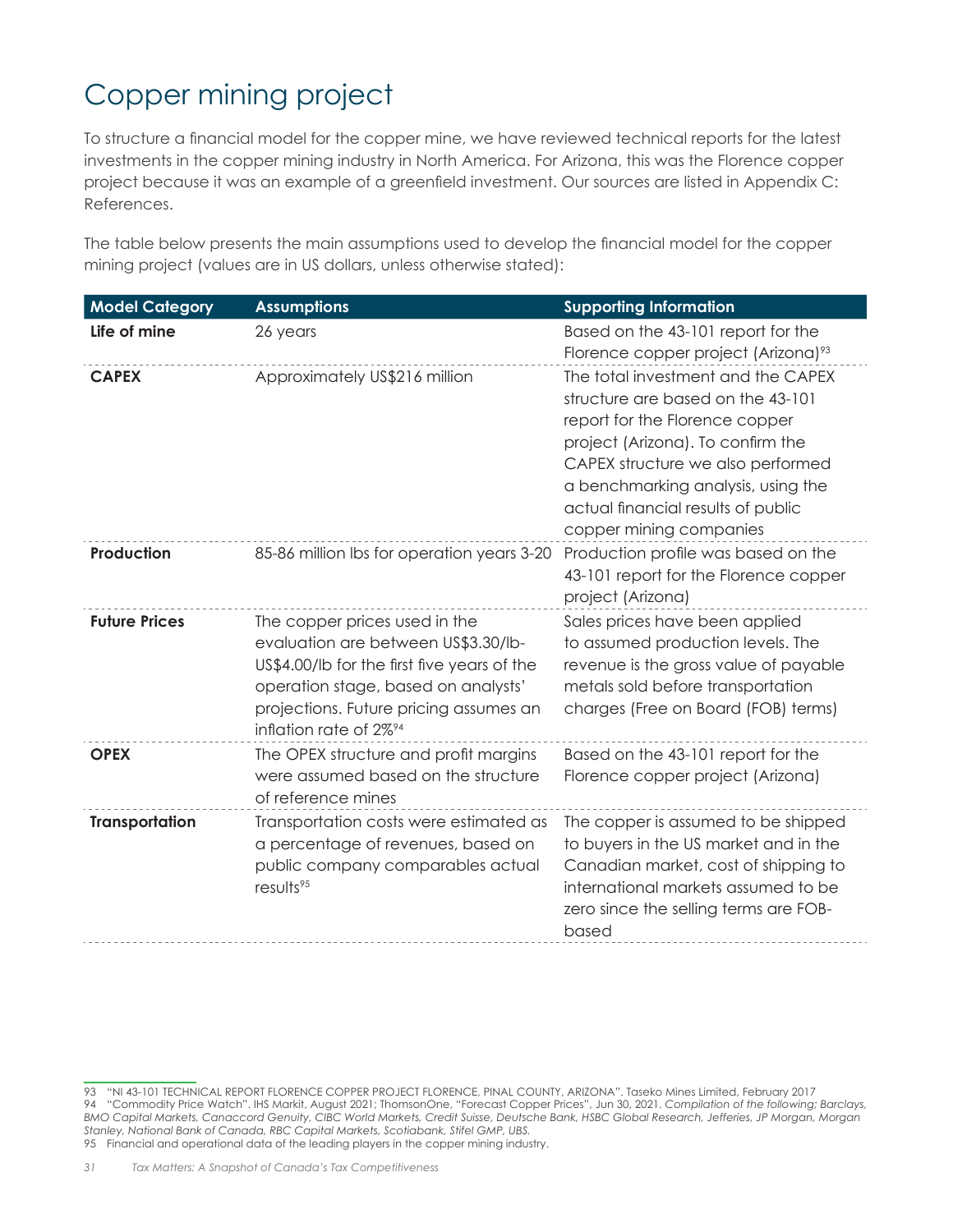### Tax assumptions - country comparison

The table below presents the main assumptions used to estimate total tax payments for the three representative projects:

| <b>Tax Category</b>   | Canada                                                                                                                                                                                                                                                                                                                                                                                                                                                                                                                                                                                                                                                                                                                                                                                                                                                                                                                                                                                                                                                                                                                                                                                                                                                                                                                                                                                                                                 | <b>US</b>                                                                                                                                                                                                                                                                                                                                                                                                                                                                                                                                                                                                                                                                                                                                               |
|-----------------------|----------------------------------------------------------------------------------------------------------------------------------------------------------------------------------------------------------------------------------------------------------------------------------------------------------------------------------------------------------------------------------------------------------------------------------------------------------------------------------------------------------------------------------------------------------------------------------------------------------------------------------------------------------------------------------------------------------------------------------------------------------------------------------------------------------------------------------------------------------------------------------------------------------------------------------------------------------------------------------------------------------------------------------------------------------------------------------------------------------------------------------------------------------------------------------------------------------------------------------------------------------------------------------------------------------------------------------------------------------------------------------------------------------------------------------------|---------------------------------------------------------------------------------------------------------------------------------------------------------------------------------------------------------------------------------------------------------------------------------------------------------------------------------------------------------------------------------------------------------------------------------------------------------------------------------------------------------------------------------------------------------------------------------------------------------------------------------------------------------------------------------------------------------------------------------------------------------|
| Statutory tax<br>rate | Provincial or territorial taxes apply in<br>$\bullet$<br>addition to federal taxes.<br>The combined (federal and provincial)<br>$\bullet$<br>income tax rates as of the publication<br>of this report are 25% in Ontario, 26.5%<br>in Quebec and 27% in British Columbia<br>(i.e., 15% net federal income tax rate<br>plus provincial income tax rate of 10%<br>in Ontario <sup>96</sup> , 11.5% in Quebec, and<br>12% in British Columbia).<br>The federal corporate tax rate<br>$\bullet$<br>is temporarily reduced for zero-<br>emission technology manufacturers<br>(applicable to the EV batteries<br>production model) from 15% to 7.5%<br>in 2022-2028; 9.375% in 2029; 11.25% in<br>2030 and 13.125% in 2031). Therefore,<br>the combined (federal and provincial)<br>tax rates in Ontario for the EV batteries<br>production model are:<br>2022-2028: 17.5%<br>2029: 19.375%<br>$\overline{\phantom{a}}$<br>2030: 21.25%<br>2031: 23.125%<br>2032 onwards: 25%<br>Mining taxes - In Canada, each<br>province and territory levies separate<br>mining taxes or royalties on mining<br>activities.<br>The British Columbia Mineral Tax Act<br>imposes a two-tier mineral tax on<br>operators of mines in the province,<br>consisting of (i) a 2% net current<br>proceeds tax, and (ii) 13% net revenue<br>tax.<br>The 2% net current proceeds tax<br>is a form of minimum tax, which is<br>fully deductible against the 13% net | The federal corporate tax rate is 21%<br>$\bullet$<br>as of the publication of this report.<br>State tax rates are:<br>$\bullet$<br>Michigan: 6%<br>$\frac{1}{2}$<br>North Carolina: 2.5% of income<br>$\overline{\phantom{a}}$<br>tax plus franchise tax at US\$1.50<br>per US\$1,000 of the corporation's<br>net worth<br>Arizona: 4.9%<br>State taxes are deductible for federal<br>income tax purposes.<br>Mining taxes - Arizona levies mining<br>$\bullet$<br>severance tax at 2.6% (2.5% Greenlee<br>County and 0.10% Town of Clifton) of<br>the net severance base if the miner<br>of copper is not selling at retail. The<br>net severance base is 50% of the<br>difference between the gross value of<br>production and the production costs. |
|                       | revenue tax.                                                                                                                                                                                                                                                                                                                                                                                                                                                                                                                                                                                                                                                                                                                                                                                                                                                                                                                                                                                                                                                                                                                                                                                                                                                                                                                                                                                                                           |                                                                                                                                                                                                                                                                                                                                                                                                                                                                                                                                                                                                                                                                                                                                                         |

<sup>96</sup> For the purpose of this report, it has been assumed that the lower provincial corporate tax rate of 10% applies to net income as a result of the Ontario manufacturing and processing (M&P) credit that is applicable to mining, manufacturing and processing activities.

 $\bar{\mathcal{L}}$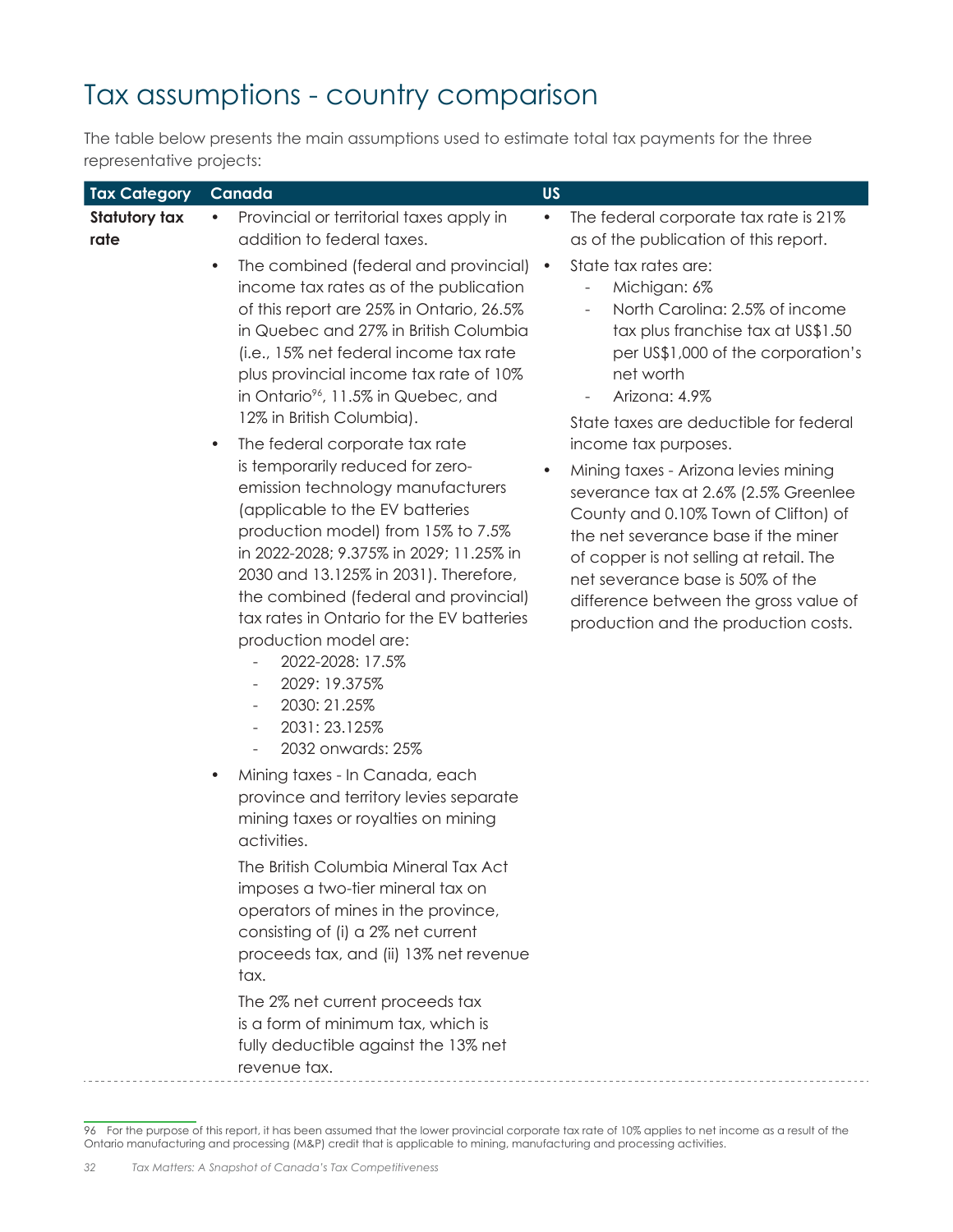| <b>Tax Category</b> | Canada                                                                                                                                                                                                                                                                                                                                                                                                                                                                                                                                                                                                                                                                                                                                                                                                                                                                                                                                                                                                                                                                                                                                                                                                                                                                                                                                                                                                                                                                                                                                                                                                                     | <b>US</b>                                                                                                                                                                                                                                                                                                                                                                                                                                                                                                                                                                                                                                                                                                                                                                                                                                                                                                                                                                                                                                                                                                                                                                                                                                                                                                                                                                                                                                                                                    |
|---------------------|----------------------------------------------------------------------------------------------------------------------------------------------------------------------------------------------------------------------------------------------------------------------------------------------------------------------------------------------------------------------------------------------------------------------------------------------------------------------------------------------------------------------------------------------------------------------------------------------------------------------------------------------------------------------------------------------------------------------------------------------------------------------------------------------------------------------------------------------------------------------------------------------------------------------------------------------------------------------------------------------------------------------------------------------------------------------------------------------------------------------------------------------------------------------------------------------------------------------------------------------------------------------------------------------------------------------------------------------------------------------------------------------------------------------------------------------------------------------------------------------------------------------------------------------------------------------------------------------------------------------------|----------------------------------------------------------------------------------------------------------------------------------------------------------------------------------------------------------------------------------------------------------------------------------------------------------------------------------------------------------------------------------------------------------------------------------------------------------------------------------------------------------------------------------------------------------------------------------------------------------------------------------------------------------------------------------------------------------------------------------------------------------------------------------------------------------------------------------------------------------------------------------------------------------------------------------------------------------------------------------------------------------------------------------------------------------------------------------------------------------------------------------------------------------------------------------------------------------------------------------------------------------------------------------------------------------------------------------------------------------------------------------------------------------------------------------------------------------------------------------------------|
| Tax<br>depreciation | The CCA system allows for an income<br>tax deduction for expenditures related<br>to the acquisition of depreciable<br>property. Assets are allocated to<br>classes or pools and a prescribed rate<br>is applied (generally on a declining<br>balance basis) to each separate class<br>to determine the deduction available.<br>The prescribed annual rates<br>$\bullet$<br>applicable to the capital assets<br>included in our analysis are:<br>Class 1 - Building: 10% <sup>97</sup><br>$\frac{1}{2}$<br>Class 8 - Furniture and fixtures:<br>20%<br>Class 41.2(b) - Mining assets: 25%<br>$\overline{\phantom{a}}$<br>Class 43/53 - M&P equipment:<br>$\overline{\phantom{a}}$<br>50%/30%<br>Class 50 - Computer equipment<br>$\overline{\phantom{0}}$<br>and software: 55%<br>For certain CCA classes, only half of<br>$\bullet$<br>the additions to a class are eligible for<br>CCA in the year of acquisition.<br>Under the Accelerated Investment<br>$\bullet$<br>Incentive (All) measure, certain<br>capital properties are eligible for<br>an increased prescribed CCA rate<br>applied to the net addition to the<br>class for the year. The properties must<br>have been acquired after November<br>20, 2018, and available for use before<br>2028. The phase-out of the increased<br>rates will begin for property that<br>becomes available for use after 2023.<br>For the purposes of this report, we<br>assumed that the All is applicable to<br>the capital assets acquired by the<br>corporations (mainly buildings, mining<br>assets, furniture and fixtures, computer<br>equipment and software systems). | The Modified Accelerated Cost<br>$\bullet$<br>Recovery System (MACRS) is the<br>current tax depreciation system<br>in the US. The cost of the capital<br>expenditures are recovered using<br>rates as prescribed by the IRS based<br>on the asset's class and when the<br>assets were placed in service. <sup>98</sup><br><b>Bonus depreciation: Bonus</b><br>$\bullet$<br>depreciation allows taxpayers to<br>deduct a specified percentage of<br>depreciation in the year the qualifying<br>property is placed in service. In order<br>to qualify for bonus depreciation,<br>the taxpayer and the property<br>must be: 1) MACRS property with a<br>recovery period of 20 years or less; 2)<br>depreciable computer software; 3)<br>water utility property; or 4) qualified<br>improvement property. The taxpayer,<br>a predecessor or a related party<br>must not have owned or used the<br>property previously or have acquired<br>it, generally, in a tax-deferred<br>transaction.<br>The applicable percentages for bonus<br>depreciation are: <sup>99</sup><br>100% for property placed in<br>Ι.<br>service after September 27, 2017<br>and before January 1, 2023;<br>ii. 80% for property placed in<br>service during calendar year<br>2023;<br>60% for property placed in<br>iii.<br>service during calendar year<br>2024;<br>iv. 40% for property placed in<br>service during calendar year<br>2025; and<br>v. 20% for property placed in<br>service during calendar year<br>2026. |
|                     |                                                                                                                                                                                                                                                                                                                                                                                                                                                                                                                                                                                                                                                                                                                                                                                                                                                                                                                                                                                                                                                                                                                                                                                                                                                                                                                                                                                                                                                                                                                                                                                                                            |                                                                                                                                                                                                                                                                                                                                                                                                                                                                                                                                                                                                                                                                                                                                                                                                                                                                                                                                                                                                                                                                                                                                                                                                                                                                                                                                                                                                                                                                                              |

<sup>97</sup> Generally a CCA rate of 4% is applicable for buildings in Class 1. It was assumed that the buildings met the definition of 'Eligible non-residential buildings' for M&P purposes, and an additional CCA claim of 6% was taken (for a total CCA rate of 10%). 98 https://www.irs.gov/pub/irs-pdf/p946.pdf

<sup>99</sup> https://www.law.cornell.edu/uscode/text/26/168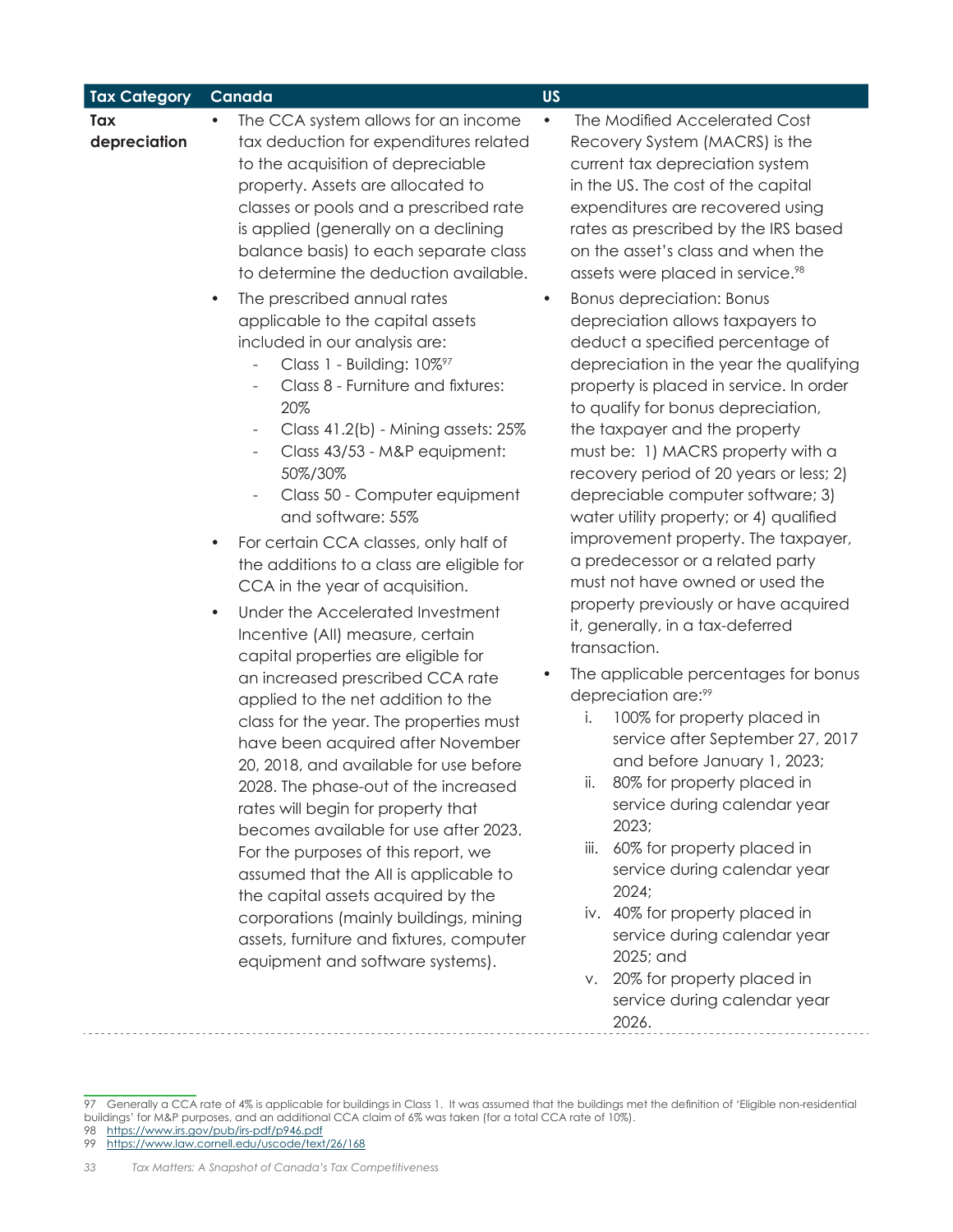| <b>Tax Category</b>                | Canada                                                                                                                                                                                                                                                                                                                                                                                                                                                                                                                                                          | <b>US</b>                                                                                                                                                                                                                                                                                                                                                                                                                                                                                                                                                                                                                                                                                                                                                                                                                                                                                                                                                                                                                     |
|------------------------------------|-----------------------------------------------------------------------------------------------------------------------------------------------------------------------------------------------------------------------------------------------------------------------------------------------------------------------------------------------------------------------------------------------------------------------------------------------------------------------------------------------------------------------------------------------------------------|-------------------------------------------------------------------------------------------------------------------------------------------------------------------------------------------------------------------------------------------------------------------------------------------------------------------------------------------------------------------------------------------------------------------------------------------------------------------------------------------------------------------------------------------------------------------------------------------------------------------------------------------------------------------------------------------------------------------------------------------------------------------------------------------------------------------------------------------------------------------------------------------------------------------------------------------------------------------------------------------------------------------------------|
| Tax<br>depreciation<br>(continued) | M&P machinery and equipment<br>acquired after November 20, 2018,<br>and available for use before 2028 are<br>eligible for an enhanced first-year<br>CCA. Assets acquired and available<br>for use before 2023 are allowed a<br>100% CCA deduction. There is a<br>phase-out of the enhanced CCA<br>deduction for property that becomes<br>available for use after 2023 (75% - 2024<br>and 2025, 55% - 2026 and 2027).                                                                                                                                            | Depletion, like depreciation, is a<br>$\bullet$<br>form of cost recovery. For US federal<br>income tax purposes, the owner of<br>an economic interest in a mineral<br>property is allowed a depletion<br>deduction equal to the greater of cost<br>depletion or percentage depletion<br>computed separately for each<br>depletion unit.<br>Cost depletion - the costs<br>i.<br>of the mineral property are<br>deducted ratably as the<br>mineral is produced and sold.<br>To determine the depletable<br>cost per unit, the tax basis of<br>the mineral property is divided<br>by proven, probable and<br>prospective mineral reserves at<br>the beginning of the tax year.<br>ii.<br>Percentage depletion - to<br>calculate the percentage<br>depletion, multiply a certain<br>percentage (15% for gold, silver<br>copper and iron ore) by the<br>gross income from the property<br>during the tax year. The amount<br>of percentage depletion<br>deducted may not exceed 50%<br>of the taxable income from the<br>property. |
| Tax incentives •                   | We have analyzed a number of<br>tax incentives available in Canada<br>(both from a federal and a provincial<br>perspective).<br>Some of the tax incentives that we<br>٠<br>have considered for the preparation<br>of this report are listed below:<br>Tax credit for Investment and<br>Innovation (C3i) - Quebec tax<br>incentive (vaccine). A non-<br>refundable tax credit was<br>calculated for a portion of the<br>assets in CCA class 43 and 50<br>at a rate of 20% (for years 2021-<br>2022) and 10% (for years 2023-<br>2025). As only either the C3i or | Some of the tax incentives that we<br>$\bullet$<br>have considered for the preparation<br>of this report are listed below:<br>Michigan (EV): Michigan does<br>not allow tax credits for:<br>Alternative fuel tax credit,<br>1.<br>Corporate headquarters,<br>2.<br>Enterprise Zone credit,<br>3.<br>Green Credit,<br>4.<br>Job Creation credit, and<br>5.<br>Investment tax credit.<br>6.<br>However, if a business enters into<br>an agreement with the Michigan<br>Economic Growth Authority,<br>there is a possibility to receive<br>tax incentives and grants.                                                                                                                                                                                                                                                                                                                                                                                                                                                            |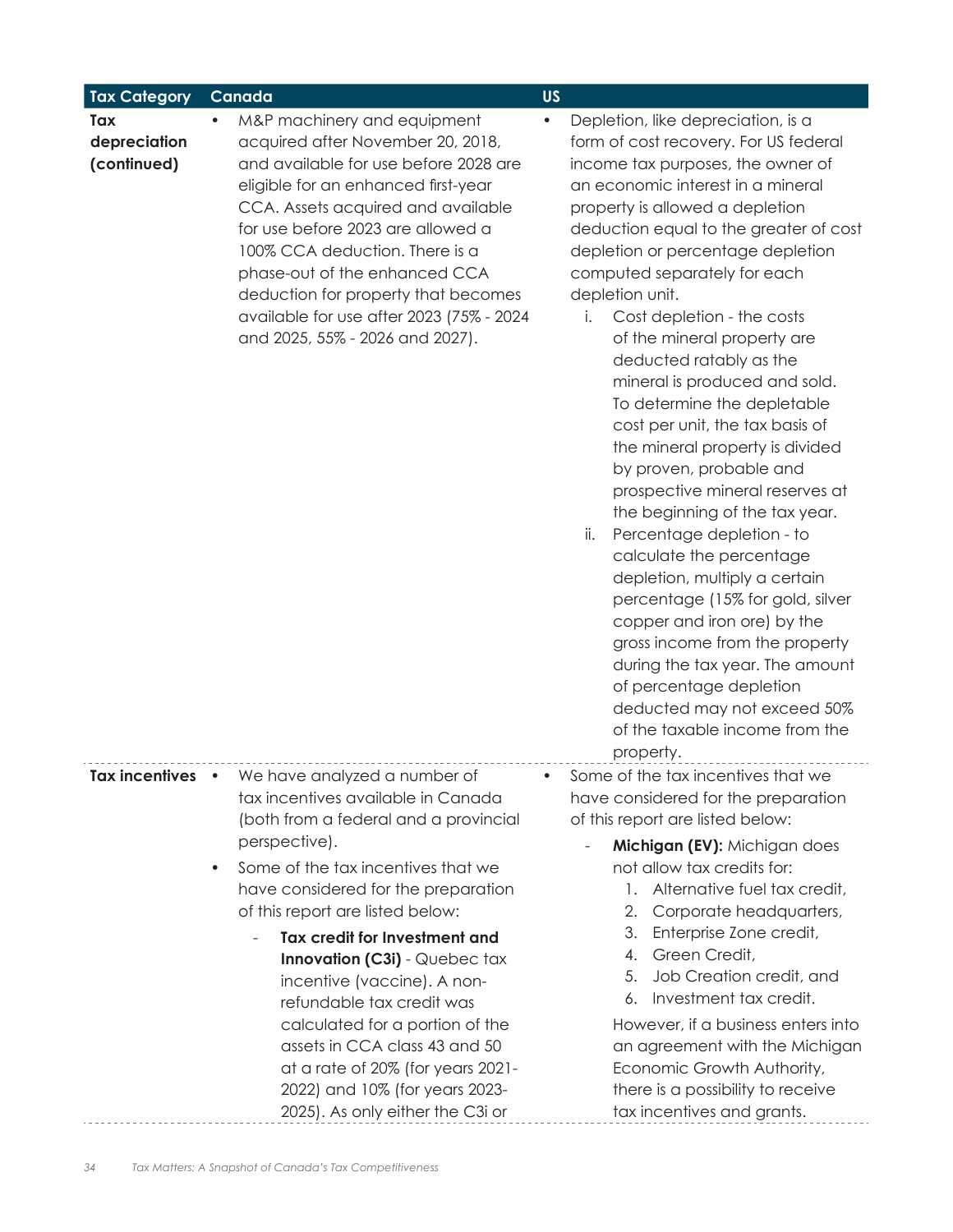| <b>Tax Category</b>                  | Canada                   |                                                                                                                                                                                                                                                                                                                                                                                                                                                                                                                                                                                                                                                                                                                                                                                                                                                                                                                                                                                                                                                                        | <b>US</b> |                                                                                                                                                                                                                                                                                                                                                                                                                                                                                                                                                                                                                                                                                                                                                                                                                                                                                                                                                                                                                                                                                                                                                                                                                            |
|--------------------------------------|--------------------------|------------------------------------------------------------------------------------------------------------------------------------------------------------------------------------------------------------------------------------------------------------------------------------------------------------------------------------------------------------------------------------------------------------------------------------------------------------------------------------------------------------------------------------------------------------------------------------------------------------------------------------------------------------------------------------------------------------------------------------------------------------------------------------------------------------------------------------------------------------------------------------------------------------------------------------------------------------------------------------------------------------------------------------------------------------------------|-----------|----------------------------------------------------------------------------------------------------------------------------------------------------------------------------------------------------------------------------------------------------------------------------------------------------------------------------------------------------------------------------------------------------------------------------------------------------------------------------------------------------------------------------------------------------------------------------------------------------------------------------------------------------------------------------------------------------------------------------------------------------------------------------------------------------------------------------------------------------------------------------------------------------------------------------------------------------------------------------------------------------------------------------------------------------------------------------------------------------------------------------------------------------------------------------------------------------------------------------|
| <b>Tax incentives</b><br>(continued) | $\overline{\phantom{a}}$ | tax holiday for large investment<br>projects can be taken, ultimately<br>the C3i credit was not claimed<br>within the model.<br>Tax holidays for large investment<br>projects - Quebec tax incentive<br>(vaccine). We have assumed<br>the investments made by the<br>corporation and the income<br>earned was eligible for the tax<br>holiday for large investment<br>projects. The tax holiday was<br>taken over the maximum<br>allowed 15 years in the vaccine<br>production model.<br>Reduced corporate tax rate<br>applicable for zero-emission<br>technology manufacturers<br>- Federal tax incentive (EV<br>batteries). We have assumed<br>that the income earned<br>was eligible for the reduced<br>corporate tax rate applicable to<br>EV batteries production.<br><b>Refundable BC mining</b><br>exploration tax credit - British<br>Columbia mining tax incentive<br>(copper mine). A refundable tax<br>credit was calculated based on<br>the exploration costs incurred at<br>the beginning of the life of the<br>mine (2021 and 2022) at a rate<br>of 20%. |           | North Carolina does not allow:<br>Alternative fuel tax credit,<br>1.<br>Corporate headquarters,<br>2.<br>Enterprise Zone credit,<br>3.<br>Green Credit, and<br>4.<br>Job Creation credit.<br>5.<br>Investment tax credits are only<br>applicable for constructing a<br>railroad intermodal facility.<br>Arizona does not allow:<br>Alternative fuel tax credit,<br>1.<br>Enterprise Zone credit, and<br>2.<br>Investment tax credit.<br>3.<br>Arizona allows a credit for<br>corporate headquarters.<br>The credit is available for tax<br>years beginning January 1,<br>2013, to December 31, 2022,<br>for expanding or locating a<br>qualified facility in Arizona.<br>However, the amount of the<br>qualified facility tax credit is 10%<br>of the least of the following (in US<br>dollars):<br>1. the total qualifying<br>investment in the qualified<br>facility (until August 6, 2016,<br>the taxpayer's total capital<br>investment in the qualified<br>facility); or<br>\$300,000 for each net<br>new full-time employment<br>position projected by the<br>applicant that has job<br>duties associated with a<br>qualified facility if the total<br>qualifying investment is<br>\$2,000 million or more; or<br>3. |
|                                      |                          |                                                                                                                                                                                                                                                                                                                                                                                                                                                                                                                                                                                                                                                                                                                                                                                                                                                                                                                                                                                                                                                                        |           | \$200,000 for each net<br>new full-time employment<br>position at the qualified<br>facility, if the total<br>qualifying investment is less<br>than \$2,000 million.                                                                                                                                                                                                                                                                                                                                                                                                                                                                                                                                                                                                                                                                                                                                                                                                                                                                                                                                                                                                                                                        |

. . . . . . . . . . .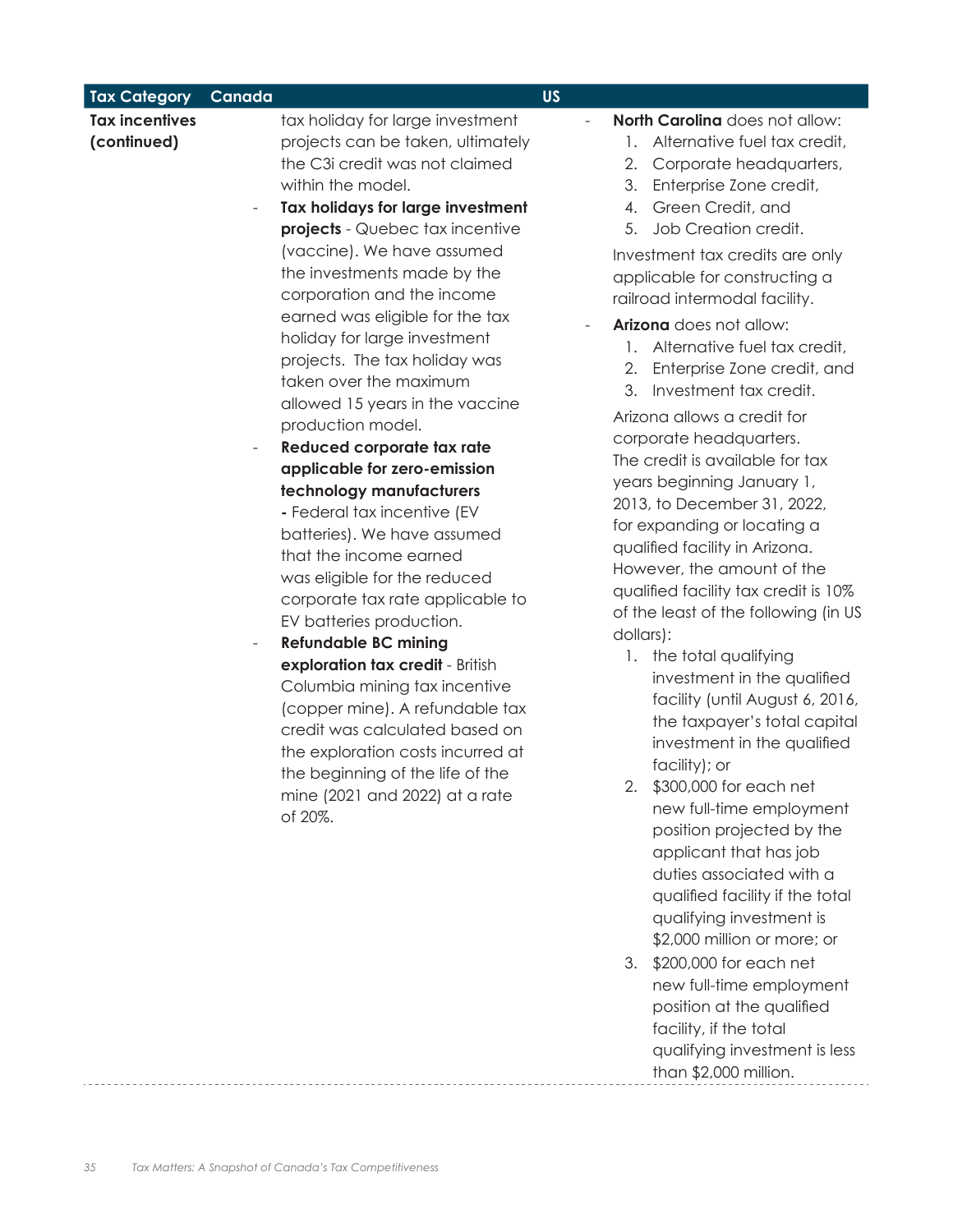| <b>Tax Category</b>                      | Canada                                                                                                                                                                                                                                                                                                                                                                                                                                                                                                                                                                                                                                                                                                                                                                                                                                                                                                                                                                                                                                                                                                            | <b>US</b>                                                                                                                                                                                                                                                                                                                                                                                                                                                                                                                                                                                                                                                                                                                                                                                                                                                                                                                                                                                                                               |
|------------------------------------------|-------------------------------------------------------------------------------------------------------------------------------------------------------------------------------------------------------------------------------------------------------------------------------------------------------------------------------------------------------------------------------------------------------------------------------------------------------------------------------------------------------------------------------------------------------------------------------------------------------------------------------------------------------------------------------------------------------------------------------------------------------------------------------------------------------------------------------------------------------------------------------------------------------------------------------------------------------------------------------------------------------------------------------------------------------------------------------------------------------------------|-----------------------------------------------------------------------------------------------------------------------------------------------------------------------------------------------------------------------------------------------------------------------------------------------------------------------------------------------------------------------------------------------------------------------------------------------------------------------------------------------------------------------------------------------------------------------------------------------------------------------------------------------------------------------------------------------------------------------------------------------------------------------------------------------------------------------------------------------------------------------------------------------------------------------------------------------------------------------------------------------------------------------------------------|
| <b>Tax incentives</b><br>(continued)     |                                                                                                                                                                                                                                                                                                                                                                                                                                                                                                                                                                                                                                                                                                                                                                                                                                                                                                                                                                                                                                                                                                                   | This credit has not been<br>computed as we do not<br>have the data available.                                                                                                                                                                                                                                                                                                                                                                                                                                                                                                                                                                                                                                                                                                                                                                                                                                                                                                                                                           |
| Property/<br>other<br>municipal<br>taxes | We have calculated property/<br>$\bullet$<br>municipal taxes for the municipalities<br>in Canada where the projects are<br>located.                                                                                                                                                                                                                                                                                                                                                                                                                                                                                                                                                                                                                                                                                                                                                                                                                                                                                                                                                                               | We have calculated property/<br>municipal taxes for the<br>municipalities in the US where the<br>projects are located.                                                                                                                                                                                                                                                                                                                                                                                                                                                                                                                                                                                                                                                                                                                                                                                                                                                                                                                  |
|                                          | <b>Windsor, ON: For the purpose</b><br>of the property tax calculation,<br>the property value was assumed<br>to be the accounting net book<br>value of the land and building.<br>The property tax multiplier <sup>100</sup><br>used for Windsor, Ontario of<br>0.052511575 was the average<br>of the 2021 Industrial and Large<br>Industrial rates (0.04737319<br>and 0.05764996, respectively).<br>This rate was assumed to be<br>applicable across the life of the<br>project.<br>Laval, QC: For the Laval<br>municipal tax calculation, the<br>municipal tax base was assumed<br>to be the accounting net book<br>value of land and building. The<br>municipal tax base was assumed<br>to be applicable for a three-<br>year period (as the municipal<br>tax base is assessed on a<br>triennial basis). The calculation<br>of Laval municipal taxes also<br>included the Water Fund and<br>Public Transportation Fund.<br>Furthermore, the Laval Expansion<br>Program <sup>101</sup> was calculated and<br>applied over five years in the<br>model to reduce the municipal<br>taxes over the applicable years. | Greenlee County, Arizona: The<br>property tax for Arizona purposes<br>is determined by applying the<br>local tax rate (7.77%) to the<br>assessed value of the property,<br>which is determined by applying<br>the applicable assessment ratio<br>to the value of the property. The<br>value of the property is assumed<br>to be the net book value of the<br>processing plant and net tax<br>basis of the mineral property,<br>which includes costs associated<br>with site infrastructure,<br>construction indirect, owner<br>costs and contingency. The<br>processing plant and mineral<br>property is assumed to be a<br>Class One Property (A.R.S. §<br>42-12001) <sup>102</sup> and the applicable<br>assessment ratios of class one<br>property are as follows: <sup>103</sup><br>1. 17% beginning from and<br>after December 31, 2022<br>through December 31,<br>2023.<br>16.5% beginning from and<br>2.<br>after December 31, 2023<br>through December 31,<br>2024.<br>16% beginning from and<br>3.<br>after December 31, 2024. |
|                                          |                                                                                                                                                                                                                                                                                                                                                                                                                                                                                                                                                                                                                                                                                                                                                                                                                                                                                                                                                                                                                                                                                                                   | The assessment ratio after 2024                                                                                                                                                                                                                                                                                                                                                                                                                                                                                                                                                                                                                                                                                                                                                                                                                                                                                                                                                                                                         |

The assessment ratio after 2024 is assumed to be 16%.

<sup>100</sup> https://www.citywindsor.ca/cityhall/Taxes--and-Assessment-/Pages/Historical-Tax-Rates.aspx

<sup>101</sup> https://lavaleconomique.com/en/tax-credit

<sup>102</sup> https://sboe.az.gov/faq#11

<sup>103</sup> https://www.azleg.gov/viewdocument/?docName=https://www.azleg.gov/ars/42/15001.htm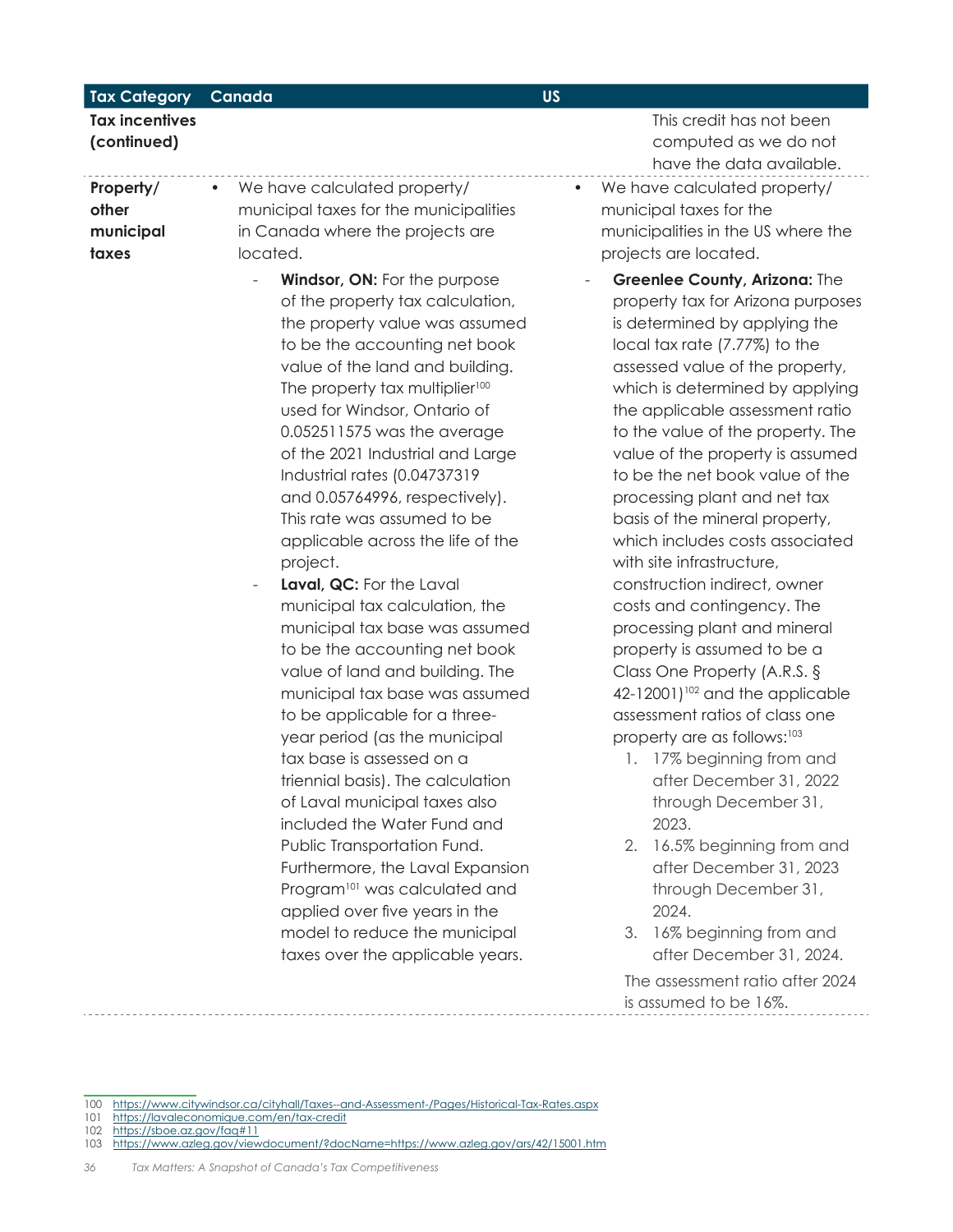| Property/<br>other<br>municipal<br>taxes<br>(continued) | Spences Bridge, BC: We<br>assumed property taxes are<br>not applicable because of our<br>assumption that the land was<br>not owned by the corporation,<br>and was in a remote location in<br>British Columbia.                                                                                                                                                                                                                                                                                                                                                                                                                                                                                                                                                                                                                                        | <b>Durham County, North Carolina:</b><br>For purposes of the property<br>tax calculation, the fair market<br>property value was assumed to<br>be the accounting book value<br>of land and net book value of<br>building. The County's combined<br>property tax rate is US\$1.2739 per<br>US\$100 of assessed value, which<br>is assumed to be the fair market<br>property value.<br>Detroit, Michigan: For purposes<br>of the property tax calculation,<br>the fair market property<br>value was assumed to be the<br>accounting book value of land<br>and accounting net book value<br>of building. Detroit's combined<br>property tax rate is 87.6202 mills<br>per US\$1,000 of the taxable<br>value, which is 50% of the fair<br>market property value. |
|---------------------------------------------------------|-------------------------------------------------------------------------------------------------------------------------------------------------------------------------------------------------------------------------------------------------------------------------------------------------------------------------------------------------------------------------------------------------------------------------------------------------------------------------------------------------------------------------------------------------------------------------------------------------------------------------------------------------------------------------------------------------------------------------------------------------------------------------------------------------------------------------------------------------------|------------------------------------------------------------------------------------------------------------------------------------------------------------------------------------------------------------------------------------------------------------------------------------------------------------------------------------------------------------------------------------------------------------------------------------------------------------------------------------------------------------------------------------------------------------------------------------------------------------------------------------------------------------------------------------------------------------------------------------------------------------|
| <b>Carbon tax</b><br>$\bullet$                          | Federal Government: <sup>104</sup> The<br>Greenhouse Gas Pollution Pricing<br>Act was enacted in 2018 to mitigate<br>climate change through the pan-<br>Canadian application of pricing<br>mechanisms to a broad set of<br>greenhouse gas emission sources.<br>The federal pricing system has two<br>parts: a regulatory charge on fossil<br>fuels like gasoline and natural gas,<br>known as the fuel charge, and a<br>performance-based system for<br>industries, known as the Output-Based<br>Pricing System (OBPS).<br>Since 2019, the Government of<br>Canada has established a national<br>minimum price on carbon pollution<br>starting at CA\$20 per tonne in 2019,<br>increasing at CA\$10 per tonne to<br>CA\$50 in 2022.<br>Carbon pollution pricing systems must<br>have a minimum carbon pollution<br>price of at least CA\$65 per tonne | For the jurisdictions chosen for the<br>$\bullet$<br>projects, there are no carbon taxes<br>imposed at either the federal, state or<br>municipal levels. As such, carbon tax<br>calculations were not included in the<br>analysis.                                                                                                                                                                                                                                                                                                                                                                                                                                                                                                                         |

104 https://www.canada.ca/en/services/environment/weather/climatechange/climate-plan.html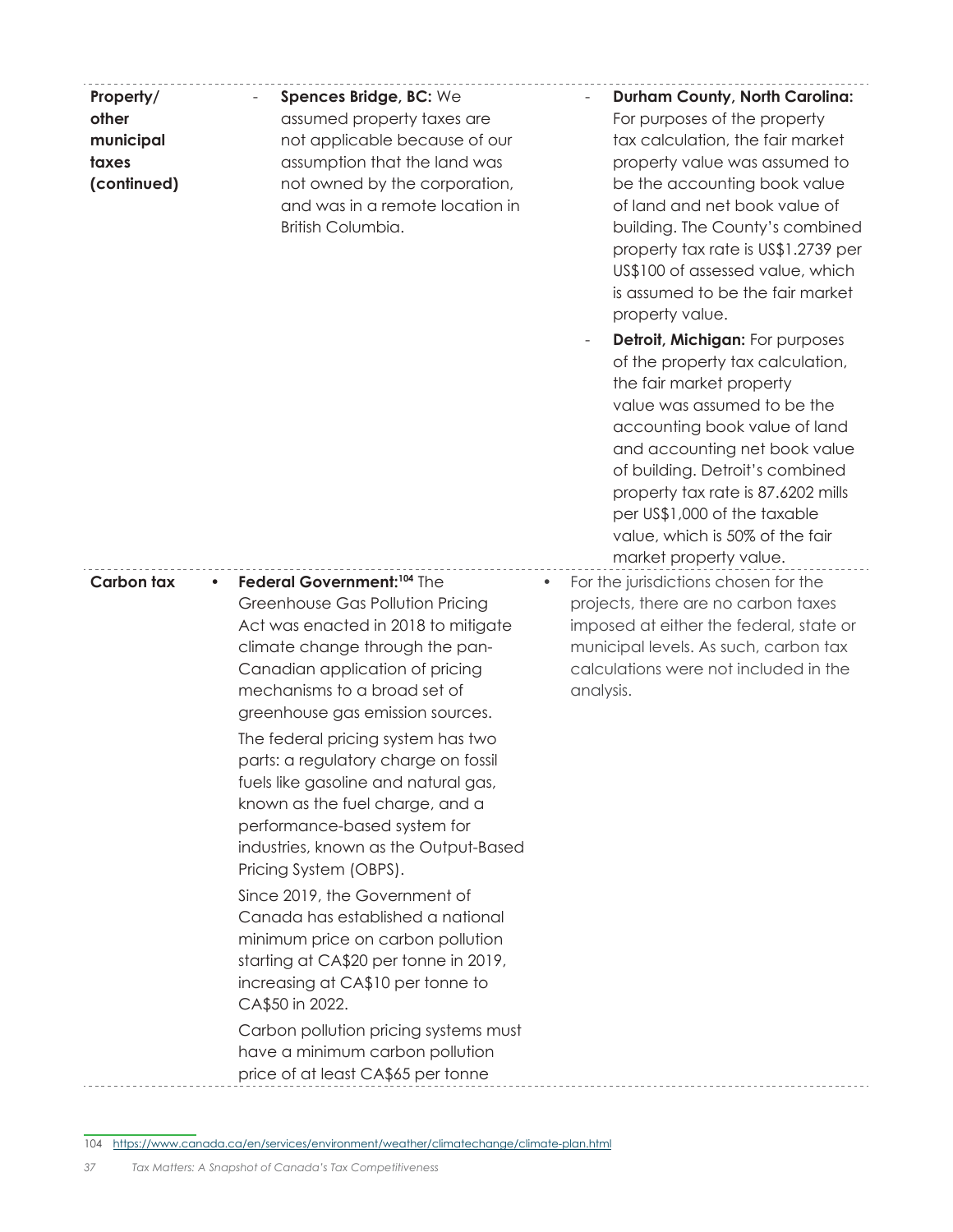| <b>Tax Category</b>              | Canada                                                                                                                                                                                                                                                                                                                                                                                          | <b>US</b> |
|----------------------------------|-------------------------------------------------------------------------------------------------------------------------------------------------------------------------------------------------------------------------------------------------------------------------------------------------------------------------------------------------------------------------------------------------|-----------|
| <b>Carbon tax</b><br>(continued) | of greenhouse gas (GHG) emissions<br>calculated in carbon dioxide<br>equivalent (CO2e) in 2023, rising by<br>CA\$15 per year to CA\$170 per tonne<br>of CO2e in 2030.                                                                                                                                                                                                                           |           |
|                                  | Cap-and-trade systems must have<br>declining (i.e. increasingly stringent)<br>annual GHG emissions caps from 2023<br>to at least 2030 that correspond, at a<br>minimum, to the projected emissions<br>levels that would result from the<br>application of the minimum national<br>carbon pollution price that year in<br>explicit price-based systems.                                          |           |
|                                  | The provinces in our models have<br>adopted carbon pricing as follows:                                                                                                                                                                                                                                                                                                                          |           |
|                                  | <b>British Columbia: British Columbia</b><br>$\bullet$<br>established a price on GHG emissions<br>beginning at CA\$10/tonne in 2008,<br>with planned annual increases, and<br>scheduled to reach CA\$50/tonne on<br>April 1, 2022. The carbon tax applies to<br>the purchase and use of fossil fuels.                                                                                           |           |
|                                  | <b>Ontario:</b> On November 29, 2018,<br>$\bullet$<br>Ontario released its Preserving and<br>Protecting our Environment for Future<br>Generations: A Made-in-Ontario<br>Environment Plan. Under the plan,<br>Ontario has committed to reducing<br>its CO2e emissions by 30% below<br>2005 levels by 2030. This target aligns<br>Ontario with Canada's 2030 target<br>under the Paris Agreement. |           |
|                                  | The plan proposes, among other<br>$\bullet$<br>things, the Emissions Performance<br>Standards (EPS) program, which aims<br>to reduce GHG emissions from large<br>emitters.                                                                                                                                                                                                                      |           |
|                                  | The EPS will:                                                                                                                                                                                                                                                                                                                                                                                   |           |
|                                  | apply to sectors covered by the<br>OBPS based on an emissions<br>threshold of 50,000 tonnes of<br>CO2e (tCO2e) per year (with                                                                                                                                                                                                                                                                   |           |
|                                  | smaller facilities that emit                                                                                                                                                                                                                                                                                                                                                                    |           |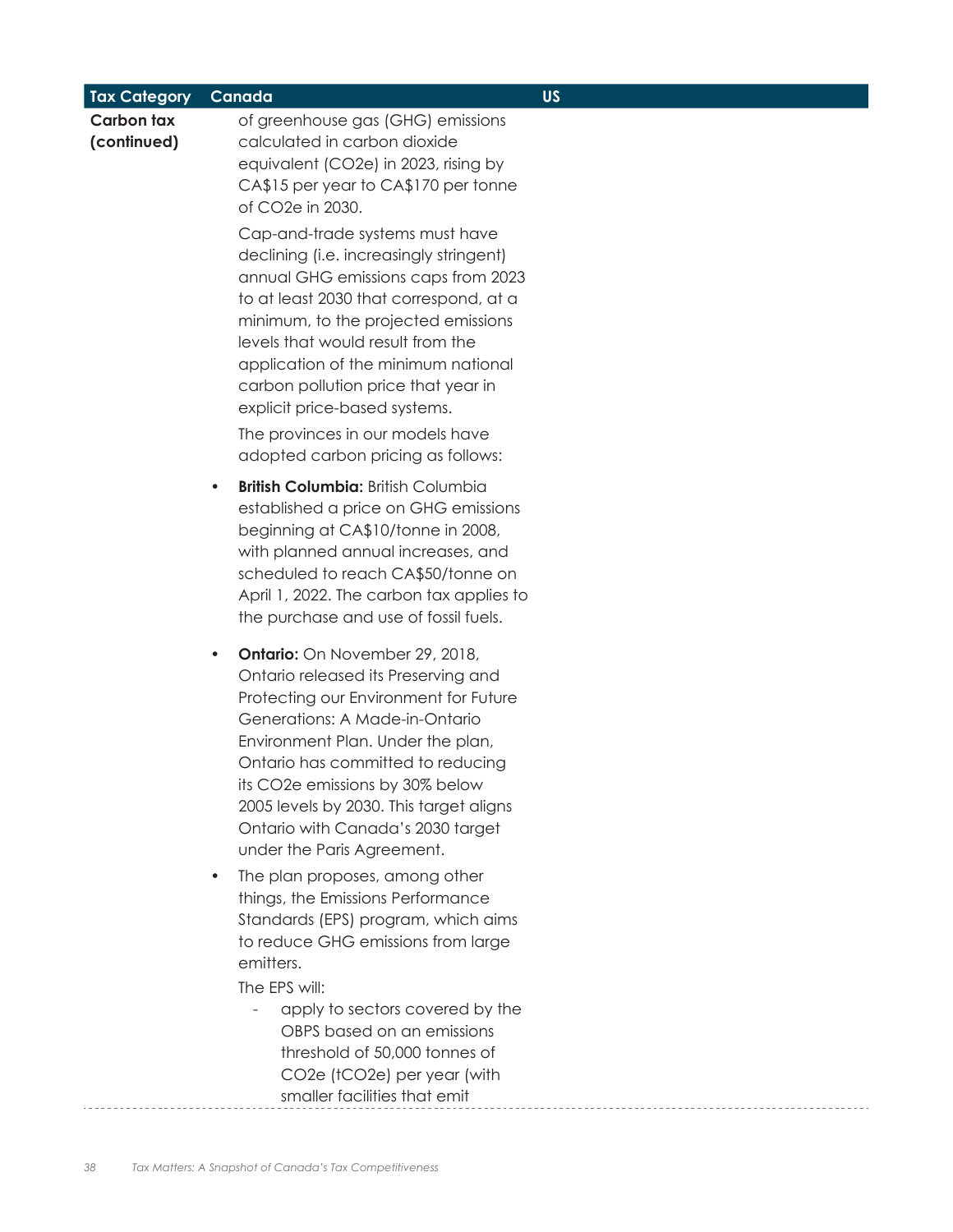| <b>Tax Category</b>              | Canada                                                                                                                                                                                                                                                                                                                                                                                                                                                                                                                                                                                                                                                                                                                                                                                                                                                                                                                                                          | <b>US</b> |
|----------------------------------|-----------------------------------------------------------------------------------------------------------------------------------------------------------------------------------------------------------------------------------------------------------------------------------------------------------------------------------------------------------------------------------------------------------------------------------------------------------------------------------------------------------------------------------------------------------------------------------------------------------------------------------------------------------------------------------------------------------------------------------------------------------------------------------------------------------------------------------------------------------------------------------------------------------------------------------------------------------------|-----------|
| <b>Carbon tax</b><br>(continued) | between 10,000 and 50,000<br>tC02e able to voluntarily opt-in<br>to the system over time);<br>require regulated entities to<br>reduce emissions or purchase<br>compliance units to cover<br>the difference between the<br>regulated entity's total emissions<br>and annual limit imposed by the<br>EPS program; and<br>set the price of compliance units<br>$\overline{\phantom{a}}$<br>according to the federal carbon<br>price, starting at CA\$20 tCO2e<br>in 2020 and gradually increasing<br>by CA\$10 every year to CA\$50<br>tC02e in 2023.<br>Quebec: In 2013, Quebec set up a<br>cap-and-trade system for greenhouse<br>gas emission allowances to fight<br>climate change. In 2014, Québec<br>linked its system to California's as<br>part of the Western Climate Initiative,<br>thereby creating the largest carbon<br>market in North America and the first<br>to be designed and managed by<br>sub-national governments in different<br>countries. |           |
|                                  | For the purposes of this analysis we<br>$\bullet$<br>have considered the following values<br>(all in Canadian dollars) for the<br>carbon footprint analysis:<br>Copper Mining model (BC)<br>$-$ \$45 per tCO2e in 2021 and<br>remains at \$50 per tCO2e for the<br>remaining life of the mine.<br>EV batteries (Ontario) - The<br>model assumes that the Ontario<br>carbon tax rate is aligned with<br>the Federal rate and is the<br>following amounts: \$40 (2021),<br>\$50 (2022), \$65 (2023), \$80 (2024),<br>\$95 (2025), \$110 (2026), \$125<br>(2027), \$140 (2028), \$155 (2029),<br>and \$170 for 2030 onwards. The<br>model also assumes that as part<br>of the carbon tax calculation,                                                                                                                                                                                                                                                              |           |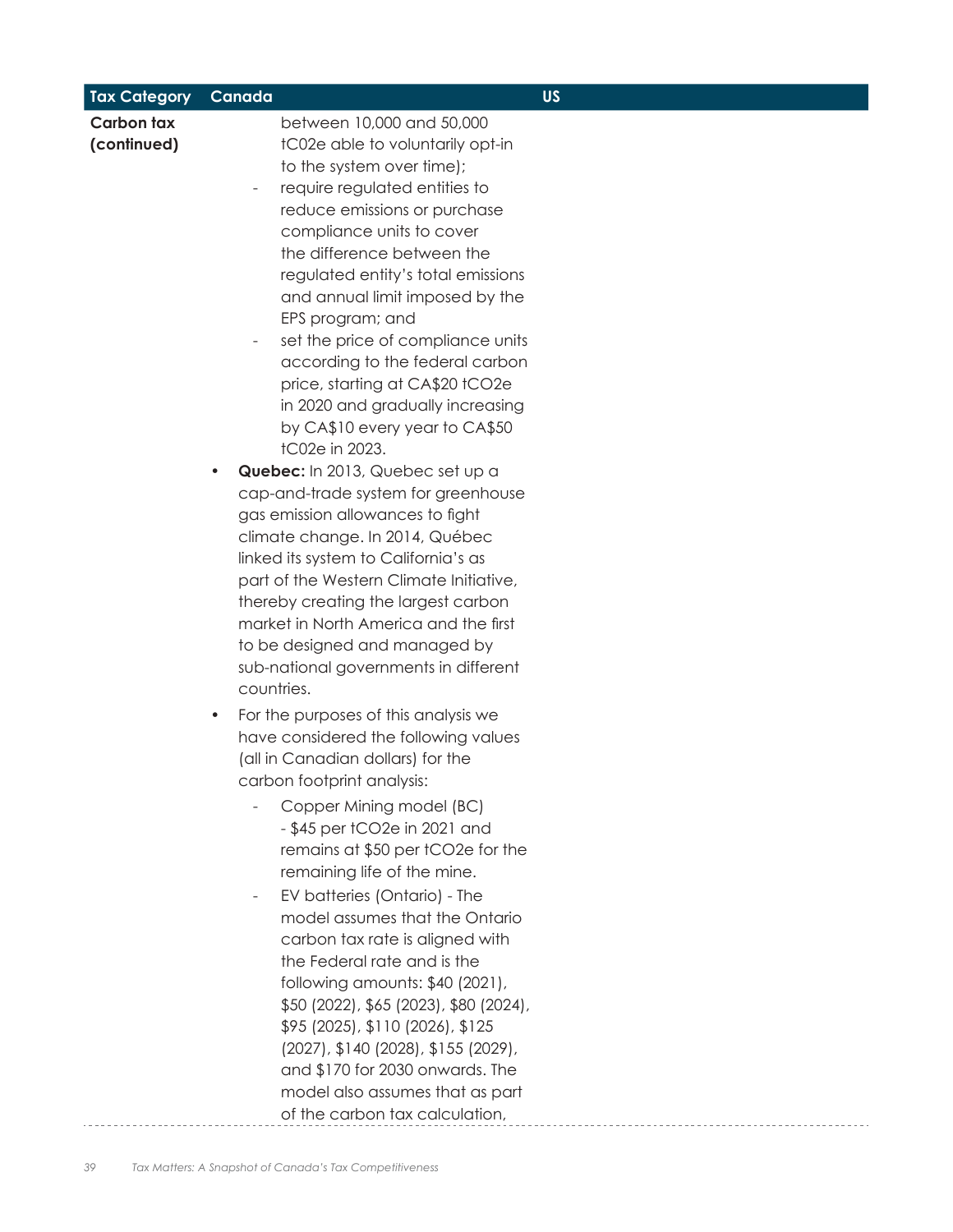| <b>Tax Category</b>       | Canada                                                                                                                                                                                       | <b>US</b> |  |
|---------------------------|----------------------------------------------------------------------------------------------------------------------------------------------------------------------------------------------|-----------|--|
| Carbon tax<br>(continued) | the stringency factor is 94%<br>and 92% for 2021 and 2022,<br>respectively, and the factor is<br>90% across the remaining life of<br>the model.                                              |           |  |
|                           | For our vaccine production model,<br>the estimated amount of GHG<br>emissions was insignificant and<br>below the threshold. Therefore, we<br>assumed that the carbon tax would<br>not apply. |           |  |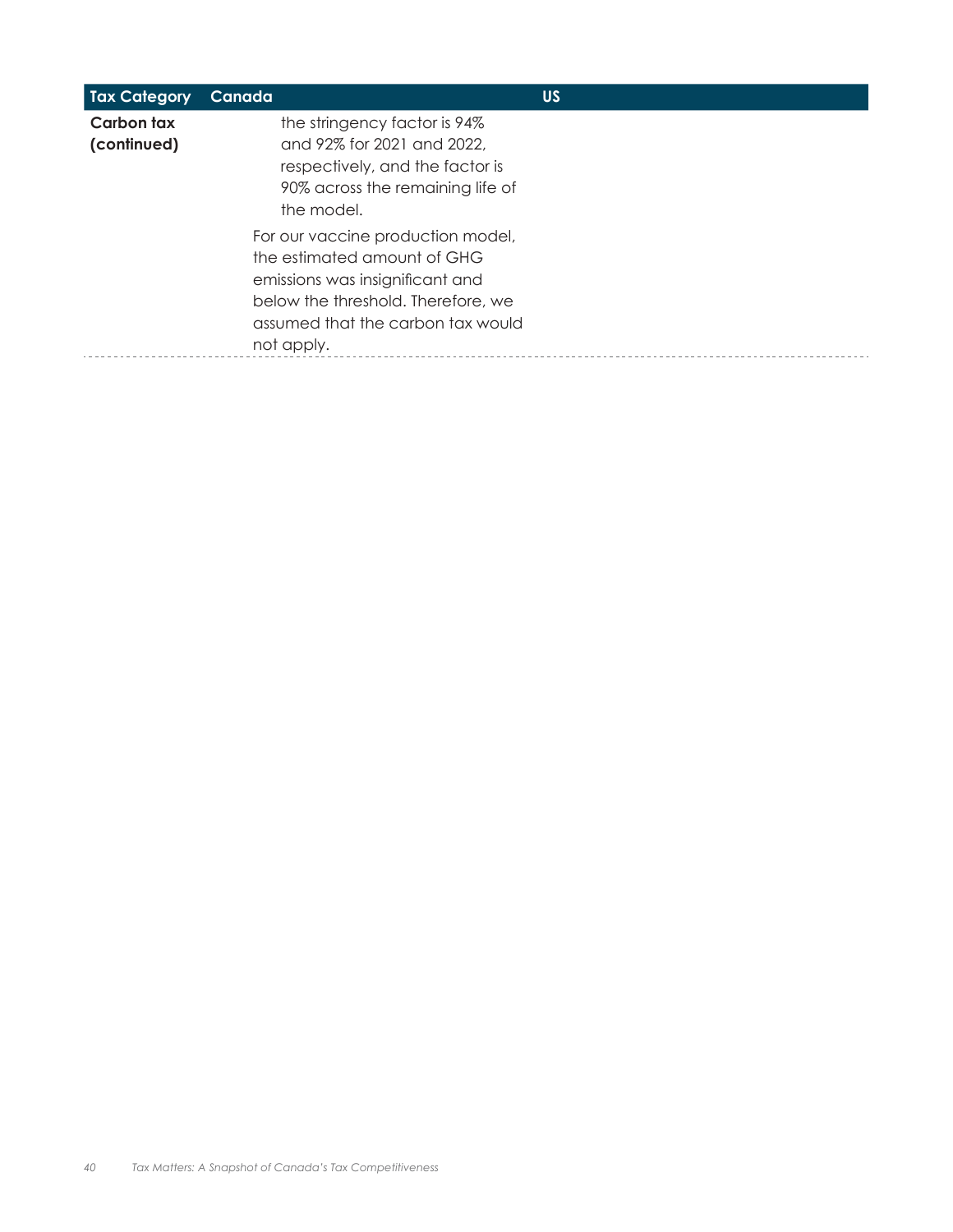# Appendix C: References / Sources

### EV and EV battery manufacturing

- Attwood, J. "Surging Lithium Demand Outstrips Forecast of Major Producer". Bloomberg Markets, August 2021.
- Berckmans, G., Messagie, M., Smekens, J., Omar, N., Vanhaverbeke, L., Van Mierlo, J."Cost Projection of State of the Art Lithium-Ion Batteries for Electric Vehicles Up to 2030". 2017
- Bharti, B. "Biden not budging on EV tax credit shows America still comes first". Financial Post. November 2021
- Canadian Vehicle Manufacturers' Association. "Facts about the automotive industry in Canada"
- Coffin, D., Horowitz, J. "The Supply Chain for Electric Vehicle Batteries". December 2019
- Egan, S. "Lithium Battery Manufacturing". IBIS World, 2020
- Emilsson, E., Dahllöf, L., In cooperation with the Swedish Energy Agency. " Lithium-Ion Vehicle
- Battery Production: Status 2019 on Energy Use, CO2 Emissions, Use of Metals, Products Environmental
- Footprint, and Recycling". 2019
- Ford Motor Company. "Ford commits to investing \$1.8 Billion to become the first manufacturer in Canada to build full battery electric vehicles". August 2020
- General Motors. "GM to Invest Nearly \$800 Million To Convert CAMI into Canada's First Large-Scale Commercial Electric Vehicle Manufacturing Plant". January 2021.
- EV Specifications. "Samsung SDI records robust sales of EV batteries in Europe for Q2 2019". July 2019
- Goldman, A., Rotondo, F., Swallow, J. "Lithium Ion Battery Industrial Base in the U.S. and Abroad". December 2019
- Government of Canada. "About Canada's Innovation Supercluster Initiative". June 22, 2021
- Government of Canada. "Building a green economy". Transport Canada. June 2021
- Government of Canada. "Federal Budget, Chapter 5: A healthy environment for a health economy". April 2021
- Government of Canada. "Net-Zero Emissions by 2050". August 2021
- Government of Canada. "Notice of intention to participate in consultations rules of origin for motor vehicles". August 2021
- Government of Canada. "Ontario tax credit for manufacturing and processing". April 12, 2021
- Government of Ontario. "Corporate Income Tax". Ministry of Finance. December 17, 2019
- Hall, D., Lutsey, N. "Effects of battery manufacturing on electric vehicle life-cycle greenhouse gas emissions". February 2018
- IEA. "Global EV Outlook 2021". Paris. 2021
- Information and Communications Technology Council. "Just Press Print: Canada's Additive Manufacturing Ecosystem". April 2021
- Invest in Canada. "Automotive Sector Canada's Competitive Advantage". 2018
- IRS. "Publication 542, Corporations". January 2019
- Kim, C., Lutsey, N., Sharpe, B., Smith, C. "Power Play: Canada's Role in the Electric Vehicle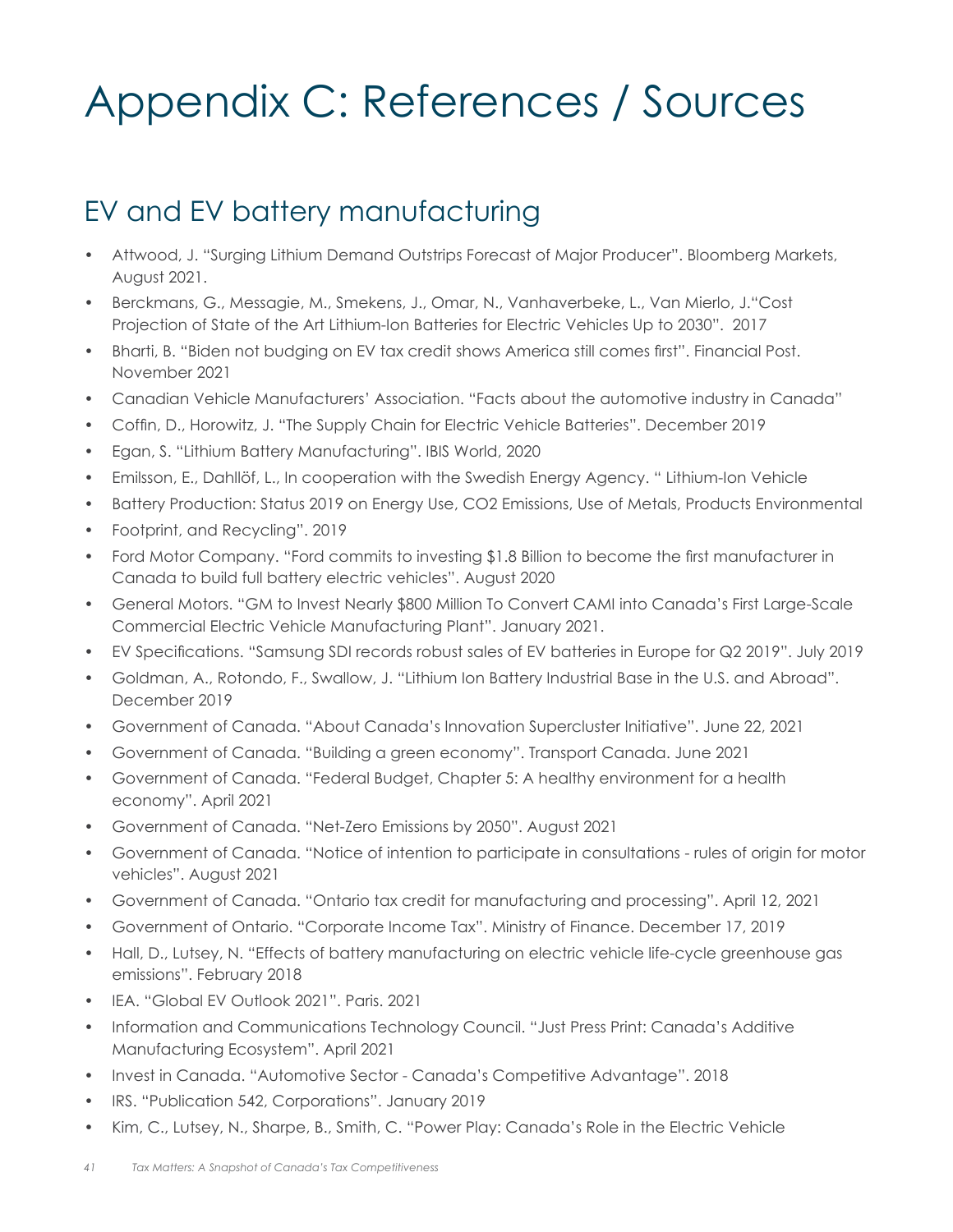Transition". April 2020

- Liberal Party of Canada. "100% Zero Emissions Car Sales by 2035"
- Melin, Hans Eric. " Analysis of the climate impact of lithium-ion batteries and how to measure it". July 2019
- Michigan Economic Development Corporation. "Michigan Corporate Income Tax". nd
- N. Lutsey, N., Nicholas, M. "Update on electric vehicle costs in the United States through 2030". April 2019
- König, A., Nicoletti, L., Schröder, D., Wolff, S., Waclaw, A., Lienkamp, M. "An Overview of Parameter and Cost for Battery Electric Vehicles". 2021
- Office of the Parliamentary Budget Officer. "Legislative Costing Note". May 5, 2021
- Statistics Canada. Table 14-10-0023-01 Labour force characteristics by industry, annual
- Statistics Canada, Table 36-10-0434-06 Gross domestic product (GDP) at basic prices, by industry, annual average, industry detail
- Weaver, J. "GM building \$2 billion electric vehicle battery factory in Ohio". pv magazine. December 2019
- The White House. "FACT SHEET: President Biden Announces Steps to Drive American Leadership Forward on Clean Cars and Trucks". August 2021

# Health and bioscience

- Bill and Melinda Gates Foundation."Production Economics for Vaccines". 2016
- Centers for Disease Control and Prevention. "CDC Vaccine Price List". October 2021
- Deloitte Insights. "2021 global life sciences outlook"
- Douglas, RG., Samant, VB. "The Vaccine Industry". Plotkin's Vaccines, 2018
- Friede, M., Palkonyay, L., Alfonso, C., Pervikov, Y., Torelli, G., Wood, D., Kieny, MP. "WHO initiative to increase global and equitable access to influenza vaccine in the event of a pandemic" July 2011
- Government of Canada. "Canada's Biomanufacturing and Life Sciences Strategy". July 28, 2021
- Government of Canada. "Canada's Economic Strategy Tables Health and Biosciences". nd
- Government of Canada. "The Government of Canada announces biomanufacturing and life sciences strategy". July 28, 2021
- Government of Canada. "Health and Biosciences: Regulatory Roadmap". January 2021
- Government of Canada. "Procuring vaccines for Covid-19". November 2021
- Government of Canada. "Report from Canada's Economic Strategy Tables: The Innovation and Competitiveness Imperative". November 2018
- Government of North Carolina. "Enacted Legislation, Statutes, Chapter 105". nd
- Invest in Canada. "Life Sciences". nd
- Kennedy, K. "Brand Name Pharmaceutical Manufacturing in the US". IBIS World, 2021
- Kis, Z., Kontoravdi, C., Shattock, R., Shah, N. "Resources, Production Scales and Time Required for Producing RNA Vaccines for the Global Pandemic Demand". December 2020
- The Lancet Global Health. "Estimating the cost of vaccine development against epidemic infectious diseases: a cost minimisation study". October 2018
- Pfizer Inc. Form 10-k, 2020
- PwC Analysis, IBISWorld Industry Reports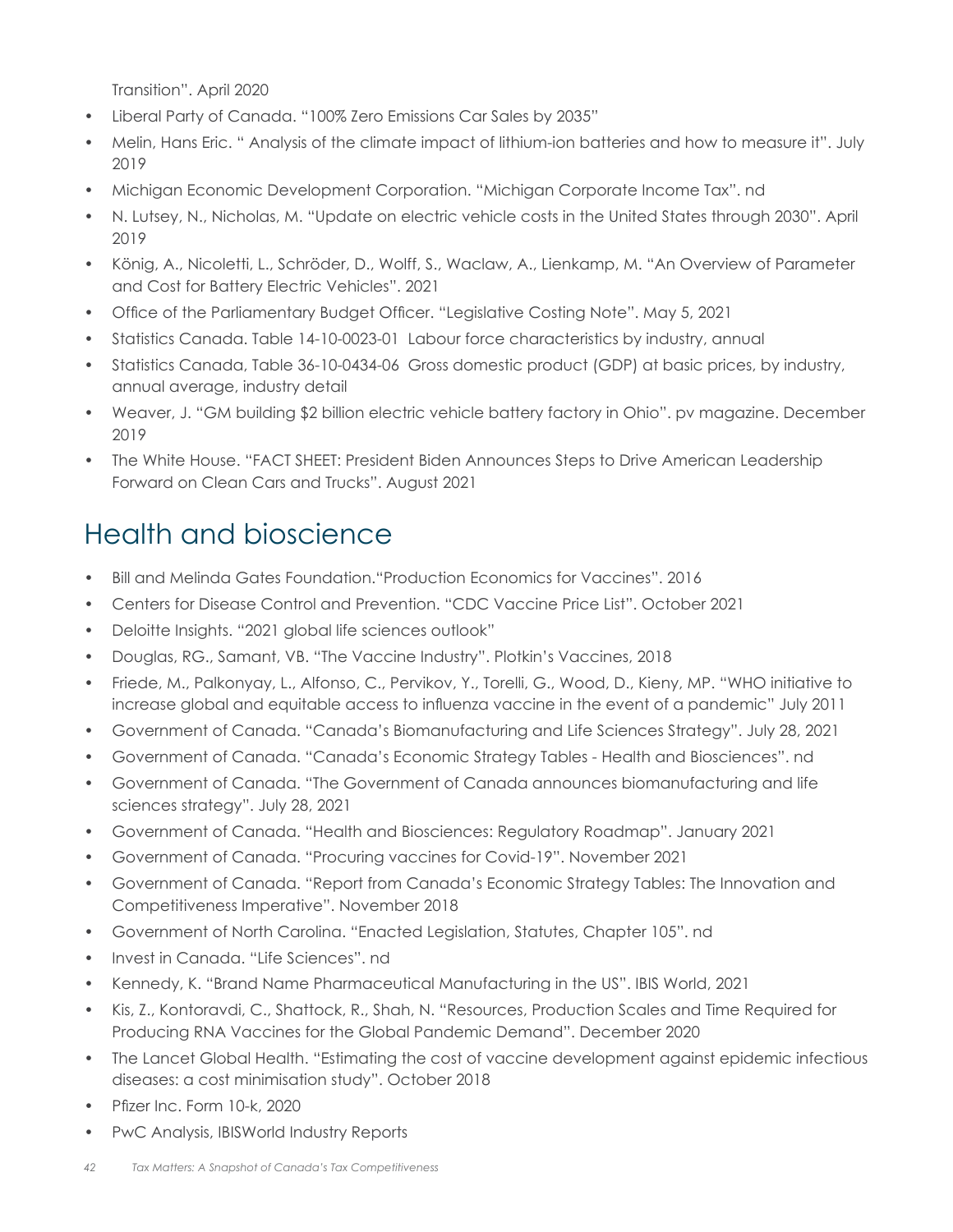- Research Triangle Regional Partnership. "Research Triangle Park". nd
- Tumilty, R. "Construction finished on \$126M vaccine plant in Montreal, but production still months away". National Post, June 22, 2021
- US National Library of Medicine. "The complexity and cost of vaccine manufacturing". July 2017
- Walkush, L., Jansen, Y., Johnson, A., Whittick, C. "The growing benefits to reshoring pharma operations". August 17, 2020
- Wen, P., Ellis, R., Pjuar, N. " Vaccine Development and Manufacturing". Wiley. November 2014
- The White House. "FACT SHEET: Biden- $\Box$ Harris Administration Announces Supply Chain Disruptions Task Force to Address Short-Term Supply Chain Discontinuities" June 8, 2021
- World Health Organization. "New production methods and convertible systems to increase pandemic or epidemic surge capacity". July 2011

### Natural resources

- "Commodity Price Watch". IHS Markit, August 2021
- Copper Mountain Mining Corporation. "Full Year and Fourth Quarter Report". 2020
- Government of Canada. "Critical Minerals". March 29, 2021
- Government of Canada. "Geoscientific research in Canada's North: GEM-GeoNorth". November 16, 2021
- Government of Canada. "Government invests to help accelerate innovation in Canada's mining industry". July 13, 2021
- Government of Canada. "Minerals and the Economy". March 18, 2021
- Government of Canada. "Report from Canada's Economic Strategy Tables: Clean Technology". October 2018
- Government of Canada. "Report from Canada's Economic Strategy Tables: Report Resources of the Future". November 2018
- IbisWorld Industry Reports: Copper, Nickel, Lead & Zinc Mining in Canada; Copper, Nickel, Lead & Zinc Mining in the US
- The Mining Association of Canada. "The State of Canada's Mining Industry". 2020
- "NI 43-101 Technical Report Florence Copper Project, PINAL COUNTY, ARIZONA". Taseko Mines Limited, February 2017
- Smart Prosperity. "Smart Prosperity leaders call on the government to help clean innovators get ideas to market, creating wealth and jobs". March 15, 2018
- Southern Copper Corporation. Form 10-k, 2020
- Statistics Canada, Table 36-10-0434-06 Gross domestic product (GDP) at basic prices, by industry, annual average, industry detail
- ThomsonOne, "Forecast Copper Prices", Jun 30, 2021. *Compilation of the following; Barclays, BMO Capital Markets, Canaccord Genuity, CIBC World Markets, Credit Suisse, Deutsche Bank, HSBC Global Research, Jefferies, JP Morgan, Morgan Stanley, National Bank of Canada, RBC Capital Markets, Scotiabank, Stifel GMP, UBS.*
- U.S. Department of Energy. "Critical Minerals and Materials". January 20, 2021
- U.S. Department of Energy. "Department of Energy Announces \$122 Million for Regional Initiative to Produce Rare Earth Elements and Critical Minerals". September 22, 2020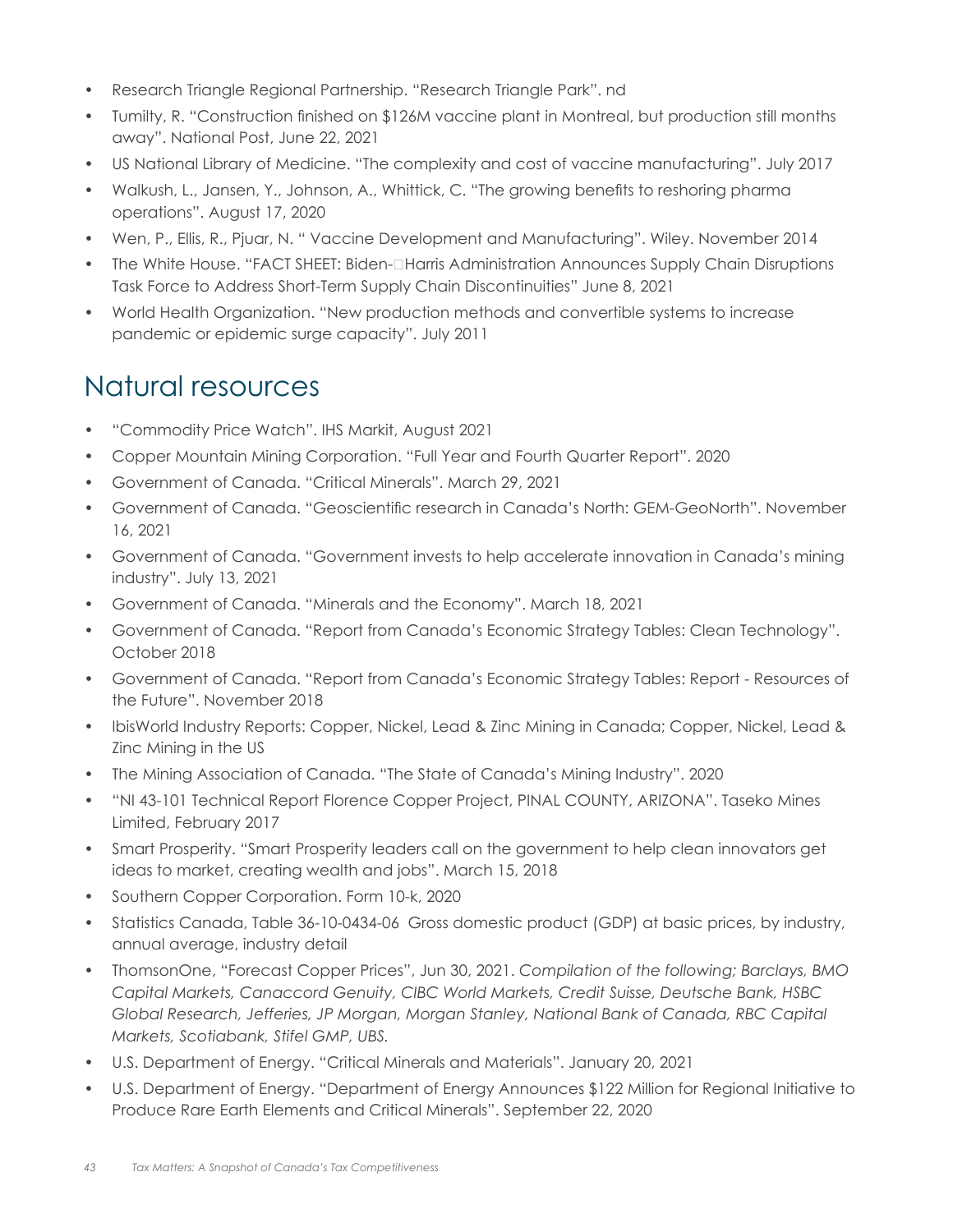- U.S. Department of Energy. "DOE Awards \$19 Million for Initiatives to Produce Rare Earth Elements and Critical Minerals". April 29, 2021
- U.S. Department of Energy. "DOE Awards \$20 Million for Research on Rare Earth Elements". August 25, 2020
- United States Geological Study. "Mineral Commodity Summaries". January 29, 2021
- World Bank Commodity Markets Outlook, October 2021

### METR assessment methodology

- Brûlé, A., Mansour, M., McKenzie, K.J. "The Calculation of Marginal Effective Tax Rates". Kenneth J. McKenzie (University of Calgary), Mario Mansour (Department of Finance), Ariane Brûlé (Secretariat of the Technical Committee on Business Taxation). May 1998
- Department of Finance. Marginal Effective Tax Rates; 2019 Backgrounder, Department of Finance. December, 2020
- Department of Finance Canada. "Tax Expenditures and Evaluations", Department of Finance Canada. 2005

### Other sources

- Arizona State Board of Equalization, "Frequently Asked Questions and General Information".
- Arizona State Legislature. "42-15001. Assessed valuation of class one property".
- City of Windsor. "Historical Tax Rates".
- Cornell Law School. "Title 26, U.S. Code 168 Accelerated Cost Recovery System". nd
- Government of Canada. "Accelerated Investment Incentive". February 2019
- Government of Canada, "Canada's climate plan". July 2021
- IRS. "How to Depreciate Property". Internal Revenue Service. Publication 946. 2020
- IRS. "Net operating losses". Internal Revenue Service. August 2021
- Laval Economic Development. "Economic Development Incentive Program (EDIP) Tax Credit".
- OECD. "Two-Pillar Solution to Address the Tax Challenges Arising from the Digitalisation of the Economy". October 2021
- OECD data R&D policy support for business R&D.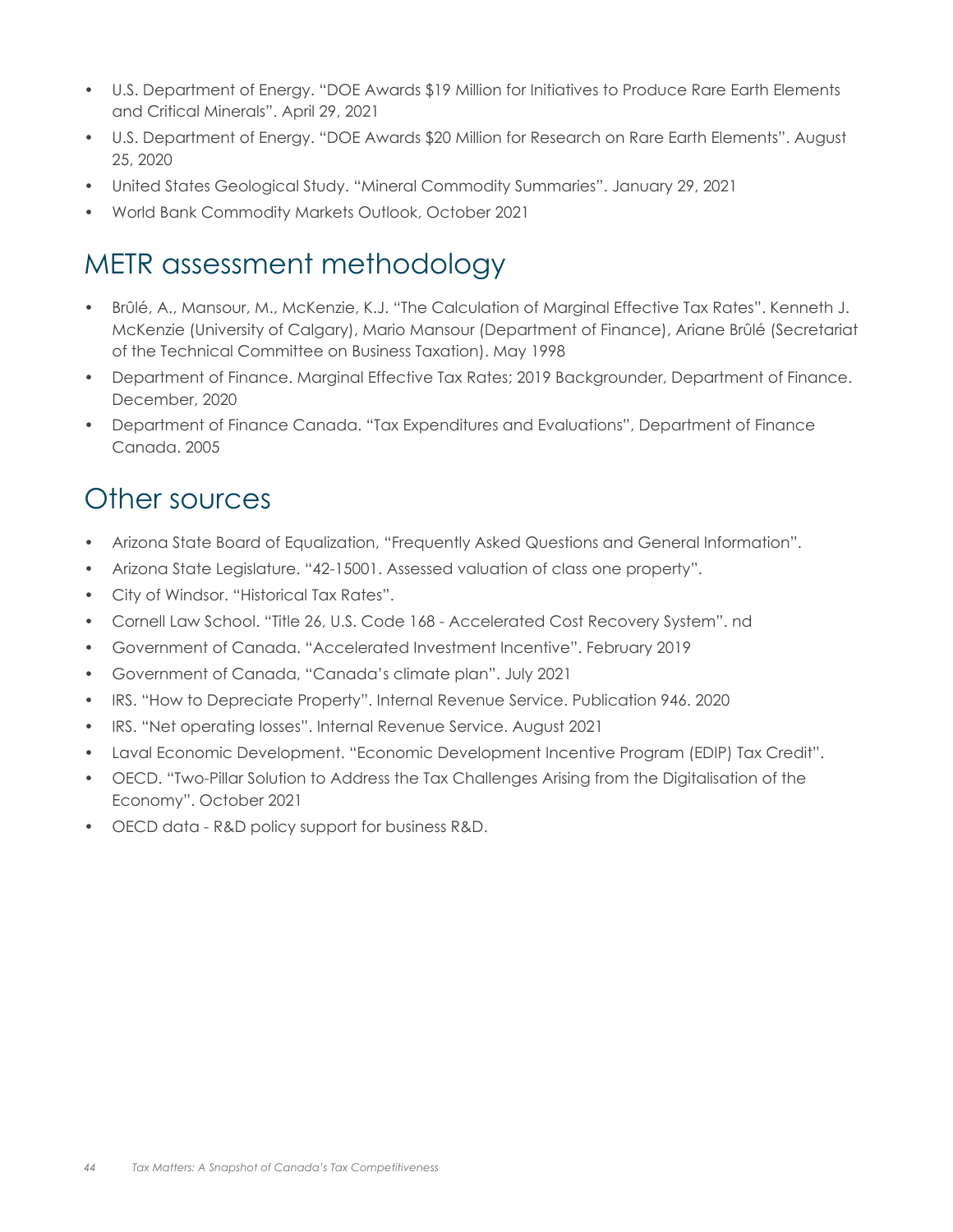# Appendix D: Disclaimer

This report was developed in accordance with our engagement letter dated August 10, 2021, and is subject to the terms and conditions included therein.

Our work was limited to the specific procedures and analysis described herein and was based only on the information made available at the time we prepared the report. Accordingly, changes in circumstances after the date of this report could affect the findings outlined herein. We are providing no opinion, attestation or other form of assurance with respect to our work, and we did not verify or audit any information provided to us.

This information has been prepared solely for the use and benefit of and pursuant to a client relationship exclusively with the Canadian Chamber of Commerce. PwC disclaims any responsibility to others based on its use, and accordingly, this information may not be relied upon by anyone other than the Canadian Chamber of Commerce.

PwC accepts no duty of care, obligation or liability, if any, suffered by any third party that reads our report or any excerpts from our report or statements describing our report. Further, no person or entity, other than the Canadian Chamber of Commerce, shall place any reliance upon the accuracy or completeness of the statements made in our report. In no event shall PwC have any liability for damages, costs or losses suffered by reason of any reliance upon the contents of this report by any person or entity other than the Canadian Chamber of Commerce. This report can be made available to third parties and/or the public on the condition that it is provided in its entirety. Should you wish to publish excerpts of the report or refer to it, you will provide verbatim excerpts and summaries but will not provide any interpretations of our findings. You will add to any such publications a clear link to our entire report.

Limitations on use of this report are found in Appendix E and form an integral part of this report.